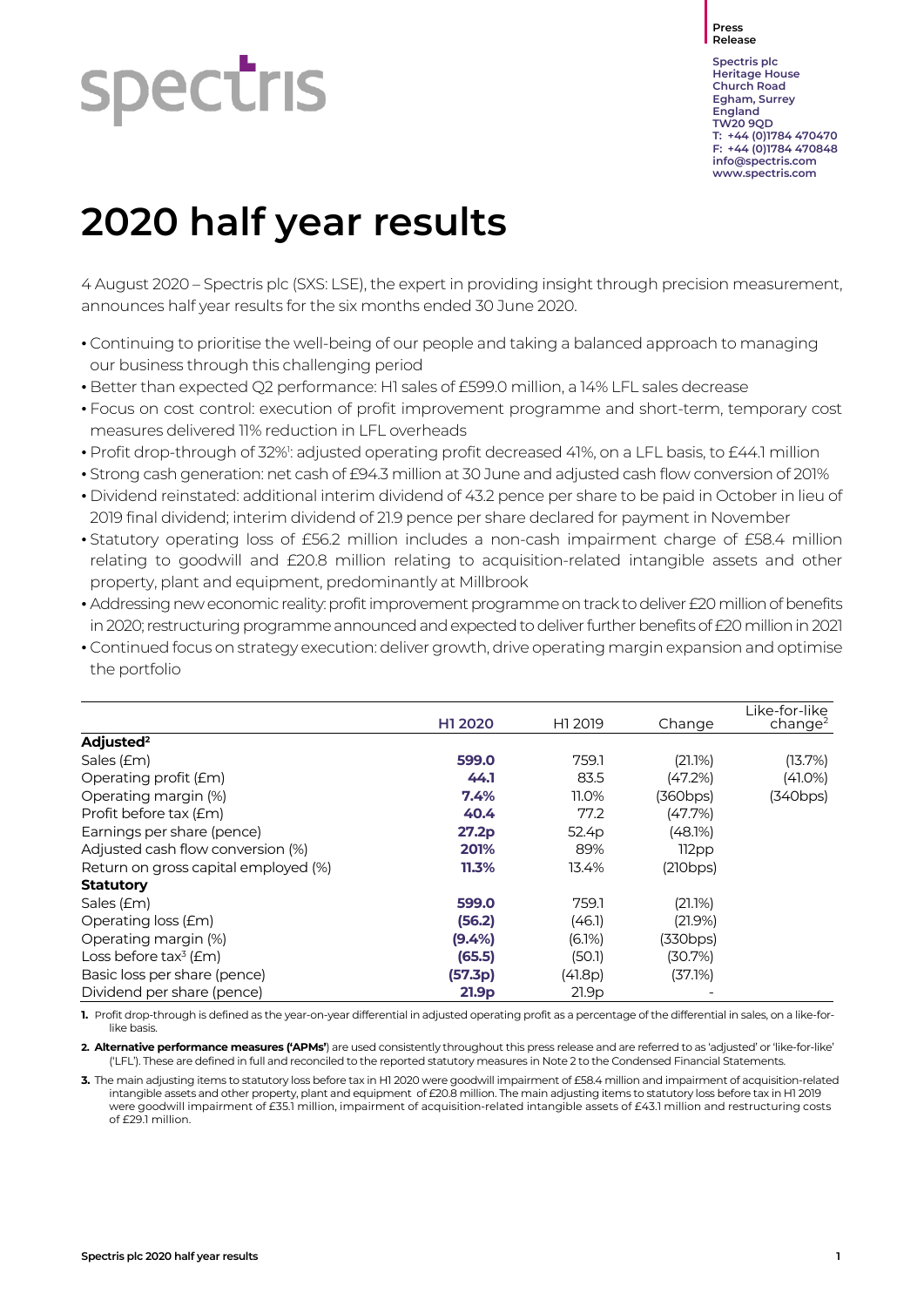**Commenting on the results, Andrew Heath, Chief Executive, said**: "Our priority remains to protect the health and safety of our employees and balance the needs of all our stakeholders. The response from all our people has been exceptional, and they are able to work effectively, either on site or from home. I would again like to thank everyone for their commitment and selflessness as we responded to all that COVID-19 has presented.

Through the support of our people, we were able to move quickly to support our customers in new ways, at a lower cost. The actions we have taken have demonstrated the resilience and quality of the Spectris business model and its cash generative nature. As a result, our profit drop-through impact was limited and cash conversion was strong, such that we strengthened our balance sheet and liquidity position in the first half. This has enabled us to reinstate our dividend, restore salaries and bring people back to work, where appropriate.

However, we must remain vigilant, both in terms of our people's well-being and our forward planning. While the performance in the second quarter was better than we anticipated, it has been a demanding period for us, and many of our customers, and the outlook remains uncertain. It is now evident that we are facing an extended recovery period and therefore, we must move to implement sustainable cost actions in the face of a new economic reality.

Our strategic direction is unchanged. Whilst the backdrop has altered, it has provided new opportunities to emerge from this crisis stronger and more resilient. We will continue to focus on what we can control – investing in our business to deliver growth, implementing costs initiatives to drive operating margin expansion and optimising the portfolio to deliver long-term value to our shareholders. Our strong balance sheet and cash generative business will allow us to execute our strategy to build high-performing platform businesses of scale."

## **Contacts:**

#### **Spectris plc**

#### **Siobhán Andrews** Head of Corporate Affairs

+44 1784 485325 / +44 7920 230093

#### **FTI Consulting**

**Richard Mountain/Susanne Yule** +44 203 727 1340

## **Conference call**

A webcast and conference call for analysts and investors will be hosted by Andrew Heath, Chief Executive, and Derek Harding, Chief Financial Officer, at 07.45 today to discuss this statement. To access the call, please dial +44 (0) 20 3936 2999 – Pin code: 527999#. Or for replay, please dial +44 (0) 20 3936 3001 – Pin code: 121797#. Questions will also be taken via the webcast at www.spectris.com

Copies of this press release are available to the public from the registered office at Heritage House, Church Road, Egham, Surrey TW20 9QD and on the Company's website at www.spectris.com.

## **About Spectris**

Spectris' global group of businesses are focused on delivering value beyond measure for all our stakeholders. We target global, attractive and sustainable markets, where growth and high returns are supported by long-term drivers. Precision is at the heart of what we do. We provide customers with expert insight through our advanced instruments and test equipment, augmented by the power of our software and services. This equips customers with the ability to reduce time to market, improve processes, quality and yield. In this way, Spectris know-how creates value for our wider society, as our customers design, develop, test and manufacture their products to make the world a cleaner, healthier and more productive place. Headquartered in Egham, Surrey, United Kingdom, the Company employs approximately 9,000 people located in more than 30 countries. For more information, visit www.spectris.com.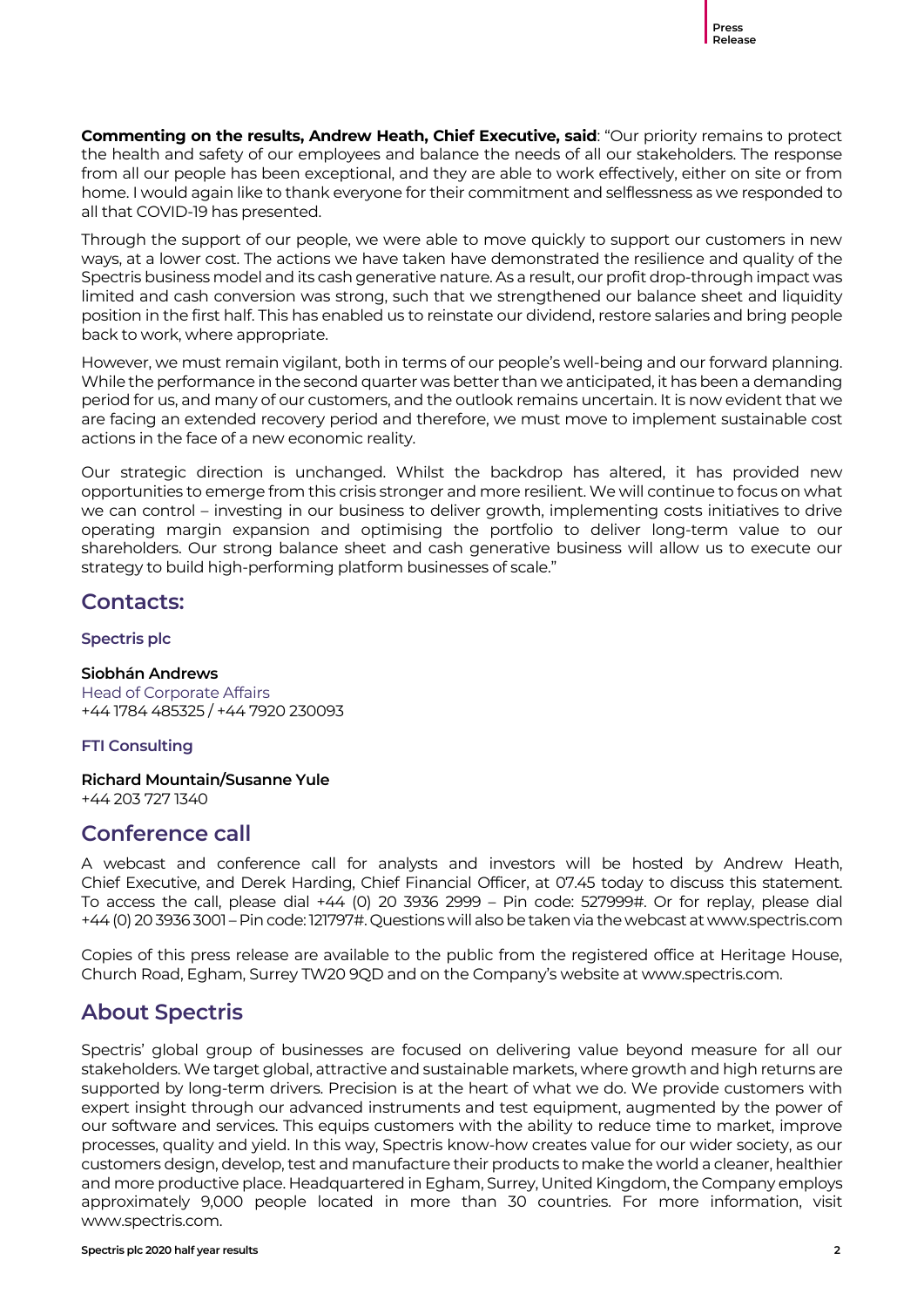## **Chief Executive's review**

#### **Trading performance**

In the first half of 2020, sales decreased by 21% to £599.0 million (H1 2019: £759.1 million). On an organic, constant currency (like-for-like, 'LFL') basis, sales decreased 14%. There was a 9% impact from disposals, primarily related to BTG, and a 1% positive impact from foreign currency exchange movements. LFL sales declined less than anticipated during the second quarter with sales in May down 20%, similar to the 21% decline in April, and June sales only 12% down on last year. Orders in the first half fared better with a 11% decline.

#### **LFL sales by geography and business**

|                          | H1     |                             | нı    |
|--------------------------|--------|-----------------------------|-------|
| <b>North America</b>     | (11%)  | <b>Malvern Panalytical</b>  | (21%) |
| <b>Europe</b>            | (15%)  | <b>HBK</b>                  | (8%)  |
| Asia                     | (16%)  | <b>Omega</b>                | (13%) |
| <b>Rest of the World</b> | (11%)  | <b>Industrial Solutions</b> | (13%) |
| <b>Total</b>             | $14\%$ | <b>Total</b>                | (14%) |

All three platform businesses posted a decline in LFL sales, with Malvern Panalytical being the most impacted, primarily resulting from a reduction in demand in metals, minerals and mining and from universities and research institutes being closed during lockdown. After only a small LFL decline in the first quarter, HBK's sales fell further in the second quarter, resulting in an 8% decline overall, whilst both Omega and the Industrial Solutions division saw 13% lower LFL sales.

All regions saw a decline in sales from the previous year. While Asia posted the largest decline, China grew in the second quarter. By end market, the fall in LFL sales was highest in metals, minerals and mining and academic research, with pharmaceutical and machine manufacturing suffering the least.

#### **Financial performance**

Group adjusted operating profit decreased by 47% to £44.1 million (H1 2019: £83.5 million). On a LFL basis, the decrease was 41%, after adjusting for the impact of disposals, net of acquisitions, of 12% and a 1% positive foreign currency impact.

LFL overheads declined 11%, resulting in an operating margin of 7.4% (H1 2019: 11.0%), 340bps lower on a LFL basis. The profit improvement programme delivered benefits of £11 million in the first half. Additionally, the short-term cost measures, taken as a result of COVID-19, and the receipt of £6.7 million of COVID-19 related overseas government support, contributed to a further reduction of £21.8 million. These swift and decisive cost reduction actions have contributed to a strong drop-through of 32% on a LFL basis.

The Group incurred costs of £3.0 million (H1 2019: 29.1 million) relating to restructuring in the first half and £58.4 million was recognised as an impairment of goodwill (H1 2019: £35.1 million) and £20.8 million as an impairment of acquisition-related intangible assets and property, plant and equipment (H1 2019: £43.1 million), primarily in relation to Millbrook. As a result, the Group booked a statutory operating loss of £56.2 million (H1 2019 £46.1 million loss).

Cash performance was strong in the first half of 2020. The Group ended the period with net cash of £94.3 million (H1 2019: net debt £312.6 million), an adjusted cash flow conversion of 201% (H1 2019: 89%). We have continued to invest, spending £46.4 million (7.7% of sales) in R&D (H1 2019: £49.3 million, 6.5% of sales) and £23.2 million in capex, net of grants related to capex (H1 2019: £39.3 million). There was a net cash inflow from proceeds of disposals of £21.4 million. The Group recorded a return on gross capital employed of 11.3% (H1 2019: 13.4%), primarily reflecting the decrease in adjusted operating profit.

#### **Taking a balanced approach to managing the business**

The first half of 2020 has clearly been an unprecedented time. The Group responded well to the challenges that it has faced, and I would again like to recognise our people for their commitment and selflessness, as we pulled together to support our customers and one another. I would also like to thank our shareholders for their support for the decisions we have made, not least regarding the deferral of dividend payments.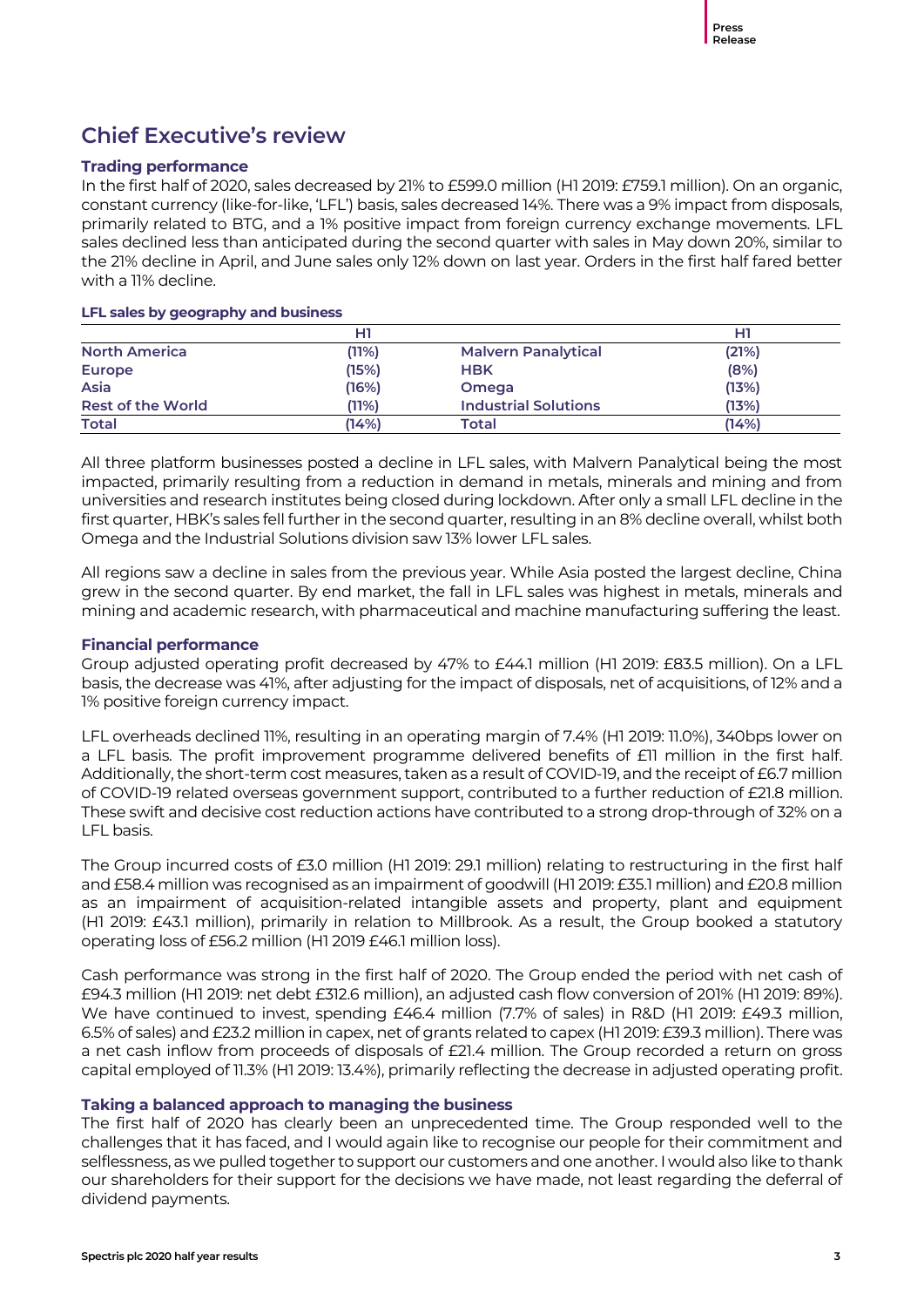Throughout, we have endeavoured to take a balanced, socially responsible approach to managing our business, consistent with our culture and values. As we seek to deliver our financial performance in 2020, we are ensuring we address the needs of all our stakeholders – protecting and supporting our people; working more closely and flexibly with our customers and suppliers; while also considering how we can aid the communities within which we operate – to position the business for 2021 and deliver long-term value to our shareholders.

We have managed the crisis in three phases: React; Respond; Reset.

#### **React – supporting employees, customers and suppliers**

The health, safety and well-being of our people remains our key priority. We moved quickly to enable working from home arrangements for all roles where possible and this continues for the majority of our office-based roles. To protect employees still deployed at our sites, we implemented revised working practices and heightened safety standards, including social distancing and split shifts within our facilities, PPE provision, enhanced cleaning and disinfection processes. In addition, we have enhanced our mental health support, provided practical guidance and focused on staying connected with those people who are working remotely.

Disruption to our manufacturing activities and to our supply chains has been very limited to date. All our manufacturing sites have continued to operate through the period. We have also been working more closely with our suppliers to mitigate any potential impact to customers, maintaining our payment terms and offering to provide early payment to any small business suffering hardship.

We innovated how we engage with our customers, many of whom continue to work remotely themselves. We increased our use of digital engagement, including virtual training and webinars, online demonstrations and product introductions and expanded our online marketing campaigns and programmes. We also accelerated self-installation and remote support tools to keep our customers operational.

#### **Respond – reducing costs and preserving cash to protect the business**

As the extent of the potential impact of COVID-19 started to become apparent, we enacted our business continuity plans and took swift action to protect the company, while retaining capabilities and protecting jobs for as long as possible.

We prioritised short-term costs savings over structural long-term cost reduction, to support our financial performance and mitigate the impact on jobs. In addition to a reduction in discretionary spending, we asked for and received support from our people in reducing salary costs. These took the form of temporary measures such as headcount freezes, stopping the annual pay award and asking our people to take a reduction in pay, work a shorter week or be furloughed. We have drawn on government wage replacement schemes in certain jurisdictions, but decided not to take up UK government support schemes.

We were able to implement these savings quickly, due to the support of our people despite the financial burden it placed on them. Their support has been exceptional and is very much appreciated.

By acting together, as swiftly as we did, we rapidly reduced expenditure, resulting in overheads in the first half being 11% lower than the prior year on a LFL basis. This reflects the initiatives implemented both under our profit improvement programme, as well as these latest, short-term temporary cost measures.

We also decided to withdraw the special dividend and postpone the final dividend, in order to conserve cash at a very uncertain time.

The above actions helped to underpin our profit generation and strong cash flow performance during the period, further strengthening our robust balance sheet and liquidity position. They have also allowed us to protect R&D and priority capex projects, to support the long-term growth of the business. R&D expenditure has been maintained at prior year levels. Capex was limited to key projects, reducing spend by £16.1 million compared to the prior year. Our full year capex is now expected to be broadly in line with depreciation.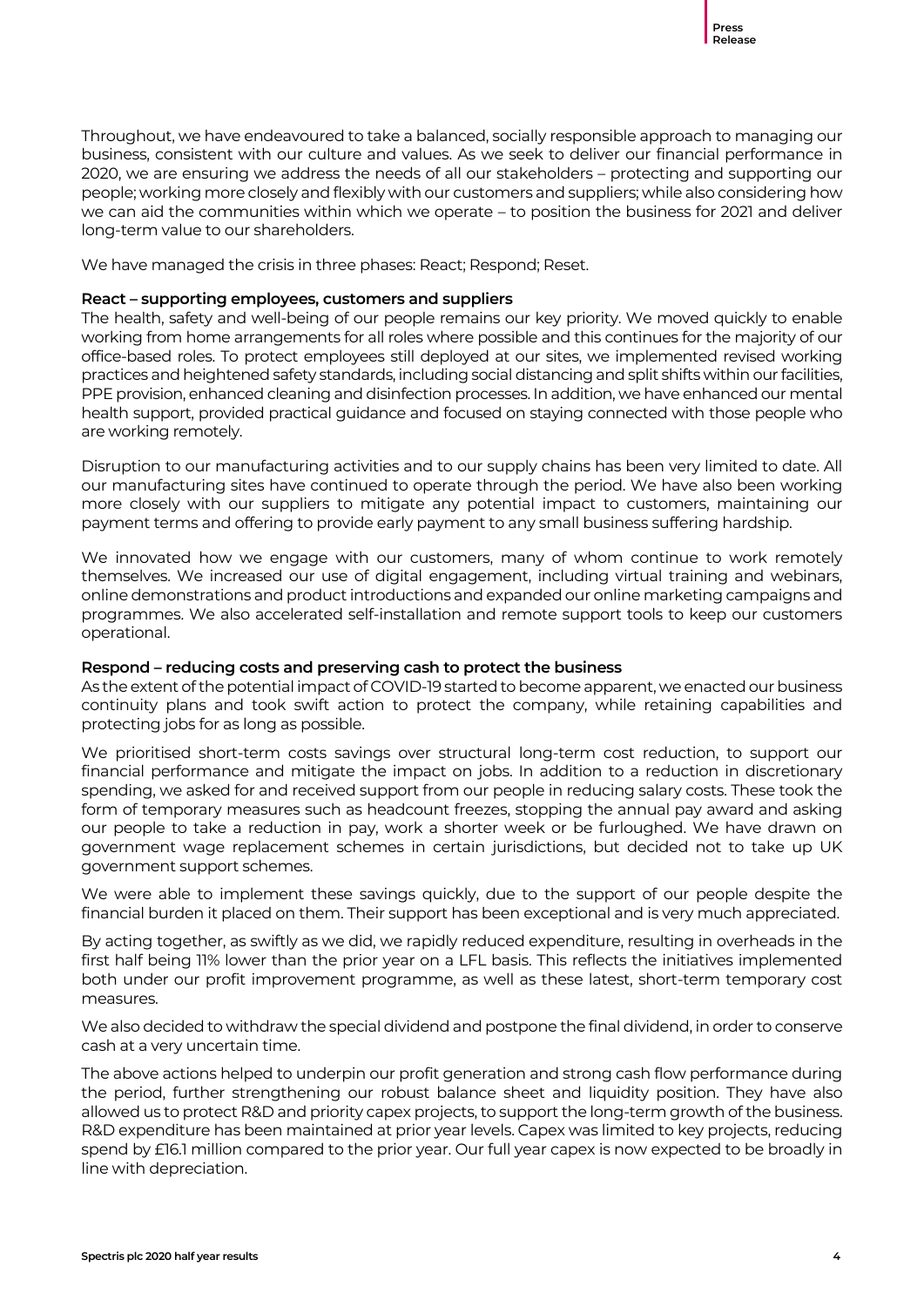#### **Reset – preparing for the recovery**

The actions we have taken to date have demonstrated the resilience of the Spectris business model and its cash generative nature. We have been resilient through the initial impact of COVID-19, but we must remain vigilant, both in terms of the well-being of our employees and our forward planning. While the performance in the second quarter was better than we initially anticipated, it has been a demanding period, with LFL sales 18% lower. Equally, it is now evident that we are facing an extended recovery and, therefore, we must move to the next stage of our planning in the face of a new economic reality.

While we continue tobelieve in the long-term growth outlook for our target markets, it remains unclear exactly how they will recover inthe short term. Having reviewed a number of scenarios, we are planning our business based on a recovery that extends through 2021. As a result, we will now implement permanent reductions in our cost base.

Our objective remains to retain capability and protect as many jobs as possible. However, it is no longer appropriate, or fair, to expect our people to shoulder the financial burden of reduced pay, shorter time working or furloughs for an extended period of time. Consequently, and regrettably, additional restructuring of the business will take place during the second half of 2020 and into 2021.

The current profit improvement programme remains in place. It is still on track to deliver £20 million of benefits in 2020 for a cost of £20-25 million. Additionally, we are launching a restructuring programme to further reduce our cost base, targeting sustainable benefits of £20 million in 2021. Detailed plans are being developed and further information on these will be provided in October. The last few months has led to a different way of working, which provides a number of opportunities for us to be a lower cost organisation. These benefits will come from:

- Footprint rationalisation the past few months have shown that working independently from fixed locations offers many advantages and is possible on a much wider scale than previously thought. Having surveyed our people, it has confirmed their desire to work more flexibly. Consequently, a number of physical facilities will be closed or reduced in size.
- Reduction in discretionary costs COVID-19 has triggered a surge in digitalisation, both in terms of how we engage with customers and enabling remote working. We have already invested in mobile working solutions and are now taking this a step further. As such, we will be able to translate much of the savings we have recently achieved to a permanent reduction in discretionary costs.
- Resizing our capacity and headcount reduction given the varying outlooks for different end markets and each of our operating companies, we will be implementing a targeted headcount reduction programme by business. We will focus on how we can best support our people as we implement this programme – wherever possible, job reductions will be achieved through natural attrition, early retirement and voluntary redundancy. Unfortunately, in certain circumstances, compulsory redundancy cannot be ruled out.
- Asset optimisation and portfolio management our disposal programme will continue. Additionally, we will look to cease or sell low profitability business activities, consistent with our strategy to focus on markets and activities which offer higher growth and profitability potential.

#### **Reinstating payments to our stakeholders**

As part of this transition, we must also find a way to return to a sense of normality and business as usual, implementing sustainable changes that are productive and provide incentives for all our stakeholders.

For this reason, supported by our strong cashflow generation in the first half, the Board has reflected on the decision regarding the 2019 final dividend of 43.2 pence per share which was postponed in April. An additional interim dividend of 43.2 pence per share will now be paid on 2 October to shareholders on the register at 11 September. In regard to the first half of 2020, an interim dividend of 21.9 pence has been declared, to be paid on 6 November. There is no change to our progressive dividend policy, which is based on affordability and sustainability.

We are committed to recognising the sacrifice and dedication of our people during this challenging period. While the method of doing this will be reliant on our full year performance as a Group, we will ensure that this recognition is aligned with the consideration of any final dividend to shareholders for 2020.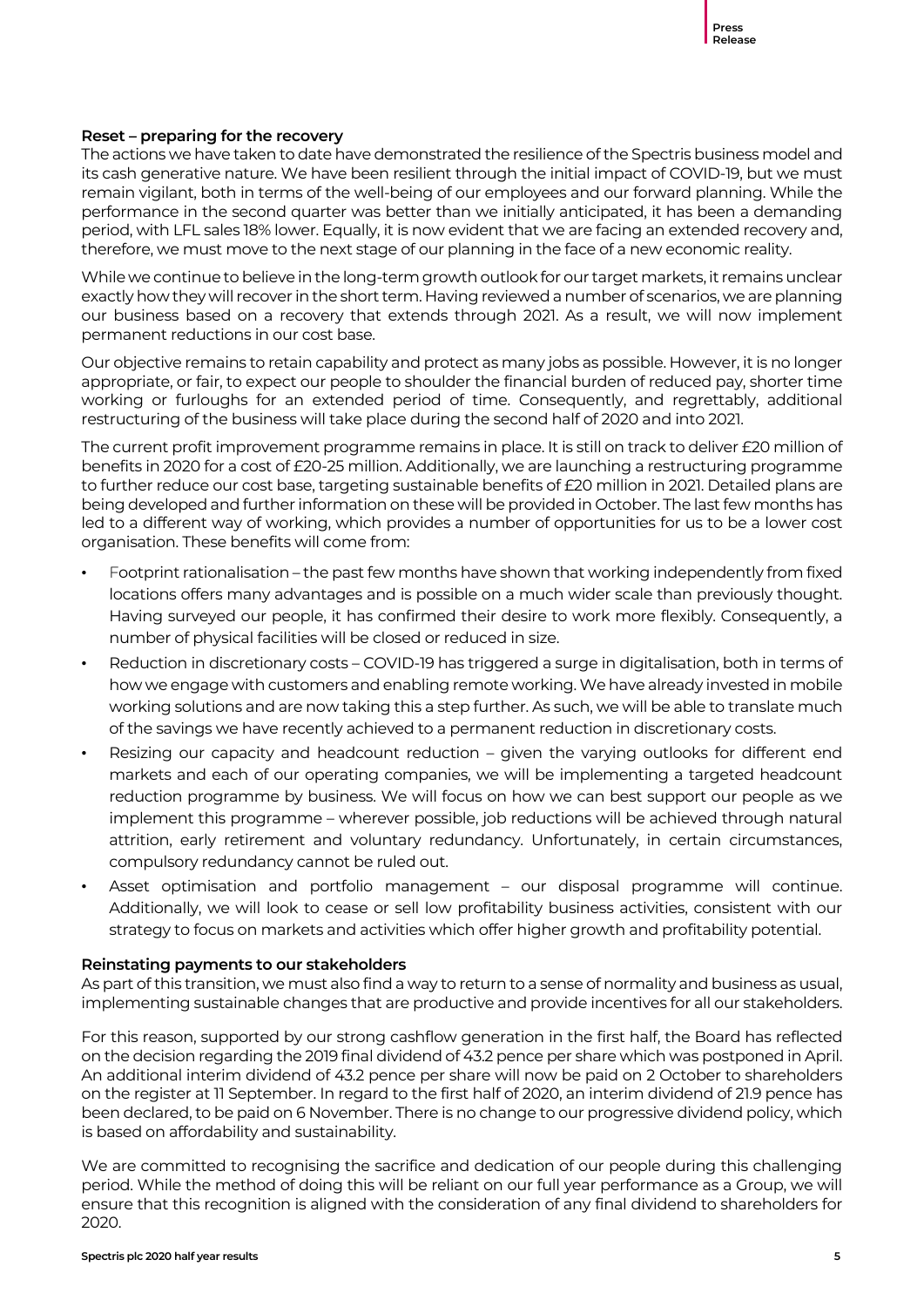For our people, salaries and full-time working, where appropriate, is being reinstated during August and September as part of the reset to a sustainable business model. Executive Director salaries and Board fees, both which have been reduced by 25%, will be reinstated from 1 October, once this has been completed for our employees.

#### **Delivering the strategy**

We have reviewed our strategy in light of recent events and concluded that it is as relevant today as ever; namely driving growth, operating leverage and portfolio optimisation to deliver long-term value to our shareholders, supported by the deployment of the Spectris Business System. We continue to look at opportunities to add to our platform businesses.

#### **Delivering value to our customers to drive growth**

The last few months have demonstrated that we are important to our customers. For example, helping directly in the front line against COVID-19, providing products for ventilator development and production and human temperature readers, rapidly expanding capacity to meet the needs of our customers. As part of this effort, Servomex saw a significant increase in orders for its Paracube oxygen sensor and also launched a new variant which is much faster to manufacture, at much greater volumes to meet the increased ventilator demand. And in direct response to the pandemic and deliver on customer needs, Omega launched three human temperature sensing products within six weeks or less.

To ensure we are delivering the leading products and services that our customers demand and in order to drive growth, we will continue to invest in R&D and capex. During this period, with facility access constrained, the requirement for remote support, data, analytics and insights has become more prevalent. This is driving the need for more sensors and instruments, with greater levels of sensitivity and accuracy, as well as connectivity. We are investing in providing more integrated software and services, including predictive and prognostic analytics, in order that our products evolve to meet this increasing trend.

For example, Malvern Panalytical, recently won a major contract with Scott Automation for the engineering, design, equipment supply and the provision of a fully automated robotic analytical laboratory for a Rio Tinto iron ore mine.

At HBK, new hardware and software products have been launched to extend its eDrive offering to provide more complete e-Powertrain testing and optimisation, including eGrid (energy distributions systems) testing. Thereby providing specialist insights to customers in the power meter market and expanding its market reach in the process.

Omega launched the first phase of Layer N - a smart sensors, gateways and cloud services system that streamlines sensing, monitoring and access to data through wireless connectivity which have been opening new business opportunities.

These strategic initiatives are enhancing the product proposition to our customers. By ensuring our customers get the insights and analysis they need to meet their challenges, it enables them to deliver significant benefits to their own consumers and equips them to make the world cleaner, healthier, and more productive. Being positioned in attractive end markets and with products our customers highly value, means we are better placed to drive future growth and profitability for our shareholders.

#### **Improving margins – driving operating leverage from a lower base**

We remain intent on improving our operating margin, to at least previous highs. The outlook makes this longer-dated, so it is even more important that we continue to concentrate on self-help initiatives to drive cost-efficiency and ensure a more resilient and profitable business as we emerge from this period.

#### **Portfolio optimisation**

In these times, it is as important as ever that we focus our resources and capital to optimise our asset utilisation and therefore our disposal programme will continue. The candidates for divestment we previously identified have not changed, although the timing of these processes will be adjusted given the current backdrop.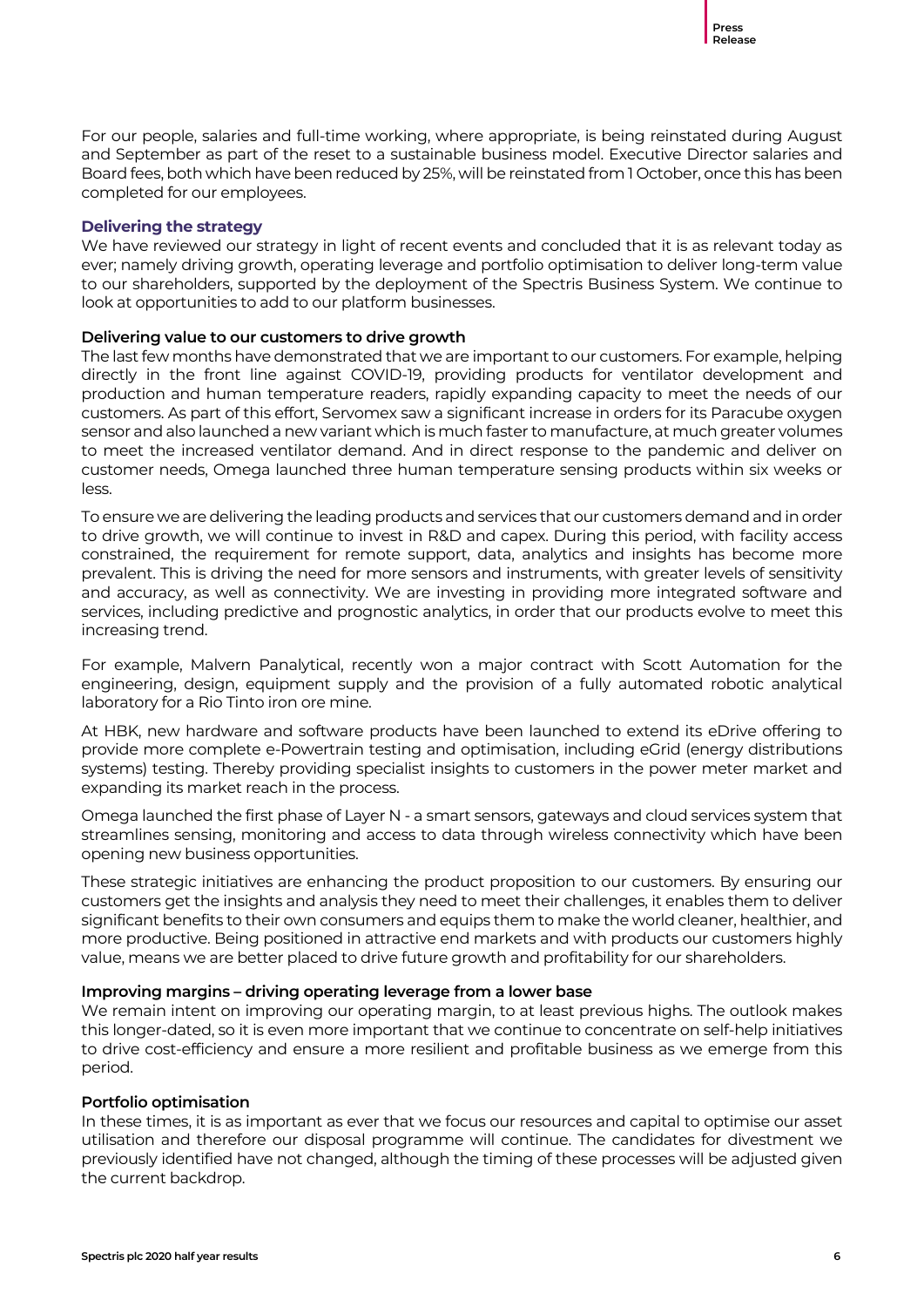We continue to seek acquisition targets and have maintained the work on our opportunity pipeline through this period. We will maintain our valuation discipline while at the same time have the courage to make significant investments, if we feel the opportunity is right.

As we have previously stated, these will be focused in our platform businesses, to increase scale and/or expand their capabilities into adjacent markets, as well as targeted M&A for businesses within the Industrial Solutions division that have platform potential. Our balance sheet strength has put us in a good position to pursue opportunities that may emerge in this new environment.

#### **Spectris Business System**

We will continue to strengthen the deployment of the Spectris Business System across the Group, focusing on reducing waste, increasing product profitability and growth through value-based selling and sales force effectiveness, R&D effectiveness and interrogating structural costs and ways of working. It has been good to see that momentum has been maintained, even during the disruptions of lockdown, with Lean events still taking place across our facilities, including a number of virtual Kaizens supported by people working remotely. Our efforts will continue in earnest as we aim to deliver sustainable improvement in both our effectiveness and efficiency.

#### **Guidance and outlook**

On 6 April, the Group withdrew financial guidance for the year. There is still insufficient visibility to provide accurate guidance on the likely sales performance for the full year. We expect the third quarter to show an improved performance over the previous quarter, however the outlook into the fourth quarter, which is typically the largest contributor, remains uncertain, given concerns of a potential second wave of COVID-19.

We continue to expect a full-year profit drop-through in the range of 40-50%, depending on the LFL decline in sales year-on-year. The 32% drop-through achieved in the first half will not be repeated as we translate temporary cost savings to permanent over the coming months.

Despite the uncertainty, our current strategy of driving growth, operating leverage and portfolio optimisation to deliver long-term value to our shareholders remains core and we remain focused on delivering this strategy over the medium-term.

#### **Our Values and Code of Business Ethics underpin how we behave**

During times of difficulty and change, businesses and their people get tested. Through this demanding period, I have been delighted to see the strengths of our culture come through. We have stepped up as a team like never before to support our customers, our businesses and each other.

In line with the new strategy, the Group has refreshed its Values and Code of Business Ethics. We decided to continue their launch, despite being in lockdown, to emphasise that their fundamental importance is as relevant as ever in the current circumstances and ensure that we maintain strong corporate governance despite the challenges of remote working.

Our Values underpin our behaviour. They represent what we believe and guide our behaviours, so that we are principled in what we do and our culture reflects what we want to see in Spectris: ambition, accountability and integrity.

Each of our businesses have unique traits and company cultures, yet certain characteristics connect all of us that work at Spectris. How we conduct our business matters to all of us in Spectris and to our many stakeholders − acting with absolute integrity, working as a team to be a world-class sustainable business and delivering value beyond measure for our customers and shareholders. Our Values are there to underpin how we act and behave in everything we do. Our Code of Business Ethics helps us perform and do business the right way.

Our new Values are:

- Be true − We believe in absolute integrity. It's how we win for stakeholders, the environment and each other;
- Own it − We believe in teamwork and keeping our promises. It's how we build our brands and businesses;
- Aim high −We believe in being bold and positive. It's how we perform at our best and achieve greater success.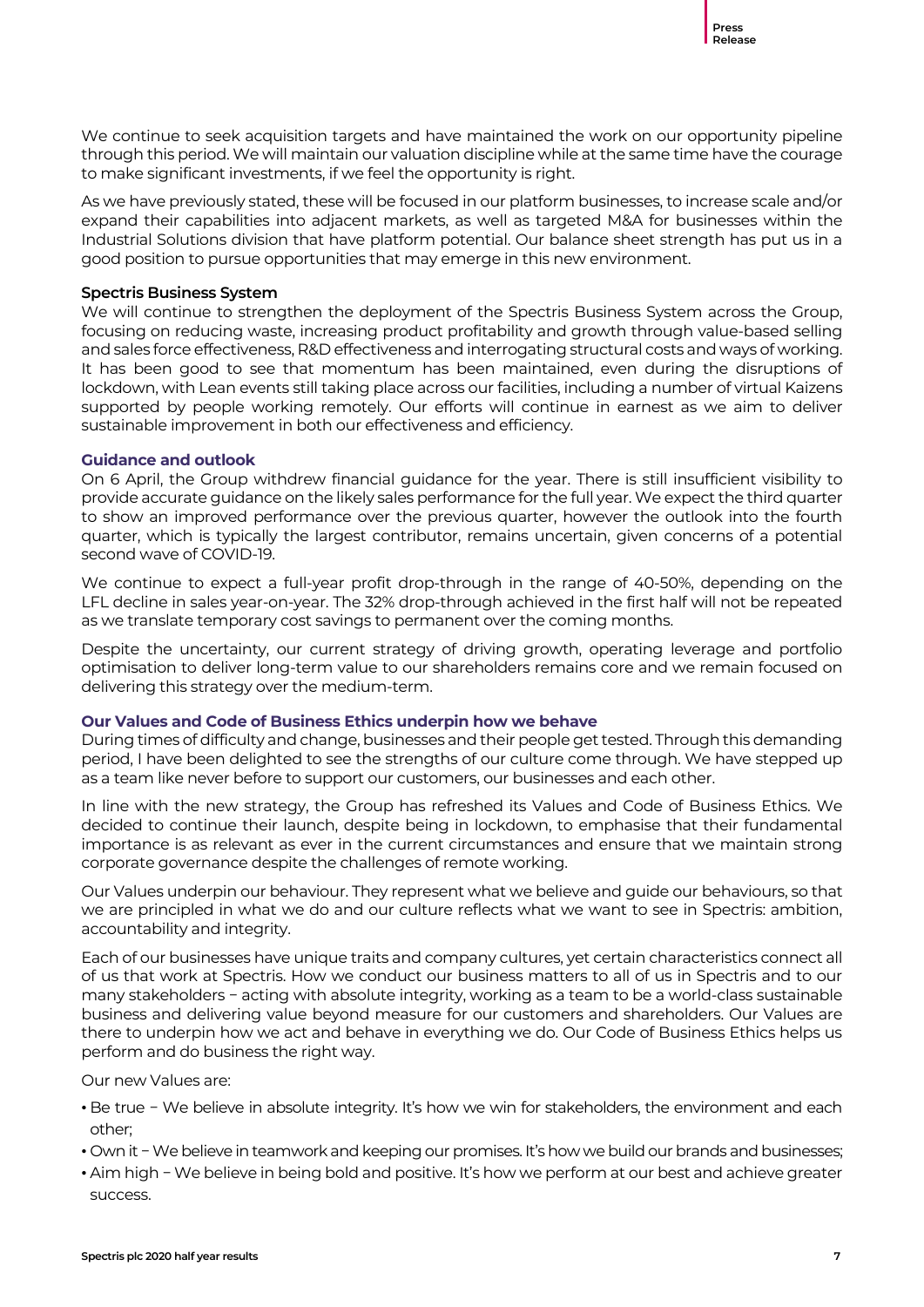#### **Summary**

Our priority remains to protect the health and safety of our employees and balance the needs of all our stakeholders. The response from all our people has been exceptional, and they are able to work effectively, either on site or from home. I would again like to thank everyone for their commitment and selflessness as we responded to all that COVID-19 has presented.

Through the support of our people, we were able to move quickly to support our customers in new ways, at a lower cost. The actions we have taken have demonstrated the resilience and quality of the Spectris business model and its cash generative nature. As a result, our profit drop-through impact was limited and cash conversion was strong, such that we strengthened our balance sheet and liquidity position in the first half. This has enabled us to reinstate our dividend, restore salaries and bring people back to work, where appropriate.

However, we must remain vigilant, both in terms of our people's well-being and our forward planning. While the performance in the second quarter was better than we anticipated, it has been a demanding period for us, and many of our customers, and the outlook remains uncertain. It is now evident that we are facing an extended recovery period and therefore, we must move to implement sustainable cost actions in the face of a new economic reality.

Our strategic direction is unchanged. Whilst the backdrop has altered, it has provided new opportunities to emerge from this crisis stronger and more resilient. We will continue to focus on what we can control – investing in our business to deliver growth, implementing costs initiatives to drive operating margin expansion and optimising the portfolio to deliver long-term value to our shareholders. Our strong balance sheet and cash generative business will allow us to execute our strategy to build high-performing platform businesses of scale.

**Andrew Heath** Chief Executive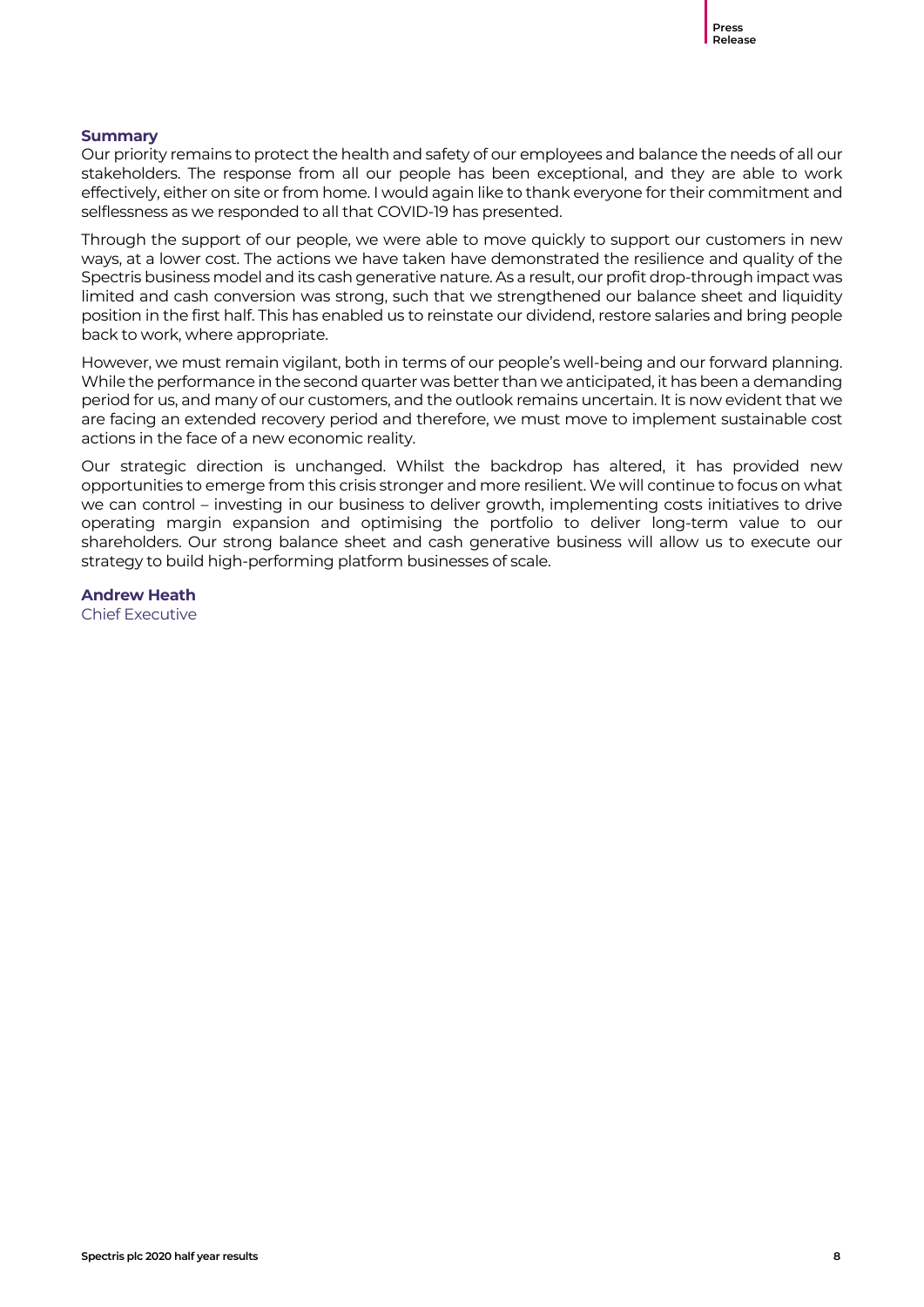## **Financial review**

#### **Financial performance**

Sales decreased by 21% or £160.1 million to £599.0 million on a reported basis (H1 2019: £759.1 million). LFL sales decreased by £94.3 million (-14%) and disposals reduced sales by £70.9 million (-9%), whilst favourable foreign exchange movements contributed £5.1 million (1%).

Adjusted operating profit decreased by 47% or £39.4 million to £44.1 million on a reported basis (H1 2019: £83.5 million). LFL adjusted operating profit decreased by £30.1 million (-41%), and the impact of disposals, net of acquisitions, was £10.3million (-12%), whilst favourable foreign exchange movements contributed £1.0 million (+1%).

Adjusted operating margins reduced by 360bps, with LFL adjusted operating margins down 340bps compared to H1 2019. The reduction in the LFL operating margin was due to a 190bps decrease in LFL gross margin at 53.5% (H1 2019: 55.4%), reflecting the adverse volume impact partially offset by favourable pricing, procurement and production overhead cost savings. This was partially offset by a 10.7% reduction in LFL overheads, with savings generated from the cost saving initiatives put in place across the Group, including employee cost reductions through hiring freezes, furloughs, part-time working and decreased salaries. Other targeted savings include lower travel costs and incentive related accruals which more than offset overhead cost inflation and an increase in depreciation and bad debt provisions. Net overheads also benefited from £6.7 million of COVID-19 related overseas government support.

The LFL operating margin decreased across all platforms, excluding HBK, which saw an improvement of 60bps where the impact of lower sales volumes has been offset through cost saving activities, principally reduced employee costs and an improved operating margin at VI-grade. Malvern Panalytical's LFL operating margin was down 420bps. LFL sales were down 21%, despite favourable pricing impacts to increase gross margins by 260bps and further favourable impacts from overheads savings of 7.8% from cost saving initiatives. Omega's LFL operating margin was down 950bps, where positive price impacts were more than offset by volumes down 14%, together with increased IT and depreciation costs as a result of the e-commerce investment in 2019. The Industrial Solutions division ('ISD') was down 440bps mainly due to reduced activity in the European automotive sector and semiconductor market in Asia Pacific.

Investment in our R&D programmes amounted to £46.4 million or 7.7% of sales (including £4.0 million of capitalised development costs) (H1 2019: £49.3 million or 6.5% of sales, including £3.5 million of capitalised cost). The cost of R&D investment has decreased by 1.2% on a like-for-like basis in the half-year results to 30 June 2020.

|                                                                                                                               | 2020             | 2019      |
|-------------------------------------------------------------------------------------------------------------------------------|------------------|-----------|
|                                                                                                                               | <b>Half year</b> | Half year |
|                                                                                                                               | £m               | £m        |
| Adjusted operating profit                                                                                                     | 44.1             | 83.5      |
| Restructuring costs                                                                                                           | (3.0)            | (29.1)    |
| Net transaction-related costs and fair value adjustments                                                                      | (2.0)            | (6.3)     |
| Depreciation of acquisition-related fair value adjustments to property, plant<br>and equipment                                | (0.4)            | (0.4)     |
| Profit on disposal of property                                                                                                |                  | 5.2       |
| Impairment of goodwill                                                                                                        | (58.4)           | (35.1)    |
| Amortisation and impairment of acquisition-related intangible assets and<br>impairment of other property, plant and equipment | (36.5)           | (63.9)    |
| Statutory operating loss                                                                                                      | (56.2)           | (46.1)    |

Statutory operating loss increased by £10.1 million to £56.2 million (H1 2019: £46.1 million), due to the £39.4 million reduction in adjusted operating profit, a £58.4 million impairment of goodwill (H1 2019: £35.1 million), a £20.8 million impairment of acquisition-related intangible assets and other property, plant and equipment (H1 2019: £43.1 million) and a non-recurring profit on disposal of property of £5.2 million in H1 2019, offset by a £5.1 million reduction in amortisation of acquisition-related intangible assets to £15.7 million (H1 2019: £20.8 million), £26.1 million lower restructuring costs totalling £3.0 million (H1 2019: £29.1 million) and £4.3 million lower net transaction-related costs and fair value adjustments totalling £2.0 million (H1 2019: £6.3 million). Statutory operating margins of -9.4% were 330bps lower than H1 2019.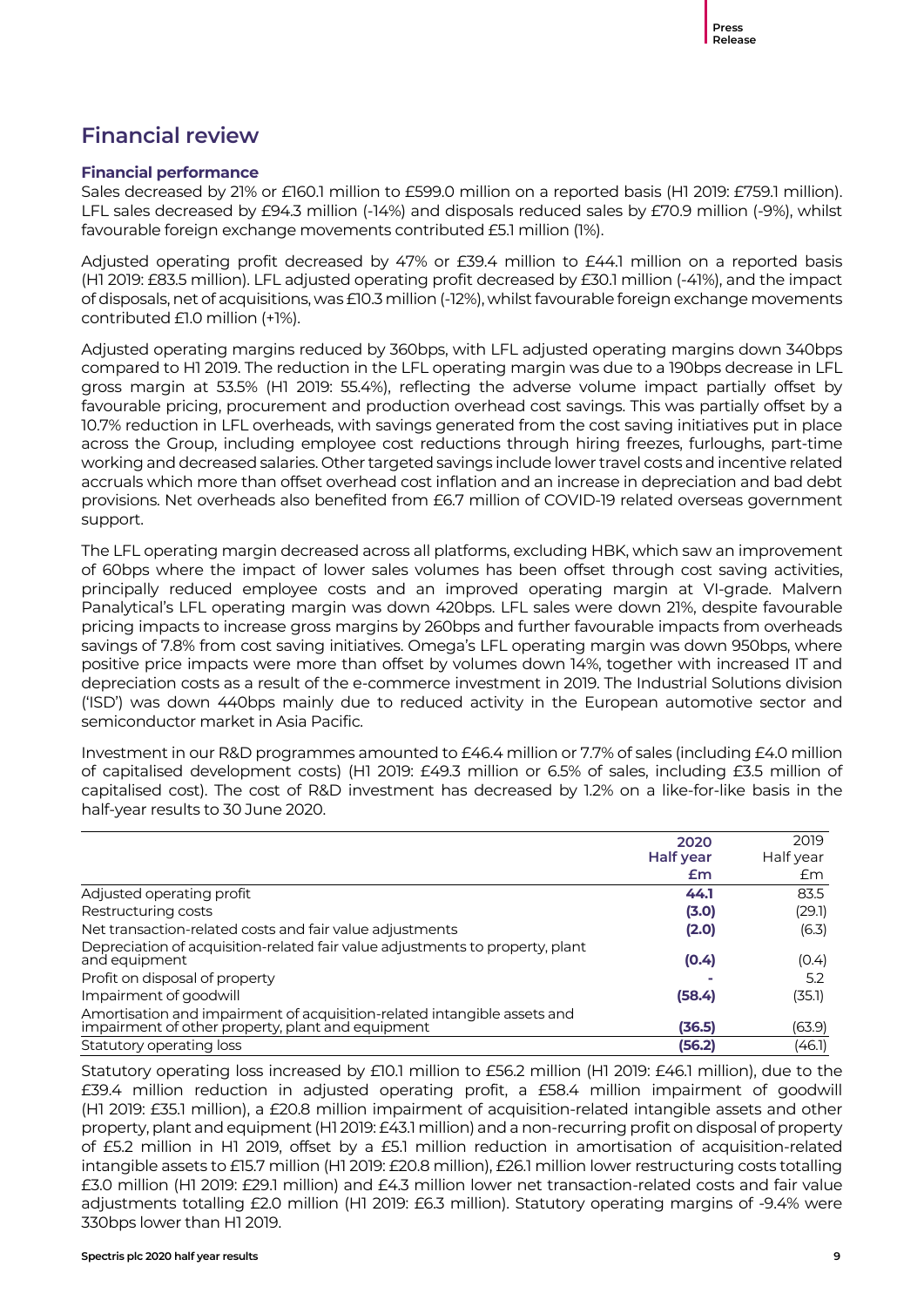Statutory net finance costs increased by £13.2 million to £14.4 million (H1 2019: £1.2 million) principally due to £10.4 million of foreign exchange losses arising during the period on retranslation of short-term intercompany loan balances compared to £2.6 million of foreign exchange gains in respect of the same items in H1 2019. Adjusted net finance costs were up £0.2 million at £3.7 million (H1 2019: £3.5 million) due to the £1.7 million of interest income receivable in H1 2019 from the Group's joint venture EMS B&K, which was disposed of in early 2020, offset by a reduction in net interest payable in respect of cash, loans and overdrafts, reflecting the increase in net cash during the period.

Statutory loss before tax increased by £15.4 million to £65.5 million in H1 2020 from £50.1 million in H1 2019. In H1 2020, statutory loss before tax was impacted by the £10.1 million increase in statutory operating loss and the £13.2 million increase in statutory net finance costs, partly offset by a £5.1 million profit on disposal of businesses, which primarily arose from the sale of the Group's rheology product range and the non-recurrence of the £2.8 million share of post-tax losses from the EMS B&K JV incurred in H1 2019. Adjusted profit before tax decreased by 48% to £40.4 million.

The effective tax rate on adjusted profit before tax for H1 2020 was 22.0% (H1 2019: 21.5%), 50bps higher than the prior period.Based on the forecast for the full year, the effective adjusted tax rate for the full year is estimated to be 22.0%.

Adjusted earnings per share decreased by 48% to 27.2 pence (H1 2019: 52.4 pence), reflecting the net impact of the 48% decrease in adjusted profit before tax. Statutory loss per share was 57.3p (H1 2019: loss of 41.8p).

#### **Disposals**

On 31 January 2020, the Group sold its interest in the rheology product range to Netzsch Group for consideration of £8.8 million in cash, generating a profit on disposal of £6.0 million. The net assets disposed were £2.0 million, and transaction costs were £0.8 million. The cash flow includes £8.4 million of net proceeds from this disposal, which consists of £8.8 million of sales proceeds offset by £0.4 million of transaction cost-related payments.

On 28 February 2020, the Group sold its interest in the EMS B&K joint venture for total consideration of £17.7 million, consisting of £15.8 million in cash, £1.0 million of deferred consideration and £0.9 million in shares in Envirosuite Limited. The net assets disposed were £18.2 million and transaction costs were £0.4 million, resulting in a loss on disposal of £0.9 million. The cash flow includes £13.1 million of net proceeds related to the EMS B&K joint venture, consisting of £15.8 million in cash proceeds from the sale of the interest offset by £2.6 million payment of deferred consideration relating to the 2018 disposal and £0.1 million of transaction cost related payments.

#### **Restructuring costs**

The Group has incurred costs of £3.0 million relating to restructuring in H1 2020 (H1 2019: £29.1 million). These restructuring costs include £1.9 million of employee-related costs, including redundancy and related costs, and £1.1 million of other costs.

#### **Impairment of goodwill, acquisition-related intangible assets and other property, plant and equipment**

During the period, £58.4 million was recognised as an impairment of goodwill (H1 2019: £35.1 million) and £20.8 million as an impairment of acquisition-related intangible assets and other property, plant and equipment (H1 2019: £43.1 million). This predominantly related to Millbrook.

During the first half of 2020, Millbrook's business has been impacted by a number of factors:

- 1. There has been reduced demand from automotive customers, who have delayed development projects (and therefore testing) in response to the impact of COVID-19 on their businesses.
- 2. On 31 March 2020, a large customer decided to in-house all outsourced engine testing services for the period from April 2020 through to April 2021.
- 3. Millbrook's events business has been largely shut down as a result of COVID-19 restrictions.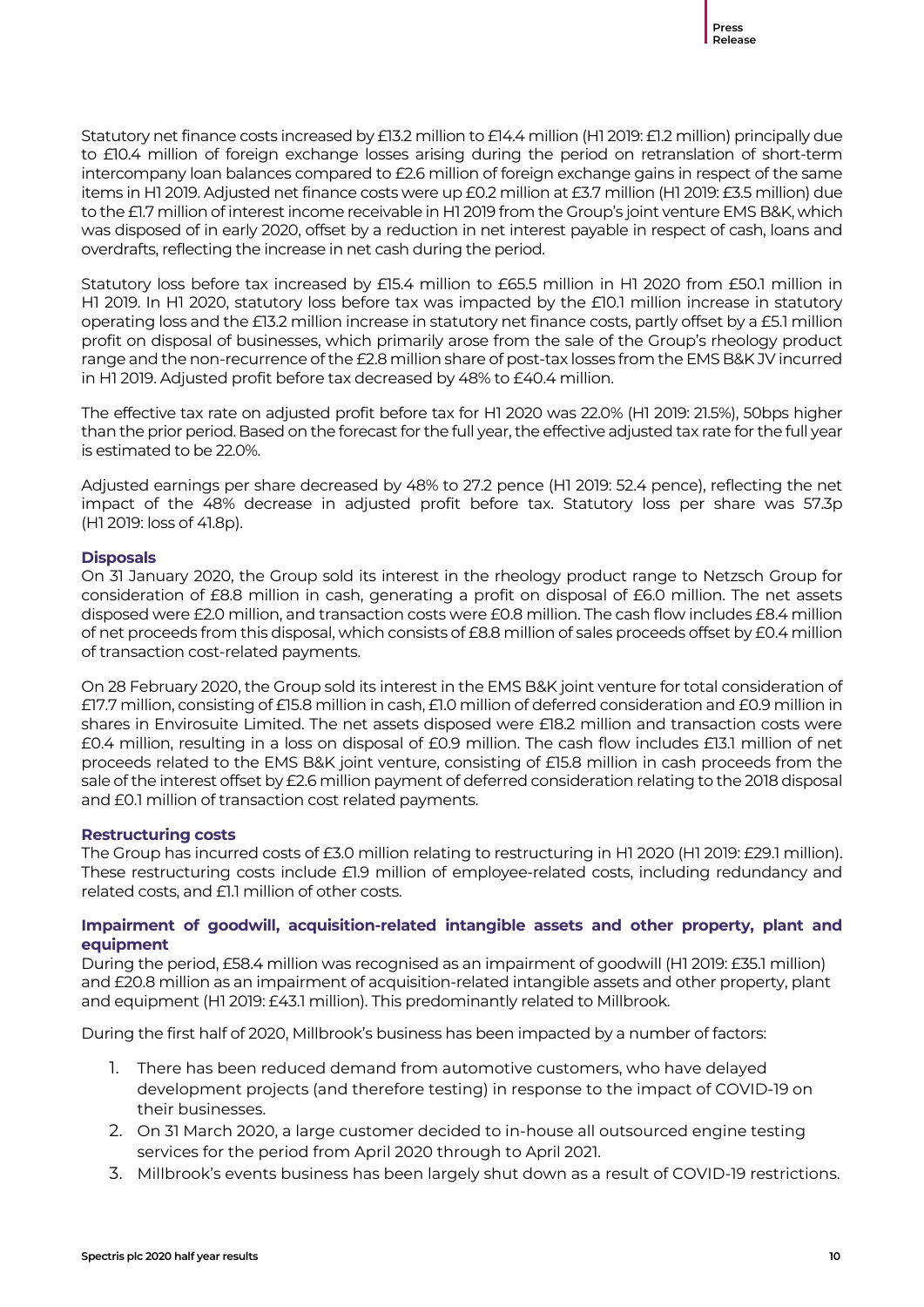As a result of this, an impairment of the whole of Millbrook's goodwill balance of £58.4 million, £11.0 million of other intangibles and £6.4 million of other property, plant and equipment was charged to the Condensed Consolidated Income Statement during the half year ended 30 June 2020.

The remaining £3.4 million impairment of intangible assets relates to other items within Industrial Solutions with short remaining useful economic lives.

#### **Cash flow**

|                                                                   | <b>Half year</b> | Half year |
|-------------------------------------------------------------------|------------------|-----------|
|                                                                   | 2020             | 2019      |
| <b>Adjusted cash flow</b>                                         | £m               | £m        |
| Adjusted operating profit                                         | 44.1             | 83.5      |
| Adjusted depreciation and software amortisation <sup>1</sup>      | 31.0             | 28.0      |
| Working capital and other non-cash movements                      | 36.9             | 1.7       |
| Capital expenditure, net of grants related to capital expenditure | (23.2)           | (39.3)    |
| Adjusted cash flow                                                | 88.8             | 73.9      |
| Adjusted cash flow conversion                                     | 201%             | 89%       |

**1.**Adjusted depreciation and software amortisation represent depreciation of property, plant and equipment, software and internal development amortisation, adjusted for depreciation of acquisition-related fair value adjustments to property, plant and equipment.

Adjusted cash flow improved by £14.9million to £88.8million during the period, resulting in an adjusted cash flow conversion rate of 201% (H1 2019: 89%). The improvement principally resulted from the favourable working capital movement mainly attributable to a reduction in trade receivables and lower capital expenditure, principally in Millbrook, partly offset by an increase in inventories.

Average trade working capital (the monthly average of the sum of inventory, trade receivables, trade payables and other current trading net assets), expressed as a percentage of sales, increased by 2.1bps to 14.7% (H1 2019: 12.6%). Excluding acquisitions, disposals and foreign exchange, the LFL average trade working capital increased by 2.3bps to 14.9%, with increases across all platforms, mainly at ISD and Omega, which both experienced a higher level of inventory and lower level of trade payables.

Capital expenditure (net of grants related to capital expenditure) on property, plant and equipment and intangible assets during the period of £23.2 million (H1 2019: £39.3 million) equated to 3.9% of revenue (H1 2019: 5.2%) and was 75% of adjusted depreciation and software amortisation (H1 2019: 140%).

|                                                                                                                    | <b>Half year</b> | Half year |
|--------------------------------------------------------------------------------------------------------------------|------------------|-----------|
|                                                                                                                    | 2020             | 2019      |
| Other cash flows and foreign exchange                                                                              | Em               | £m        |
| Tax paid                                                                                                           | (11.5)           | (17.8)    |
| Net interest paid                                                                                                  | (1.8)            | (2.9)     |
| Dividends paid                                                                                                     |                  | (46.9)    |
| Acquisition of businesses, net of cash acquired                                                                    | (7.1)            | (5.7)     |
| Transaction-related costs paid                                                                                     | (3.9)            | (1.7)     |
| Proceeds/(payments) from disposal of businesses, net of tax paid of £1.0<br>million (2019 half year: £0.1 million) | 21.4             | (0.4)     |
| Loan repaid by joint venture                                                                                       | 3.0              |           |
| Lease payments and associated interest                                                                             | (9.8)            | (9.9)     |
| Adjusting proceeds from disposal of property                                                                       |                  | 9.1       |
| Restructuring costs paid                                                                                           | (8.2)            | (13.0)    |
| Net proceeds from exercise of share options                                                                        | 0.1              | 0.6       |
| Foreign exchange                                                                                                   | (10.2)           | (0.8)     |
| Total other cash flows and foreign exchange                                                                        | (28.0)           | (89.4)    |
| Adjusted cash flow                                                                                                 | 88.8             | 73.9      |
| Decrease/(increase) in net debt                                                                                    | 60.8             | (15.5)    |

#### **Financing and treasury**

The Group finances its operations from both retained earnings and third-party borrowings. The 30 June 2020 gross debt balance consists entirely of fixed rate borrowings.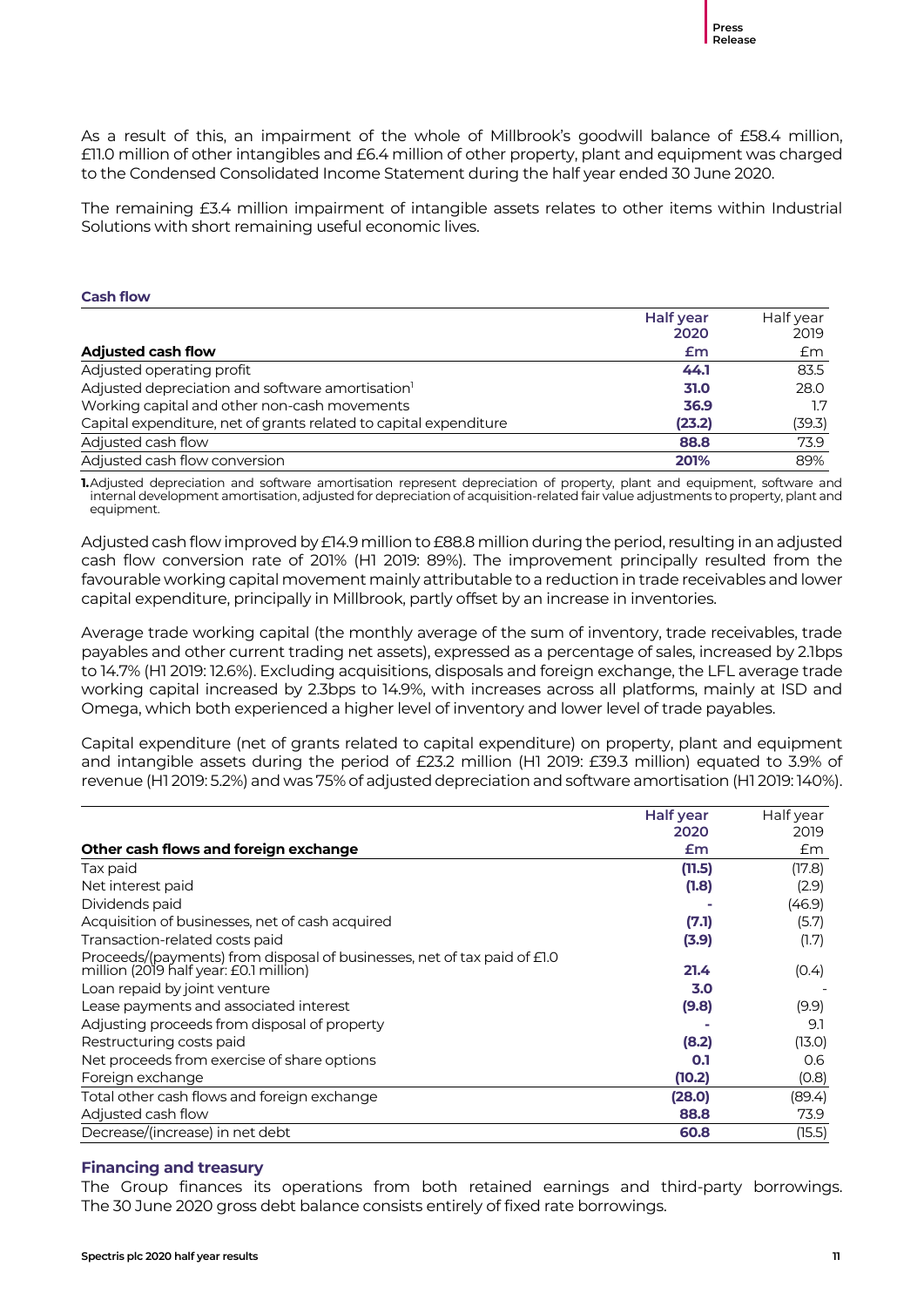In determining the basis of preparation for the Condensed Consolidated Financial Statements, the Directors have considered the Group's available resources, current business activities and factors likely to impact on its future development and performance, including the impact of COVID-19 on the Group, which are described in the Chief Executive's review, financial review and operating review.

As at 30 June 2020, the Group had £844.5 million of committed facilities denominated in different currencies, consisting of an \$800.0 million (£651.8 million) revolving credit facility maturing in July 2025, a seven-year €94.8 million (£86.6 million) term loan maturing in October 2020, and a seven-year €116.2 million (£106.1 million) term loan maturing in September 2022. From these facilities, the Group had total gross borrowings of £192.7 million at 30 June 2020. The revolving credit facility ('RCF') was undrawn at 30 June 2020. During the first half, the Group requested a further one-year extension of its \$800 million RCF, as permitted under the agreement. The extension has now been approved by all ten banks in the syndicate, ensuring the Group continues to have access to the full amount under the facility until July 2025.

These facilities have a leverage (net debt/EBITDA) covenant of up to 3x for the EIB loans and up to 3.5x for the RCF. The Group regularly monitors its financial position to ensure that it remains within the terms of its banking covenants. At 30 June 2020, interest cover (defined as adjusted earnings before interest, tax and amortisation divided by net finance charges) was more than 35 times, against a minimum requirement of 3.75 times, and leverage (defined as adjusted earnings before interest, tax, depreciation and amortisation divided by net cash/(debt)) was less than zero due to the Group's net cash position, against a maximum permitted leverage of 3 times.

In addition to the above, at 30 June 2020, the Group had a cash balance of £287.0 million and various uncommitted facilities and bank overdraft facilities available, resulting in a net cash position of £94.3 million, an increase of £60.8 million from £33.5 million at 31 December 2019.

In April 2020, Spectris successfully applied for access to the Bank of England's Covid Corporate Financing Facility ('CCFF'), resulting in the ability to raise up to £600 million of additional short-term funding, if required, before 23 March 2021 by issuing commercial paper for purchase by the Bank under the programme. The Group is under no obligation to utilise the facility and, in view of the Group's other undrawn facilities and current financial position, we do not anticipate accessing the programme before its expiry.

The Group has prepared and reviewed cash flow forecasts, which reflect forecasted changes in revenue across its business as set out and compared these to a reverse stress test of the forecasts to determine the extent of downturn which would result in a breach of covenants. Assuming similar levels of cash conversion as experienced in recent months since the outbreak occurred, a monthly decline of revenue well in excess of that experienced in any month during the first half of 2020 would need to persist throughout the going concern period for a covenant breach to occur, which is considered very unlikely. In addition, the reverse stress test does not take in account any mitigating actions which the Group would implement in the event of a severe and extended revenue decline, which would increase the headroom further. This assessment indicates that the Group can operate within the level of its current facilities, as set out above, without the need to obtain any new facilities for a period of not less than 12 months from the date of this report.

Following this assessment, the Board of Directors are satisfied that the Group has sufficient resources to continue in operation for the foreseeable future, a period of not less than 12 months from the date of this report. Accordingly, they continue to adopt the going concern basis in relation to this conclusion and preparing the Condensed Consolidated Financial Statements.

Net bank interest costs for the last twelve months were covered by adjusted operating profit 40 times (2019: 35 times).

#### **Currency**

The Group has both translational and transactional currency exposures. Translational exposures arise on the consolidation of overseas company results into Sterling. Transactional exposures arise where the currency of sale or purchase invoices differs from the functional currency in which each company prepares its local accounts. The transactional exposures include situations where foreign currency denominated trade receivables, trade payables and cash balances are held.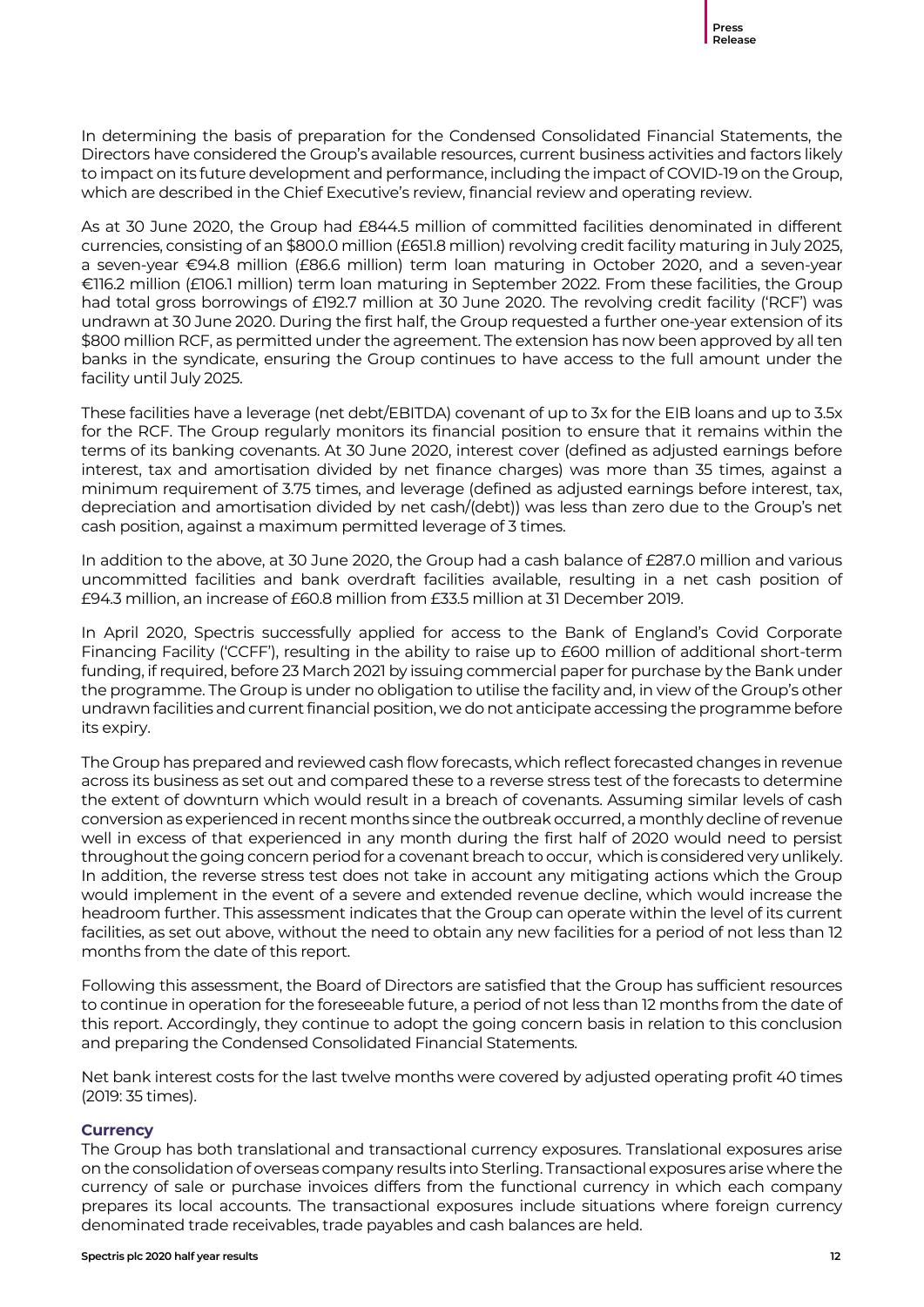After matching the currency of revenue with the currency of costs wherever practical, forward exchange contracts are used to hedge a proportion of the remaining forecast net transaction flows where there is reasonable certainty of an exposure. At 30 June 2020, approximately 86% of the estimated transactional exposures for 2020 were hedged using forward exchange contracts, mainly against Sterling, the Euro and the Danish Krone.

The largest translational exposures during the period were to the US Dollar, Euro and Chinese Yuan Renminbi. Translational exposures are not hedged. The table below shows the average and closing key exchange rates compared to Sterling.

|                             | Half year<br>2020<br>(average) | Half year<br>2019<br>(average) | Change                   | Half year<br>2020<br>(closing) | Half year<br>2019<br>(closing) | Change |
|-----------------------------|--------------------------------|--------------------------------|--------------------------|--------------------------------|--------------------------------|--------|
| US Dollar (USD)             | 1.26                           | 1.29                           | (2%)                     | 1.23                           | 1.27                           | (3%)   |
| Euro (EUR)                  | 1.14                           | 1.14                           | $\overline{\phantom{0}}$ | 1.10                           | 1.12                           | (2%)   |
| Chinese Yuan Renminbi (CNY) | 8.86                           | 8.78                           | 1%                       | 8.68                           | 8.73                           | (1%)   |

During the period, currency translation effects resulted in operating profit being £1.0 million higher (H1 2019: £2.5 million higher) than it would have been if calculated using prior year exchange rates.

Transactional foreign exchange gains of £1.9 million (H1 2019: £1.0 million loss) were included in administrative expenses, whilst sales include a loss of £1.3 million (H1 2019: £1.2 million loss) arising on forward exchange contracts taken out to hedge transactional exposures in respect of sales. During the period a £62.4 million gain was recognised in the Condensed Consolidated Statement of Comprehensive Income in relation to foreign exchange movements on translation of overseas operations (H1 2019: £3.6 million).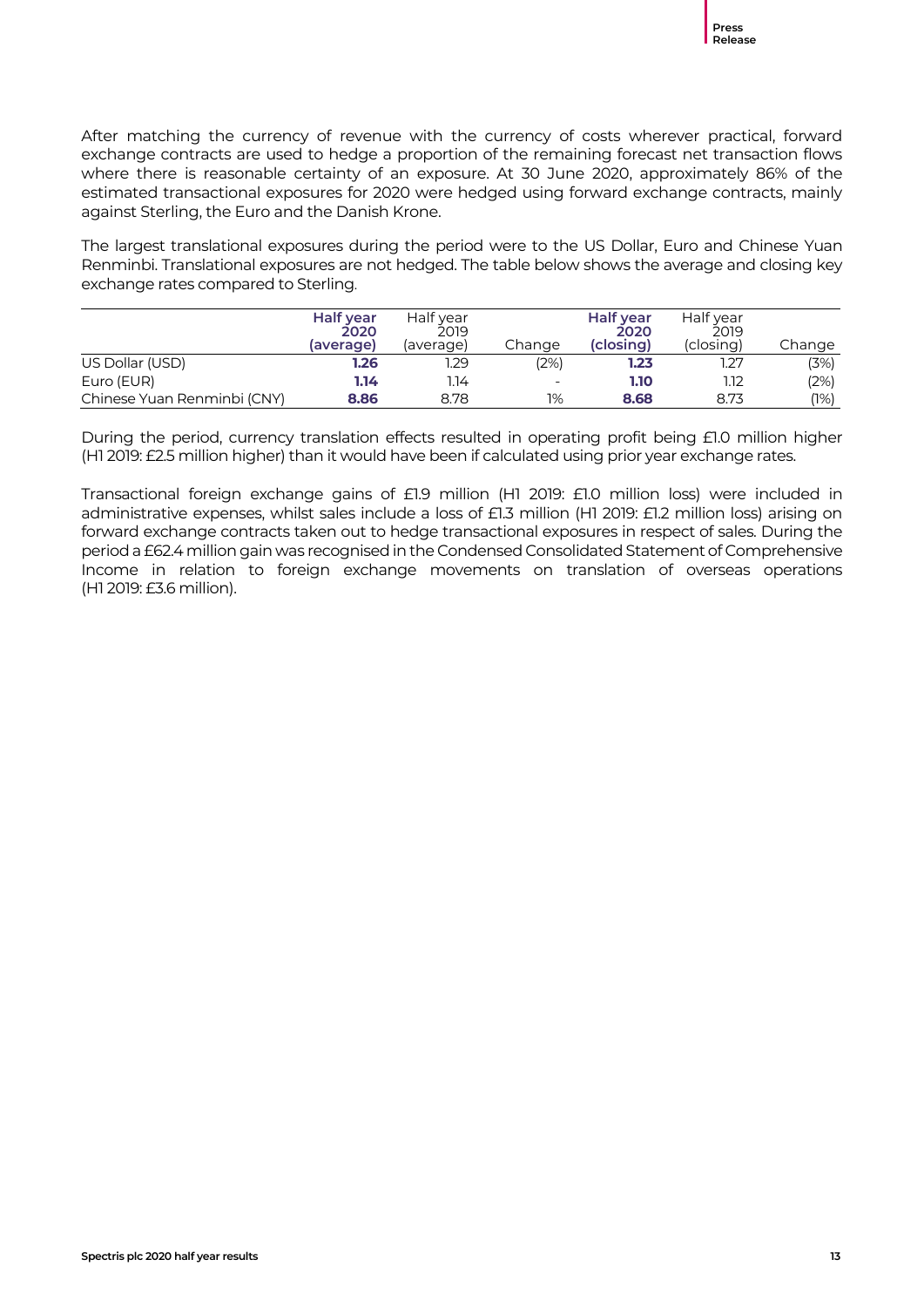## **Operating review**

|                                            | <b>Malvern Panalytical</b> |              |         | <b>HBK</b> |          | Omega   | <b>Industrial Solutions</b> |         | <b>Total</b> |         |
|--------------------------------------------|----------------------------|--------------|---------|------------|----------|---------|-----------------------------|---------|--------------|---------|
|                                            | H1 2020                    | H1 2019      | H1 2020 | H1 2019    | H1 2020  | H1 2019 | H1 2020                     | H1 2019 | H1 2020      | H1 2019 |
| Sales (£m)                                 | 151.0                      | 200.2        | 179.4   | 193.5      | 60.9     | 69.3    | 207.7                       | 296.1   | 599.0        | 759.1   |
| LFL sales growth (%)                       | (21%)                      |              | (8%)    |            | (13%)    |         | (13%)                       |         | (14%)        |         |
| Adjusted operating profit (£m)             | 8.4                        | 18.5         | 16.4    | 16.7       | 2.9      | 9.9     | 16.4                        | 38.4    | 44.1         | 83.5    |
| LFL adjusted operating profit change (%)   | (55%)                      |              | (2%)    |            | (71%)    |         | (44%)                       |         | (41%)        |         |
| Adjusted operating margin (%)              | 5.6%                       | 9.2%         | 9.1%    | 8.6%       | 4.8%     | 14.3%   | 7.9%                        | 13.0%   | 7.4%         | 11.0%   |
| LFL adjusted operating margin change (bps) | (420bps)                   |              | 60bps   |            | (950bps) |         | (440bps)                    |         | (340bps)     |         |
| Statutory operating profit/(loss) (£m)     | 4.8                        | $(63.2)^{1}$ | 10.9    | $(8.2)^2$  | (0.9)    | 9.6     | $(71.0)^3$                  | 15.7    | (56.2)       | (46.1)  |
| Statutory operating margin (%)             | 3.2%                       | (31.6%)      | 6.1%    | (4.2%)     | (1.5%)   | 13.9%   | (34.2%)                     | 5.3%    | $(9.4\%)$    | (6.1%)  |
| Sales % of Group sales                     | 25%                        | 26%          | 30%     | 26%        | 10%      | 9%      | 35%                         | 39%     | 100%         | 100%    |

**1.** The statutory operating loss of £63.2 million was largely impacted by the £67.5 million impairment of goodwill and intangible assets in CLS.

2. The statutory operating loss of £8.2 million was largely impacted by the costs of restructuring and impairment of intangible assets as a result of the strategic review.

**3.** The statutory operating loss of £71.0 million was largely impacted by the £75.8 million impairment of goodwill, other acquisition-related intangible assets and other property, plant and equipment at Millbrook.

Throughout this Operating Review, all commentary refers to the adjusted LFL measures unless otherwise stated. A reconciliation of adjusted measures to statutory measures for all segments can be found in Note 2.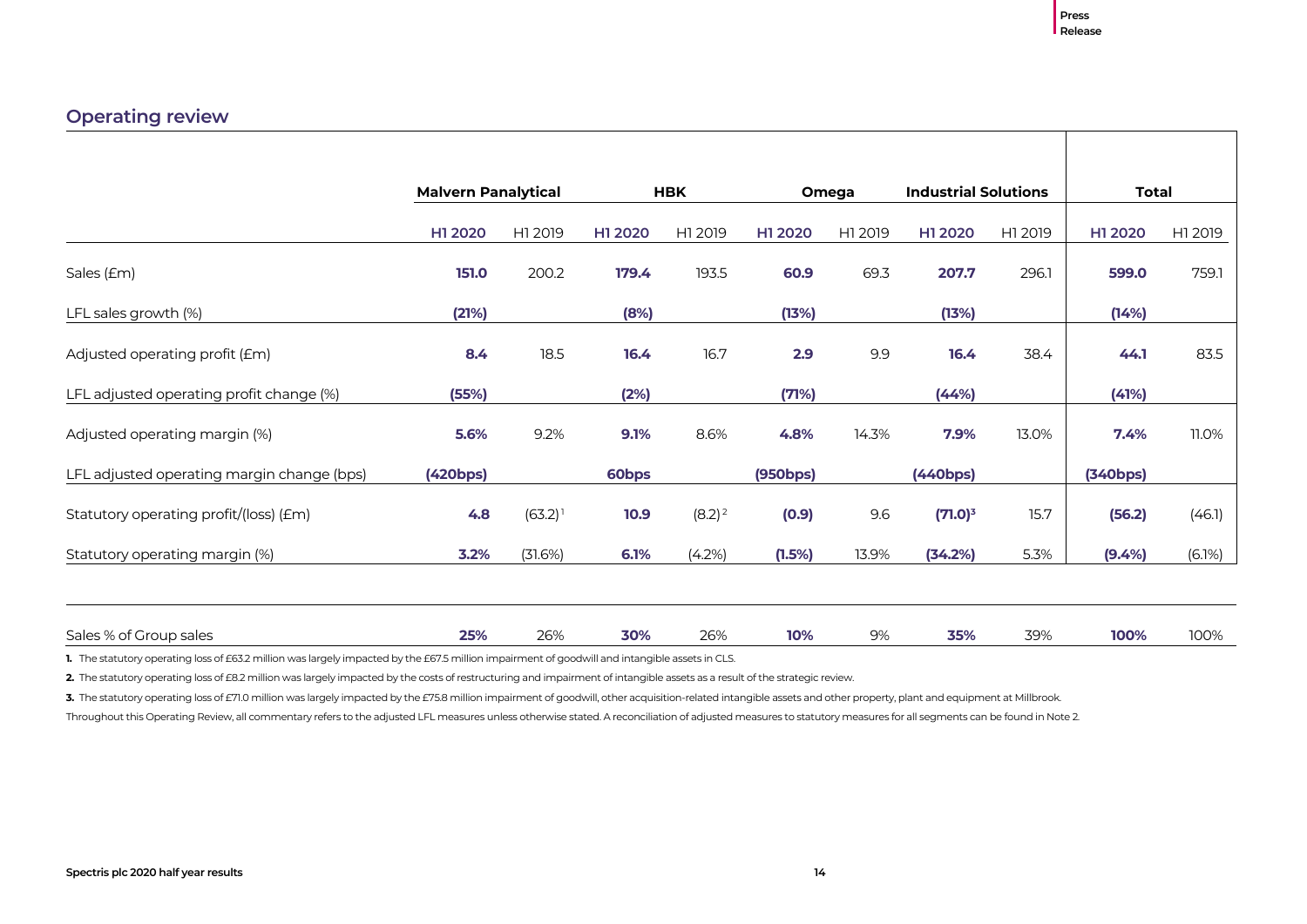## **Malvern Panalytical**

|                                            | Half year 2020 Half year 2019 |       | Change   | change   |
|--------------------------------------------|-------------------------------|-------|----------|----------|
| Sales (£m)                                 | 151.0                         | 200.2 | (25%)    | (21%)    |
| Adjusted operating profit $E$ m)           | 8.4                           | 18.5  | (55%)    | (55%)    |
| Adjusted operating margin <sup>1</sup> (%) | 5.6%                          | 9.2%  | (360bps) | (420bps) |

**1.** This is an alternative performance measure ('APM'). APMs are defined in full and reconciled to the reported statutory measures in Note 2 to the Condensed Consolidated Financial Statements.

#### **Financial performance**

Sales decreased 25% to £151.0 million, primarily reflecting a 21% decrease in LFL sales and 5% from disposals, with a marginally positive foreign currency exchange impact.

All regions experienced a notable decline in sales in the first half of the year. This reflected a reduction in demand in metals, minerals and mining where investments are being put on hold as demand for metals-based products declines, and academic research, as universities and research institutes have been closed. LFL sales into the pharmaceutical and food sectors, although also lower year-on-year, fared better.

Despite the adverse volume impact, a favourable mix impact led to an increase in gross margin. Overheads were lower reflecting a reduction in travel and entertainment ('T&E') spend, the receipt of government subsidies and employee costs savings, resulting in a 55% LFL reduction in adjusted operating profit and a 420bps LFL contraction in adjusted operating margin.

#### **COVID-19**

Malvern Panalytical kept all its manufacturing facilities open during the period (except a short government-mandated closure in Canada) whilst all non-production related employees moved quickly to working from home. The business was impacted by the inability to access customer sites, given many have had restricted/limited access or are temporarily closed. Several of Malvern Panalytical's products require expert installation and training and this therefore impacted the sales performance. In addition, Malvern Panalytical also provides services (e.g. periodic maintenance, re-calibration) and this also impacted sales levels given field engineers' inability to access customers' in-situ products. As a result, Malvern Panalytical has adapted its customer engagement with online demos and pre-installation meetings, introducing self-install on an increasing number of products and providing remote, virtual installation support.

To further engage with customers, Malvern Panalytical undertook a COVID-19-specific voice of customer survey with more than 200 large and/or repeat customers to identify their needs and provide solutions. The sales team have adopted live streaming events to replace face-to-face meetings and marketing campaigns have moved to webinar and virtual exhibitions with intensified digital and social activation. Malvern Panalytical has also increased the availability of products, consumables and user-replaceable spare parts on its [online](https://www.malvernstore.com/) store.

#### **Product launches**

Malvern Panalytical launched Amplify Analytics - a new range of flexible services designed to help pharmaceutical companies rapidly identify those drug candidates that meet bio-availability and processability requirements, focused on accelerating and de-risking drug development harnessing data-driven 'win quick, fail fast' approaches. The result is a range of uniquely scalable services that deliver bespoke combinations of analytics, know-how, instrumentation and expert support to customers.

Another key product development has been in the increased provision of process automation solutions. For example, Malvern Panalytical won a major contract with Scott Automation for the provision of a fully automated robotic analytical laboratory for a Rio Tinto iron ore mine in Australia. The project includes engineering, design, equipment supply and the provision of a fully automated robotic analytical laboratory system. The laboratory incorporates complementary technologies from the two companies, from sample preparation to complete analysis, allowing Rio Tinto to test initially 600 samples a day, with the potential for future expansion to double this number. Once complete, the project's objective is to improve safety, quality and productivity.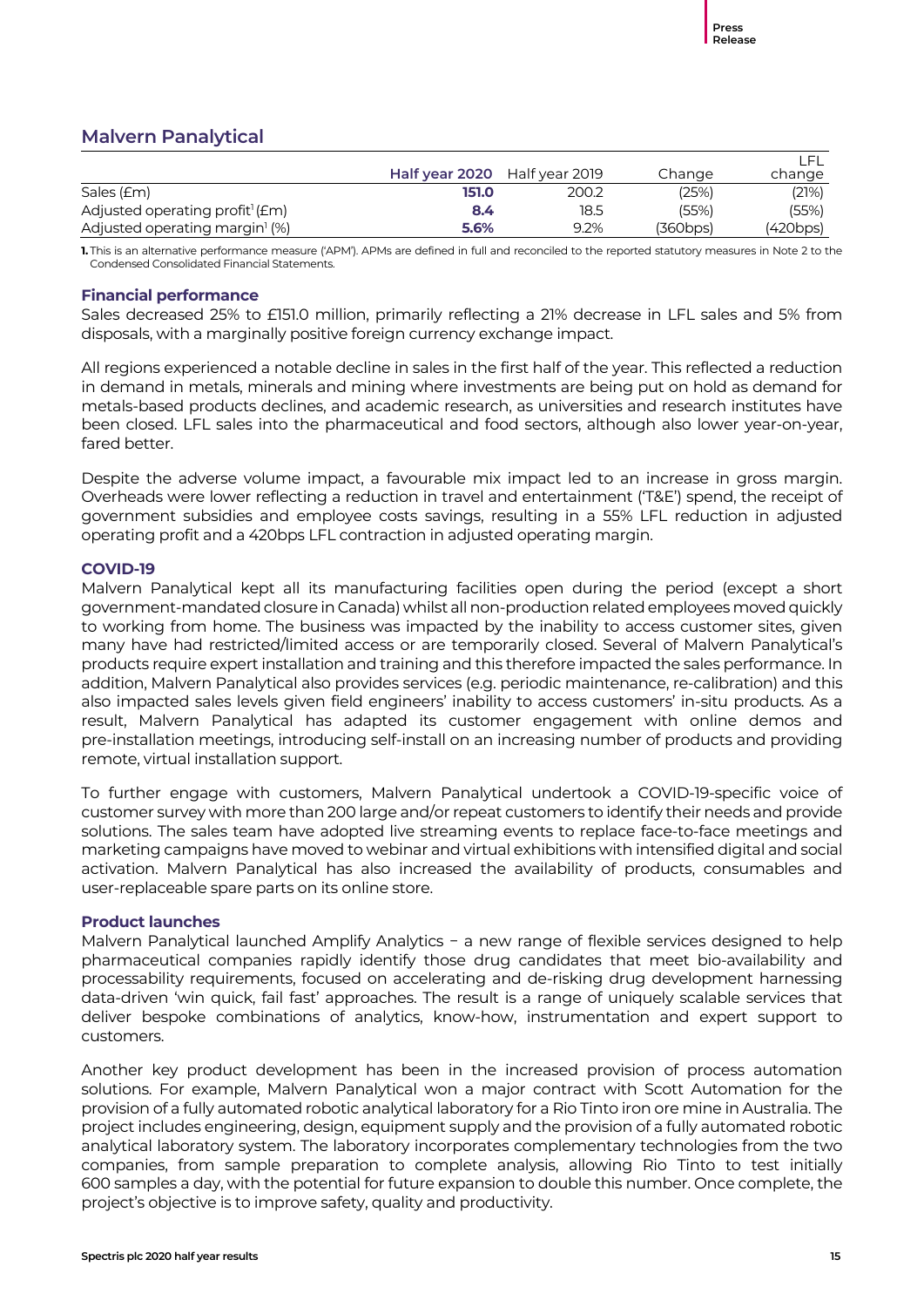To drive closer engagement with customers in China and support a rebound of business after the COVID-19 lockdown, Malvern Panalytical opened its APAC Application Centre of Excellence in Shanghai in May. The new multi-functional application centre showcases a large part of the Malvern Panalytical product portfolio and will be used for customer demonstrations and to develop new applications and solutions.

#### **Market trends and outlook**

#### **Pharmaceutical and food**

LFL sales to the pharmaceutical sector were down in the first half of the year with all regions declining by a similar amount. The only key markets to see growth were China and the UK. The decline reflected a shift in focus to production from R&D with COVID-19-related research (vaccines and gene therapy) being prioritised and other projects being paused for the moment. In addition, laboratories were closed to meet social distancing requirements or were under-resourced given employee absenteeism (COVID-19 related).

With many academic research institutes currently closed, we see continued weakness into the second half of the year. Funding may also be at risk as various governments look to delay and even reduce spending. Whilst already-allocated funding is likely to continue, future funding might flow to other industries which have had a greater COVID-19 impact.

LFL sales into manufacturing and quality control ('QC') within pharmaceutical were down to a lesser degree. Sales to the food sector were also more resilient within manufacturing and quality control, but we saw customers dedicating less time to food development projects. However, the continued focus on food safety, and the need for sustainable sourcing and manufacture, represent opportunities relevant to our solution portfolio moving forward.

#### **Primary materials**

LFL sales to primary materials customers were notably lower year-on-year, with sales into Asia down more markedly than in other regions. With significantly lower commodity prices, capex is being reduced and requests from petro-chemical customers have declined sharply, with recovery expected to be slow.

Within mining, some mines have been closed or placed on restricted operations to meet social distancing requirements which has led to lower demand. In the metals market, after a lower level of activity in 2019, a resumption in demand was expected in 2020 but, with many metal suppliers dependent on customers significantly impacted by COVID-19 (e.g. automotive, aerospace), we expect this end market to continue to be weaker through the second half of the year.

Sales to building materials customers were down, but to a lesser degree, and there may be some demand support via potential government investments in new infrastructure projects to help boost their economies. This may also support some commodities such as iron ore and bauxite. Against this backdrop, customers will need to further focus on delivering improved yields, productivity, product quality and lowering costs in the extraction and processing of raw materials. Malvern Panalytical instruments are well placed to help them to deliver these improvements.

#### **Advanced materials**

LFL sales into the advanced materials industries were also lower year-on-year. Previously, the main growth drivers have been in academia and, as with pharma, demand has been impacted by research institutes being closed.

In certain areas, we expect the weakness in demand to be more temporary. For example, in additive manufacturing, the industry is built around just-in-time operations and it is now running out of inventory due to supply chain disruption. Also, there have been requests for 3D printing for applications which typically do not use additive manufacturing due to cost, design or production capacity reasons. For example, Malvern Panalytical itself has been using its own 3D printers to print and assemble parts for face shield parts to supply to the UK NHS and police force to help with the front-line fight against COVID-19.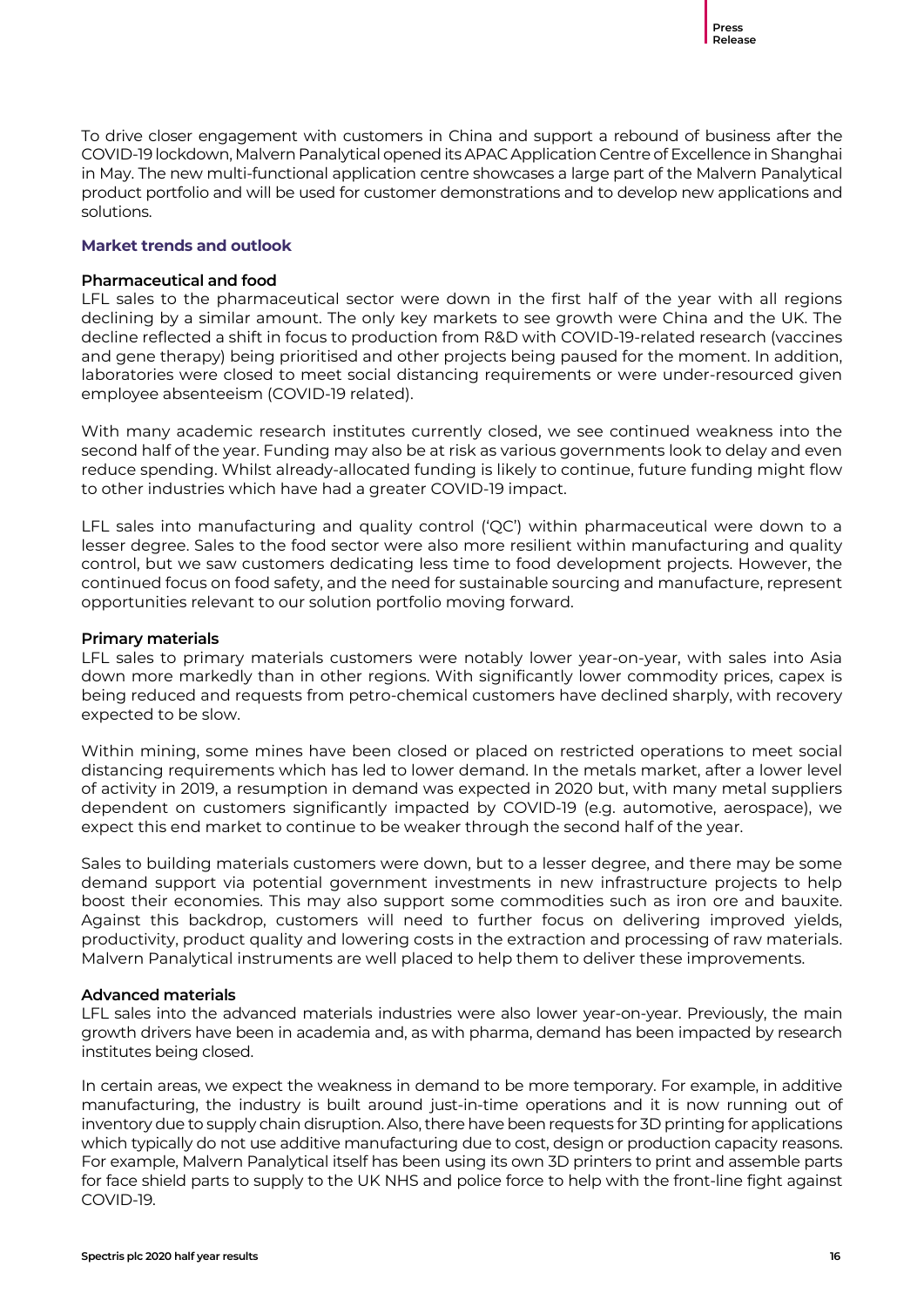Within the battery space demand also declined, due to supply chain disruption, and, therefore, demand for Malvern Panalytical QC instruments was weaker. Given the prevalence of emerging battery technologies and new applications (e.g. electric vehicles), we would expect demand to recover within the research and development areas more quickly, as our instruments help customers control both the quality and function of battery materials, enhancing battery performance and cycle life.

Within semiconductor, we also expect the recovery to continue with 5G and IIoT being the driving forces.

We expect growth in this sector overall to recover, with our focus being on customers involved in the research, development and manufacturing of these novel materials, complex systems and devices. Asia will be a key region driving this growth.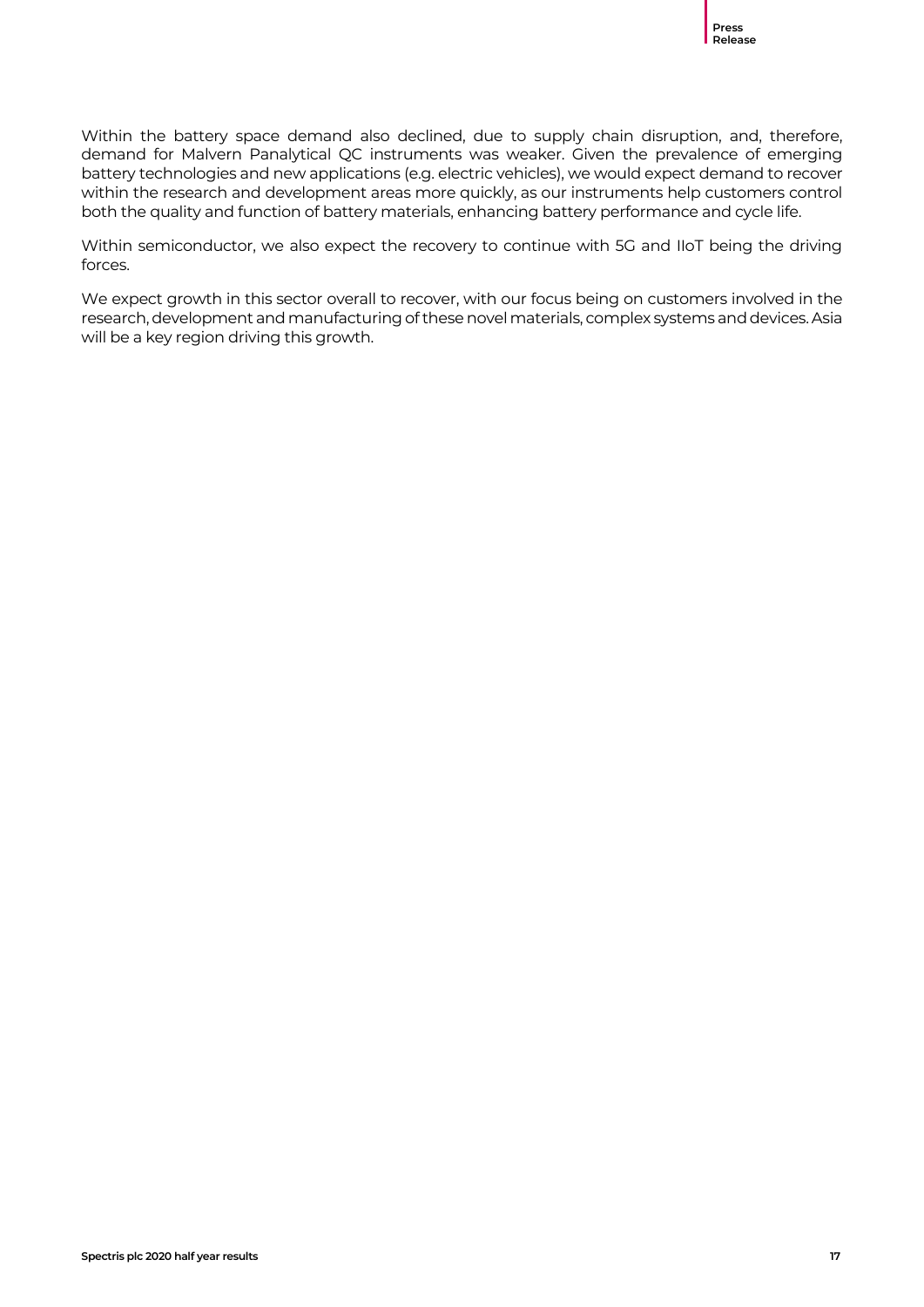#### **HBK**

|                                             | Half year 2020 Half year 2019 |       | Change            | . FI<br>change    |
|---------------------------------------------|-------------------------------|-------|-------------------|-------------------|
| Sales (£m)                                  | 179.4                         | 193.5 | (7%)              | (8%)              |
| Adjusted operating profit <sup>1</sup> (£m) | 16.4                          | 16.7  | (2%)              | (2%)              |
| Adjusted operating margin <sup>1</sup> (%)  | 9.1%                          | 8.6%  | 50 <sub>bps</sub> | 60 <sub>bps</sub> |

**1.** This is an alternative performance measure ('APM'). APMs are defined in full and reconciled to the reported statutory measures in Note 2 to the Condensed Consolidated Financial Statements.

#### **Financial performance**

HBK performed strongly in the circumstances. Sales decreased 7%, reflecting a 1% positive impact from foreign currency exchange movements and a 8% LFL sales decline driven by broader weakness in the automotive and aerospace and defence sectors.

By region, North America posted flat LFL sales reflecting a decline in aerospace and defence, offset by higher sales to automotive and machine manufacturing customers. Europe LFL sales fell, with Germany and the UK lower, reflecting the downturn in the automotive market. Asia recorded a decrease in LFL sales, with China posting lower LFL sales to automotive and machine manufacturing customers.

Net overheads were lower reflecting operational improvements arising from the profit improvement programme and the temporary measures, including lower T&E and marketing spend, use of furloughs and salary reductions and receipt of government subsidies to support these measures. This resulted in adjusted operating profit decreasing by 2% on a LFL basis, while LFL adjusted operating margin increased 60bps.

#### **COVID-19 update**

Since the start of the year, HBK has kept all of its production facilities open (except for the mandated short-term closure of one facility in China). HBK has responded to these new challenges by modifying its business practices including shifting to remote working where possible, with more frequent virtual engagement to help facilitate the continued integration of the business into OneHBK.

Externally, HBK has changed the way it interacts and connects with customers. There has been an adoption of new selling tools to offer HBK services to clients such as increased social media use, the provision of product demos, as well as individual training and support via webcam. HBK has also redirected all marketing efforts onto digital channels, significantly increasing the number of webinars and has arranged various digital user conferences for later this year to replace traditional trade shows.

In regard to its supply chain, HBK worked quickly to identify and successfully work with critical, sole source and large volume suppliers to avoid any potential disruption.

#### **Strategic initiatives and product launches**

Following the launch last year of HBK's new eDrive Testing system for electrical inverters and machines, HBK stepped up its digital marketing initiative for electric powertrain testing with newly-designed web pages and promotional activity. To help customers widen their knowledge, HBK expanded its range of webinar tutorials and expert talks. Whilst electric powertrain testing orders have been lower than expected due to COVID-19, the funnel of opportunities is improving with automotive and aerospace customers committed to further investment in electric drive technology.

HBK provides the entire measurement chain for electrical power testing − from electrical machines to high voltage and complex inverter controls in the automotive, ground vehicle and aerospace industry, as well as the manufacturing, production and energy industries. New products have been launched to extend the offering to a more complete e-Powertrain testing and optimisation, as well as expanding into eGrid (energy distribution systems) testing. The new package for eDrive and eGrid consists of measurement hardware, intuitive software packages and accessories, designed to optimise costs. With these products, HBK is targeting the power meter market to broaden its addressable market.

In the first half, the consolidation of VI-grade and HBK simulator technology was completed with a new combined suite of simulator and simulation tools made available. With HBK's noise, vibration and harshness ('NVH') simulation, it is possible to test the NVH effects of alternative designs back-to-back,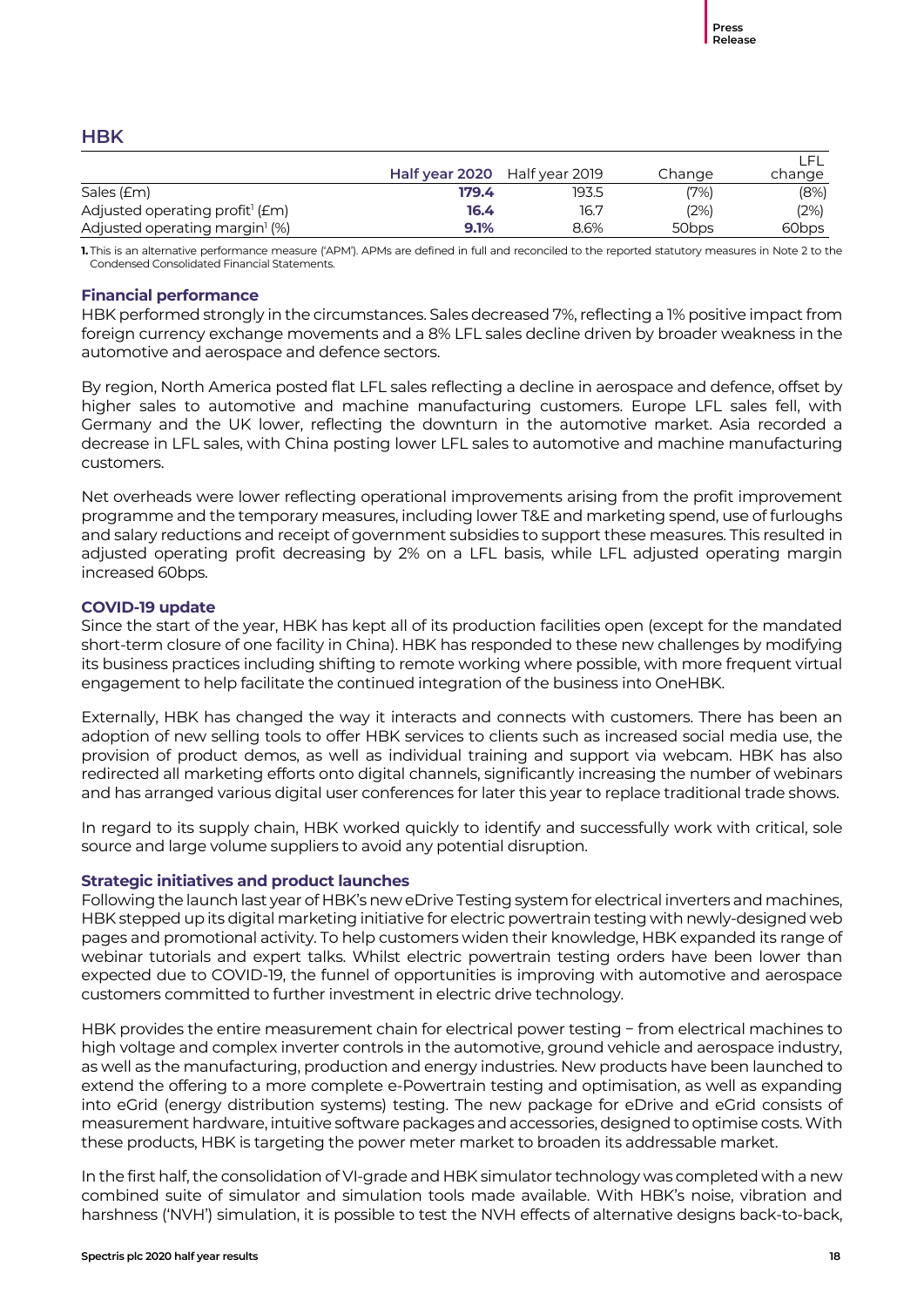without making a physical prototype, with simulations that combine real-world test data and data from computer-aided engineering models. NVH have a significant impact on car layout, comfort, technology and audio experience which are an integral component of vehicle and brand DNA. VI-grade NVH simulators are able to create an interactive driving experience within a vehicle's interior, bringing customer sound and vibration data from the real world.

As part of its ongoing merger initiatives, HBK has started to build a global standardised operating model for sales covering organisational structure, processes and tools, supported by a singular customer engagement platform.

#### **Market trends and outlook**

#### **Automotive**

Within the automotive sector, the reduction in sales reflected the impact of a continued slowdown in the overall automotive sector. LFL sales declined in Europe, led by large falls in the UK and Germany, decreased in Asia, but rose in North America.

The electric vehicle market remains a bright spot in the sector. For example, in the UK, the sale of new electric vehicles ('EV') was the only area of growth compared with the prior year. Manufacturers are competing to release newer electric models to capture market share. This, coupled with government plans in various countries to stimulate growth in EVs, such as the introduction of more charging infrastructure, will underpin increasing demand to test not only electric drive, but also noise and vibration compliance. This is underlined by HBK winning a large shaker order within its VTS vibration testing business.

Simulation in product design and development is becoming more prevalent and more important. It is also becoming faster, more accurate and more heavily relied on. HBK and VI-grade have a unique set of tools to simulate NVH, driving dynamics and advanced driver assistance systems. The result is a quicker, lower cost development process – increasing development efficiency and reducing time to market.

#### **Machine manufacturing**

LFL sales to the machine manufacturing sector were down slightly. Sales fell in both Europe and Asia, but did grow strongly in North America, due to exposure to the automotive supply chain, which rebounded well. The growth in sales also reflected good onward demand for weighing technologies from the process and medical markets, where HBK was able to book a large order from a US medtech manufacturer.

#### **Aerospace and defence**

LFL sales declined across all regions, albeit more modestly in Europe than in North America and Asia. With global travel restrictions heavily impacting the commercial aerospace sector, industry observers expect both 2020 and 2021 to be years of severe disruption for the industry, with companies expected to take actions to preserve cash. HBK's exposure to commercial aviation is limited however and, to date, aerospace and defence firms have kept large investment programmes running in the short to medium term. Aircraft electrification projects by major OEMs could also help support demand. In the defence and satellite markets we expect spending to be impacted to a lesser degree.

#### **Consumer electronics and telecoms**

LFL sales were lower in the first half, falling across all key regions, albeit less so in Asia. Underlying demand in the consumer electronics and telecoms markets have been impacted by the weaker macro-economic conditions and the resulting lower levels of customer spending. Demand is expected to recover in the second half however, driven by increased government stimulus and employment resuming.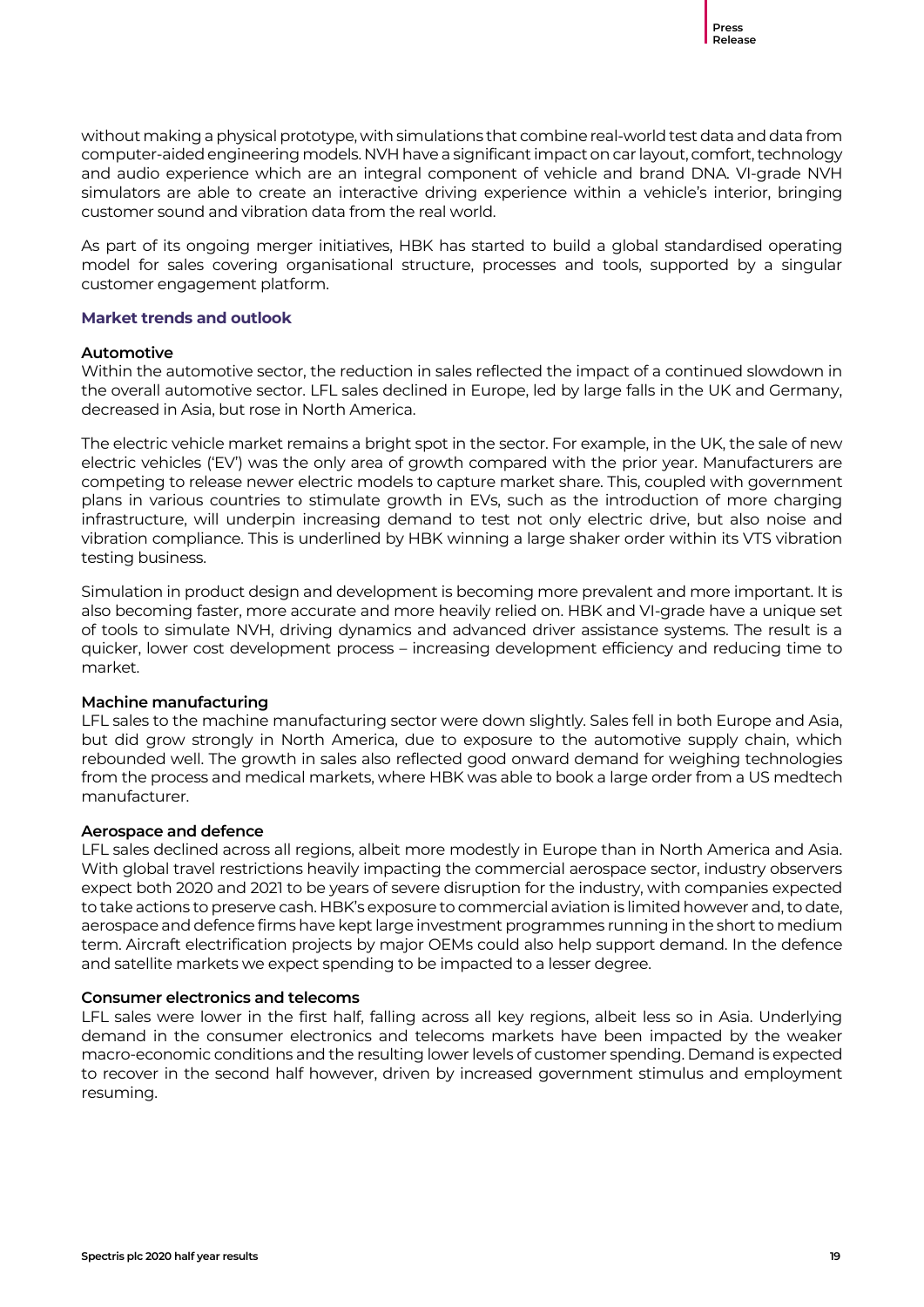## **Omega**

|                                                 | Half year 2020 Half year 2019 |       | Change   | change   |
|-------------------------------------------------|-------------------------------|-------|----------|----------|
| Sales (£m)                                      | 60.9                          | 69.3  | (12%)    | (13%)    |
| Adjusted operating profit <sup>1</sup> ( $Em$ ) | 2.9                           | 9.9   | (71%)    | (71%)    |
| Adjusted operating margin <sup>1</sup> (%)      | 4.8%                          | 14.3% | (950bps) | (950bps) |

**1.** This is an alternative performance measure ('APM'). APMs are defined in full and reconciled to the reported statutory measures in Note 2 to the Condensed Consolidated Financial Statements.

#### **Financial performance**

LFL sales decreased 13% and there was a 1% positive impact from foreign currency exchange movements, resulting in reported sales being 12% lower year-on-year.

Omega has a high exposure to North America (70%), where it experienced a fall in LFL sales, the majority of which was caused by the closure of many US businesses during lockdown. Similarly, LFL sales growth was lower in Europe. Asia, however, experienced growth, driven by strong performances in South Korea and Japan, due to high electronics and semiconductor demand and market share gains.

LFL adjusted operating profit declined 71% and LFL operating margins fell 950bps as a result of the lower sales and a relatively fixed cost base at this level of activity. Despite overheads savings from lower compensation-related costs and reduced travel and marketing spend, this was not sufficient to compensate for the higher IT costs and amortisation related to the new e-commerce platform.

#### **COVID-19 update**

Omega made the necessary adjustments to ensure employee safety and keep its operations running and productive. These adjustments included the provision of PPE, splitting shifts, rearrangement of production lines to allow more spacing between employees, rigorous employee health and temperature screening and enhanced sanitation. Its factories and distribution centres have remained fully operational during the pandemic.

Non-production personnel have largely been working from home, with the digital and phone nature of Omega's business model meaning this transition happenedseamlessly with minimal disruption and productivity loss. The new CRM, e-commerce and enhanced voice over internet protocol systems allow its sales, application engineering and customer service personnel to have a complete view of the customer regardless of their location.

COVID-19 has resulted in a slowdown of Omega's planned strategic product launches in 2020, but has also been the generator of opportunities for temperature related products, allowing Omega to serve the human temperature screening market. As businesses across the USA prepare for re-opening, Omega has launched and increased the marketing of its temperature measurement products and expertise to help customers tackle the new challenge of implementing remote temperature sensing. Omega's infra-red cameras include face detection technology that allows for fast group temperature screening at a social distance, while handheld infra-red thermometers offer a simple solution for easy screening. Medical related opportunities are also being explored e.g. ventilators, hospital room pressure and temperature monitoring.

The COVID-19 pandemic has created world-wide demand for ventilators. To meet this demand, a team of multi-disciplinary experts at Imperial College, London designed a ventilator that met a new 'minimally acceptable' standard using Omega industrial pressure transducers and rail transmitters; both of which were readily available, rather than await specialist or medical supply chain components. The resulting ventilator met all the specifications required by the regulatory body, whilst being suitable for long-term use, at a low price point and quick and easy to manufacture.

#### **Strategic initiatives**

Omega has undergone a thorough re-assessment of its markets and strategy due to the changing landscape and its recent business performance. It is recognised that Omega needs to increase its sales volume to achieve economies of scale on the existing cost base. This has led Omega to identify four focus areas to bring sustainable scale to the business. Firstly, improving business development and sales effectiveness through expanding distribution channels in the USA, and globally, by developing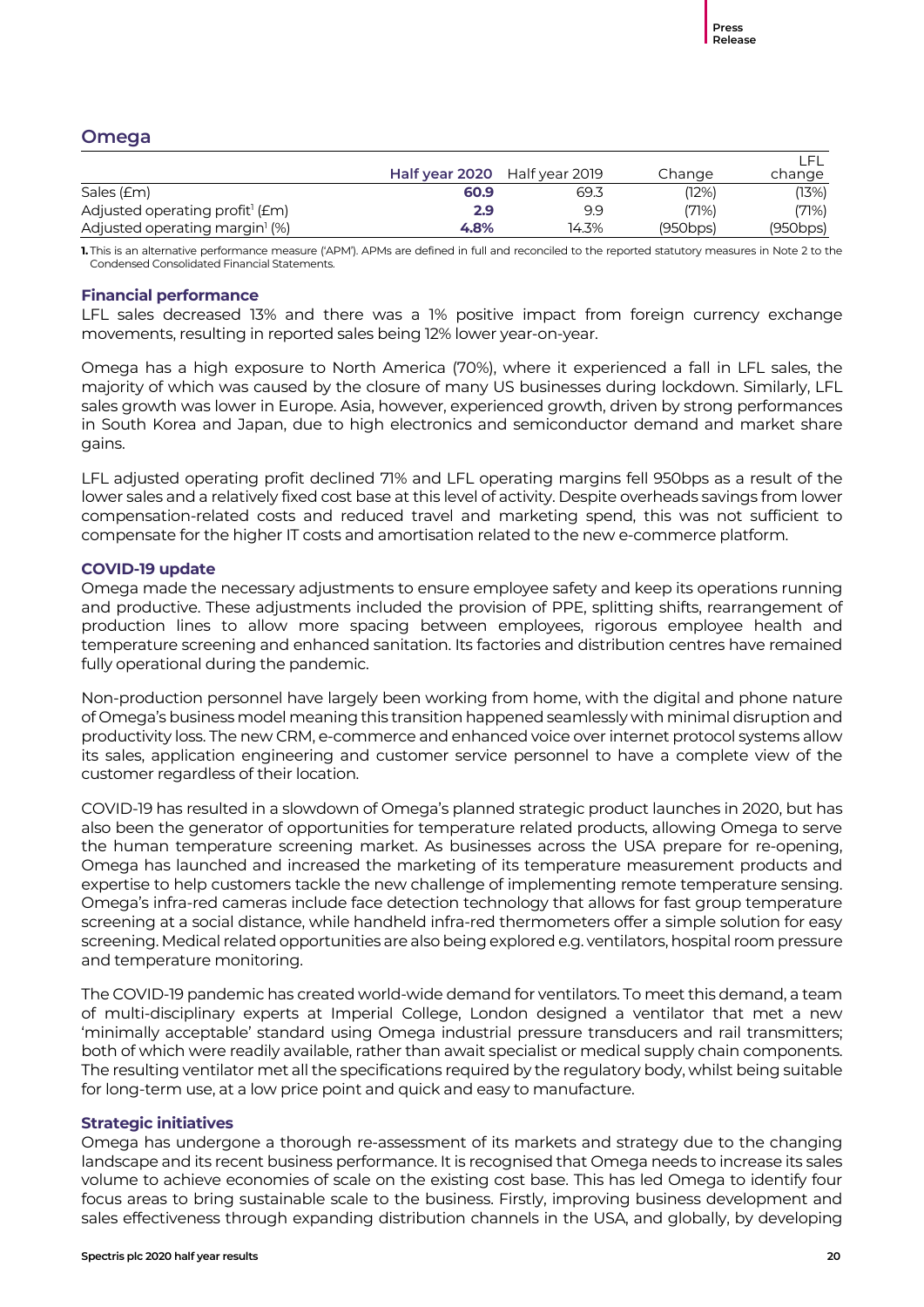new partnerships to complement the e-commerce revenue stream, while continuing to pursue large opportunities and develop strategic accounts. Secondly pursuing operational excellence by simplifying operations. Thirdly, digital investments continue to be optimised to deliver a best-in-class online experience. Lastly, focusing the existing product portfolio and launching new products for the highest growth markets, with 65 new product launches this year to date and a further 133 planned in the remainder of the year.

For example, Omega launched Layer N, a simple, smart and flexible way to monitor a wide range of applications without requiring users to be on-site. Temperature, humidity, light and barometric pressure readings are captured, stored, processed and transported in real-time to the cloud via wireless smart sensors and gateways, allowing reports to be accessed from anywhere at any time, vitally required at this time when access can be a challenge.

As the lower-price segment of the magnetic flow meter market continues to gain rapid acceptance, Omega has partnered with Endress+Hauser ('E&H') to onboard a branded electromagnetic flow meter, an innovative multi-output magnetic flow meter, often used to measure the amount of wastewater flow. This is the first time that Omega has partnered with E&H and will allow Omega to capture market share in a different segment of the magnetic flow meter market.

Additionally, Omega has strengthened its core product lines. In its pressure sensing segment, Omega re-designed a popular line of pressure gauges, making them configurable and user-friendly, while streamlining operational procedures to cover a broad range of customer needs with minimal inventory. Omega has also made its existing product offering easier to use for customers. Omega printed circuit board ('PCB') connector installation is now simpler for high-volume PCBs. Omega PCB temperature sensors (thermocouples, RTDs, and thermistor probes) can be easily integrated into automated pick and placement processes allowing customers to adapt their system quickly, allowing mass production at lowest cost*.* 

#### **Website and product launches**

Following the launch in 2019 of the new digital platform, the focus for 2020 was to continue to drive volume though the website to deliver sales growth. In the first two months of 2020, and before the economic slowdown, Omega saw an increase in digital revenue of 7% versus the prior year. Further enhancements continue to be delivered to enhance the customer experience.

#### **Market trends and outlook**

LFL sales growth was lower in North America, Omega's main market, mainly caused by business disruption stemming from COVID-19. The resumption of growth in North America is not expected until 2021. In Asia, LFL sales increased driven by strong performance in South Korea and Japan, with semiconductor demand continuing to improve, building on tailwinds experienced in the fourth quarter of 2019. The outlook for semiconductor demand looks more positive than other end markets.

The demand for remote sensor monitoring has increased due to the changing business and personal health environment brought on by COVID-19. There is now a greater need to be able to monitor, capture, store and process data remotely. Omega's 'Back to work' campaign launched in May, focusing on temperature screening products, places the business in a good position to capture this growth.

Wireless sensing, a large portion of the IIoT space, is growing rapidly due to the trend towards greater connectivity and cloud storage. Legacy wired systems are increasingly being upgraded or retrofitted with IIoT solutions in order to provide end users with access to larger and more centralised datasets. This represents a significant opportunity for Omega's IIoT solutions which features ease of use and customisability.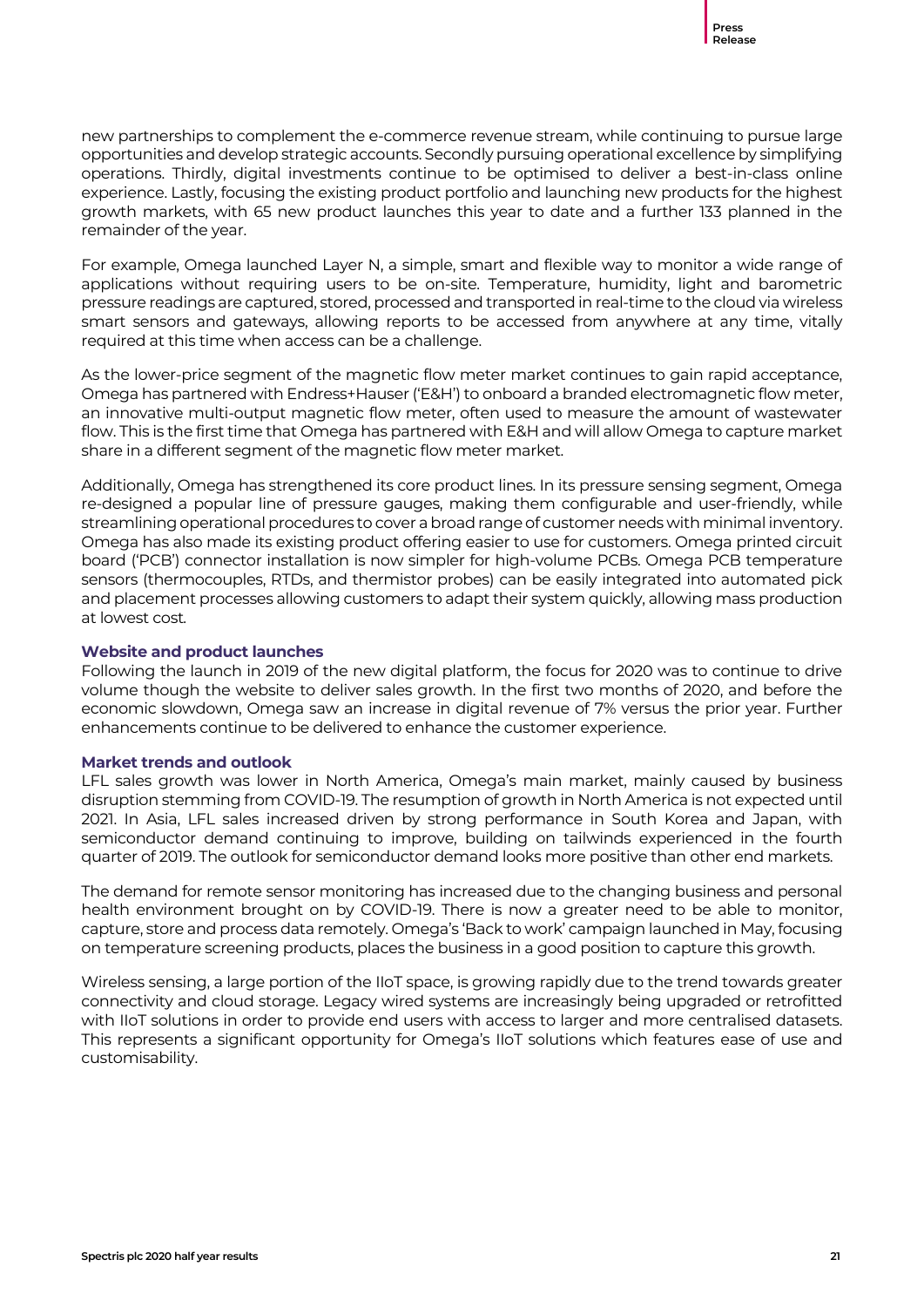## **Industrial Solutions**

|                                            | Half year 2020 Half year 2019 |       | Change   | change   |
|--------------------------------------------|-------------------------------|-------|----------|----------|
| Sales (£m)                                 | 207.7                         | 296.1 | (30%)    | (13%)    |
| Adjusted operating profit $f(m)$           | 16.4                          | 38.4  | (57%)    | (44%)    |
| Adjusted operating margin <sup>1</sup> (%) | 7.9%                          | 13.0% | (510bps) | (440bps) |

**1.** This is an alternative performance measure ('APM'). APMs are defined in full and reconciled to the reported statutory measures in Note 2 to the Condensed Consolidated Financial Statements.

#### **Financial performance**

Sales declined 30% to £207.7million, reflecting a LFL sales decrease of 13% with all operating companies posting a decline in LFL sales. There was a 1% positive impact from foreign currency exchange movements and a 21% negative impact from the disposal of BTG (£61.6 million of sales in the first half of 2019, £9.8 million of adjusted operating profit).

On a regional basis, LFL sales were down most markedly in Asia, despite growth in China, with sharp declines elsewhere in the region. LFL sales in Europe and North America were down by a similar amount. By end market, there was an increase in LFL sales in pharmaceutical (PMS and Hummingbird products at Servomex) and in food and beverage (NDC).

Net overheads were lower as a result of the profit improvement programme initiatives and lower T&E and general discretionary spending from the implementation of temporary cost measures. However, the volume decline, as well as an adverse mix effect, led to a LFL adjusted operating profit decrease of 44% and a fall in LFL adjusted operating margins of 440bps.

#### **COVID-19**

Across the IS division businesses, there has been a significant move towards remote working across all sites, whilst all manufacturing operations have remained open with suitable social distancing and cleanliness measures to ensure production capacity is not impacted.

The main challenge facing operating companies in this division has been customer access for sales related activities, as well as access for progressing or completing projects. Each operating company has stepped up their different approaches to working with customers to keep business moving forward during this period with many examples of webinars, additional remote selling activities with clients and remote service and maintenance with an increased use of technology such as wearables/visual assistance tools and connected devises to assist customers.

Given the access issues experienced, we believe that post COVID-19, there could be additional investment in remote access and automation solutions which a number of our ISD businesses provide. For example, Red Lion's industrial automation and networking solutions provide critical information and controls to customers to access their data remotely. During the period, it launched the FlexEdge™ Intelligent Edge Automation Platform. This revolutionary system brings a new degree of versatility to edge computing allowing industrial customers to effortlessly connect systems and process data, and is available with advanced automation features. Its ease of use helps customers makes productivity and efficiency gains from their digital transformation initiatives.

#### **Market trends and outlook**

#### **Energy and utilities**

In energy and utilities, the collapse in the oil price resulting from oversupply and a notable reduction in demand has led to a decline in LFL sales across all regions. Already scoped projects have continued, however, we expect the lower price environment to potentially result in project delays and some cancellations especially in upstream, with midstream and downstream potentially less impacted. This backdrop is already having a major impact on customer's capex budgets with reductions of 30-50%.

At Servomex, this has impacted demand for its gas analysers into the industrial and hydrocarbon processing and petro-chemicals sectors. However, the requirements from increased environmental monitoring and the decarbonisation of energy is leading to demand for 'green investment' in this space, which is likely to underpin demand for low-cost, high-purity products.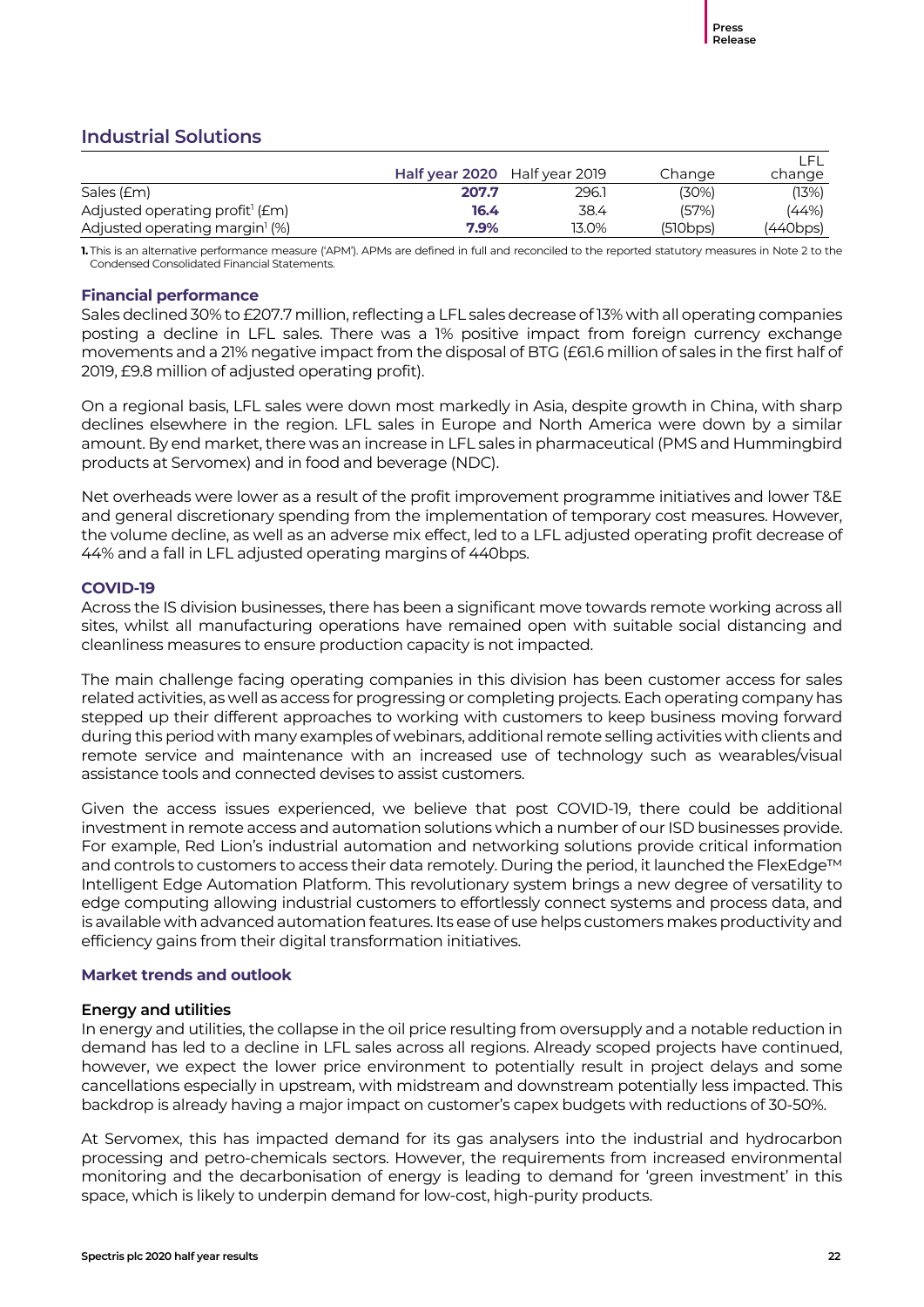B&K Vibro had a more resilient performance in the first half, with growth in North America and flat sales in Asia. Sales into oil and gas/utility customers were markedly lower, and they are seeing the delay of some capex projects. However, sales into wind customers were strong, with good demand from major wind turbine OEMs. There was some delay to projects given travel restrictions to wind farm sites, however, B&K Vibro adapted its process to enable virtual site surveys using mobile phones. This may be an opportunity to speed up processes in the future and reduce time and travel cost.

At ESG, LFL sales were notably lower primarily reflecting the downward pressure on oil pricing and a notable year-on-year reduction in the North American drilling rig count. Some projects have started to be cancelled and further orders are likely at risk. Although ESG entered 2020 with an enhanced pipeline, this has deteriorated, although mining has been less impacted than oil and gas.

#### **Pharmaceutical and life sciences**

The pharmaceutical and life sciences industries saw good LFL sales growth in the first half, particularly in North America and in China, whilst sales declined in Europe. Sales at both the companies exposed to this end market, PMS and Servomex, posted growth. There has been access restrictions to certain customer sites which have impacted some services and the installation of systems, but underlying demand has been strong.

At PMS, there was strong demand in North America with pharmaceutical customers indicating they intend to move forward with existing projects. There is also the potential for COVID-19 to have a positive long-term impact on aseptic manufacturing as the production of vaccines are likely to increase and countries may insist on local production of key medicines.

Also, in response to COVID-19, manufacturers have been ramping up the production of ventilators and Servomex is seeing the direct result of this through a significant expansion in orders for its Paracube oxygen sensor. There has been a significant increase in demand for this product compared to last year and it has been working closely with companies such as GE Healthcare and others to meet this rapid increase. Servomex is also launching a new variant of the Paracube which is much faster to manufacture, at much greater volumes. This development project has required a significant reduction in the development time as well as a strong partnership with key customers.

In general, medical oxygen is in high demand, rising in all regions, to support hospitals and critical care. To help support this, Servomex has enhanced the operational performance of its Chroma gas monitoring solution product to provide improved detection levels for impurities.

#### **Semiconductor and electronics**

Sales in the semiconductor and electronics industries declined, although China and North America posted growth in electronics sales. Growth is expected to resume in the second half of 2020, and we are well positioned with key customers and channel partners to benefit as it does. Although the industry is forecasting single-digit contraction in capital equipment spend in 2020, a recovery is expected to start in the third quarter. China is also anticipated to show strong growth and the building of new semiconductor fabs in the USA will also be supportive. The roll-out of 5G networks, increasing use of IIoT and remote working is also expected to support demand.

At PMS, there is good underlying demand for its high-purity products such as the Chem-20™ Chemical Particle Counter, with notable orders in the first half from most major chip manufacturers. The pipeline of opportunities continues to strengthen. To support this product range, PMS released its new [SLS 20](https://www.pmeasuring.com/products/liquid/sls-20-syringe-liquid-sampler/)  [Syringe Liquid Sampler](https://www.pmeasuring.com/products/liquid/sls-20-syringe-liquid-sampler/) which alongside the on-line capabilities of the Chem 20™, provides a new combined and complete solution for all chemical monitoring needs at high (20 nanometre) sensitivity. This reliable solution for use in high sensitivity particle monitoring is required in industries such as semiconductor and medical/pharmaceutical, where chemical quality assurance, parts cleanliness testing and water quality sampling are essential to the overall quality and yield of the process.

#### **Automotive**

In the automotive industry, there has been a significant negative impact from COVID-19 with the widespread closure of manufacturing plants, a collapse in new-car sales and delays to new development projects (and therefore testing) in many areas. Although LFL sales into automotive decreased only slightly, this reflected the expansion in testing capacity (e.g. new electric driveline test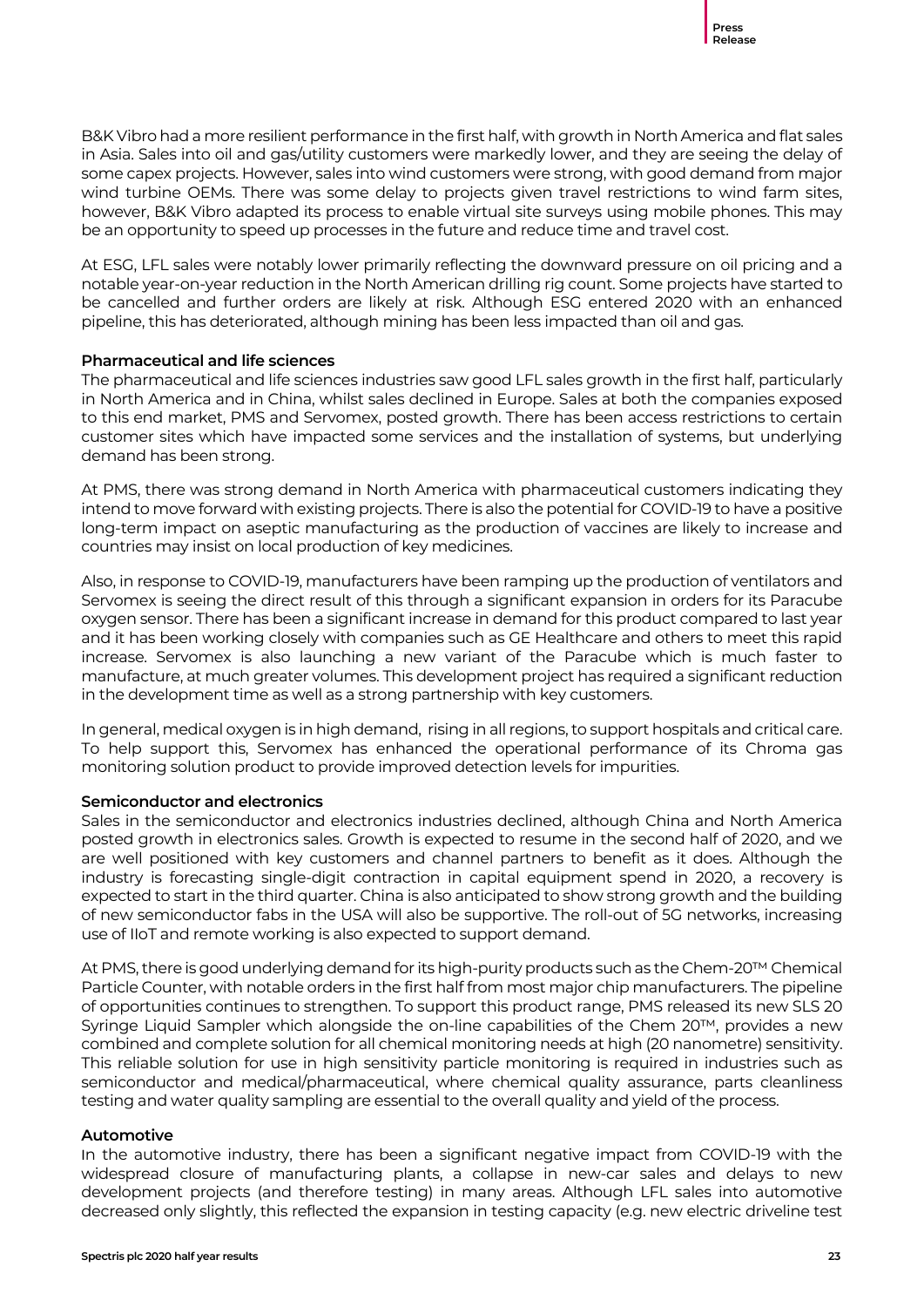facility in California) and testing capability (e.g. new 5G-enabled telecoms network at Millbrook Proving Ground) at Millbrook in both Europe and the USA.

However, underlying performance at Millbrook has been negatively impacted as its customers have been operating under severe cost pressure and some have decided to delay or even cancel testing. In addition, a major customer decided to bring in-house all outsourced engine testing services until April 2021 and Millbrook's events business has been largely shut down as a result of COVID-19 restrictions. In response to travel restrictions, Millbrook has found innovative ways of operating and has introduced remote access in certain areas to allow customers and certification authorities, who would usually be present, to observe tests virtually and enable customers to continue their development programmes. As vehicle manufacturing plants start to re-open and R&D programmes re-start, we expect testing requirements will increase.

#### **Other**

In our other end markets, which are primarily served by NDC, the converting and film extrusion industries saw sales decrease although plastics and packaging end markets continue to hold up, with orders being more robust, principally with OEMs in the cast film applications, which will support the sales performance into the second half and next year. Cable and tubing saw a decline and is expected to remain weak, although there may be opportunities in medical and telecom cabling (related to 5G). For example, Onyx Hose and Tube, a Canadian producer of medical hose, uses NDC systems to measure the diameter and ovality of their product which is used in ventilators and oxygen supply.

LFL sales to the food, drink and tobacco sector remained robust with strong growth in Europe and Asia. Although demand for restaurant/fast-food related products have been impacted by COVID-19 related closures, there has been good demand from producers of snacks and frozen food products. The revised sales strategy implemented in 2019 has helped the business to limit, to some degree, the impact on sales overall.

#### **Derek Harding**

Chief Financial Officer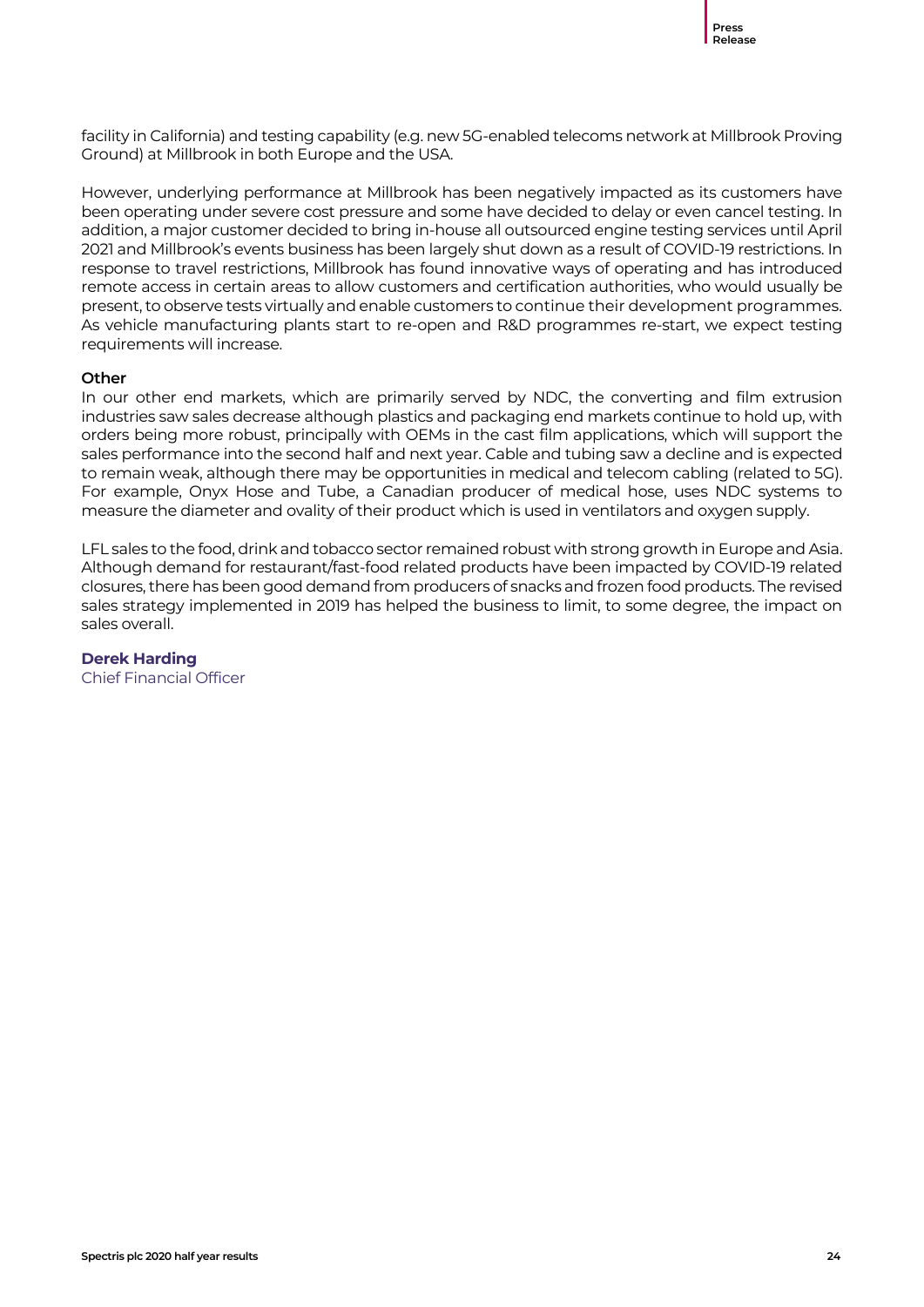#### **Principal Risks and Uncertainties**

A number of potential risks and uncertainties exist which could have a material impact on the Group's performance over the second half of the financial year and could cause actual results to differ materially from expected and historical results.

The Group has processes in place for identifying, evaluating and managing the key risks which could have an impact upon the Group's performance.

The current risks, together with a description of how they relate to the Group's strategy and the approach to managing them, are set out on pages 42 to 46 of the 2019 Annual Report and Accounts which is available on the Group's website at www.spectris.com. The Group has reviewed these risks and concluded that they will continue to remain relevant for the second half of the financial year. The potential impact of these risks on our strategy and financial performance, together with details of our specific mitigation actions, are set out in the 2019 Annual Report.

The full list of principal risks relevant as at the half year comprises:

- Business Disruption
- Compliance
- Cyber Threat
- Intellectual Property
- Market / Financial Shock
- Political
- Talent
- Strategic Transformation

The COVID-19 pandemic has driven a near-term increase in business disruption risk and a medium/long-term increase in market/financial shock risk. Both risks are existing principal risks, and therefore have been subject to Executive oversight and formal assessment prior to and during the pandemic. Consequently, many of the mitigations already in place have proven to be effective from the outset or have informed a refined/enhanced approach to risk mitigation throughout the first half of 2020 such that the economic/disruption impact has been limited to an appropriately managed net exposure.

#### **Responsibility statement of the Directors in respect of the Interim report**

We confirm that to the best of our knowledge:

- a) the condensed set of financial statements has been prepared in accordance with IAS 34 'Interim Financial Reporting';
- b) the interim management report includes a fair review of the information required by DTR 4.2.7R (indication of important events and their impact during the first six months and description of the principal risks and uncertainties for the remaining six months of the year); and
- c) the interim management report includes a fair review of the information required by DTR 4.2.8R (disclosure of related party transactions and changes therein).

By order of the Board

| <b>Andrew Heath</b> | <b>Derek Harding</b>    |
|---------------------|-------------------------|
| Chief Executive     | Chief Financial Officer |
| 4 August 2020       |                         |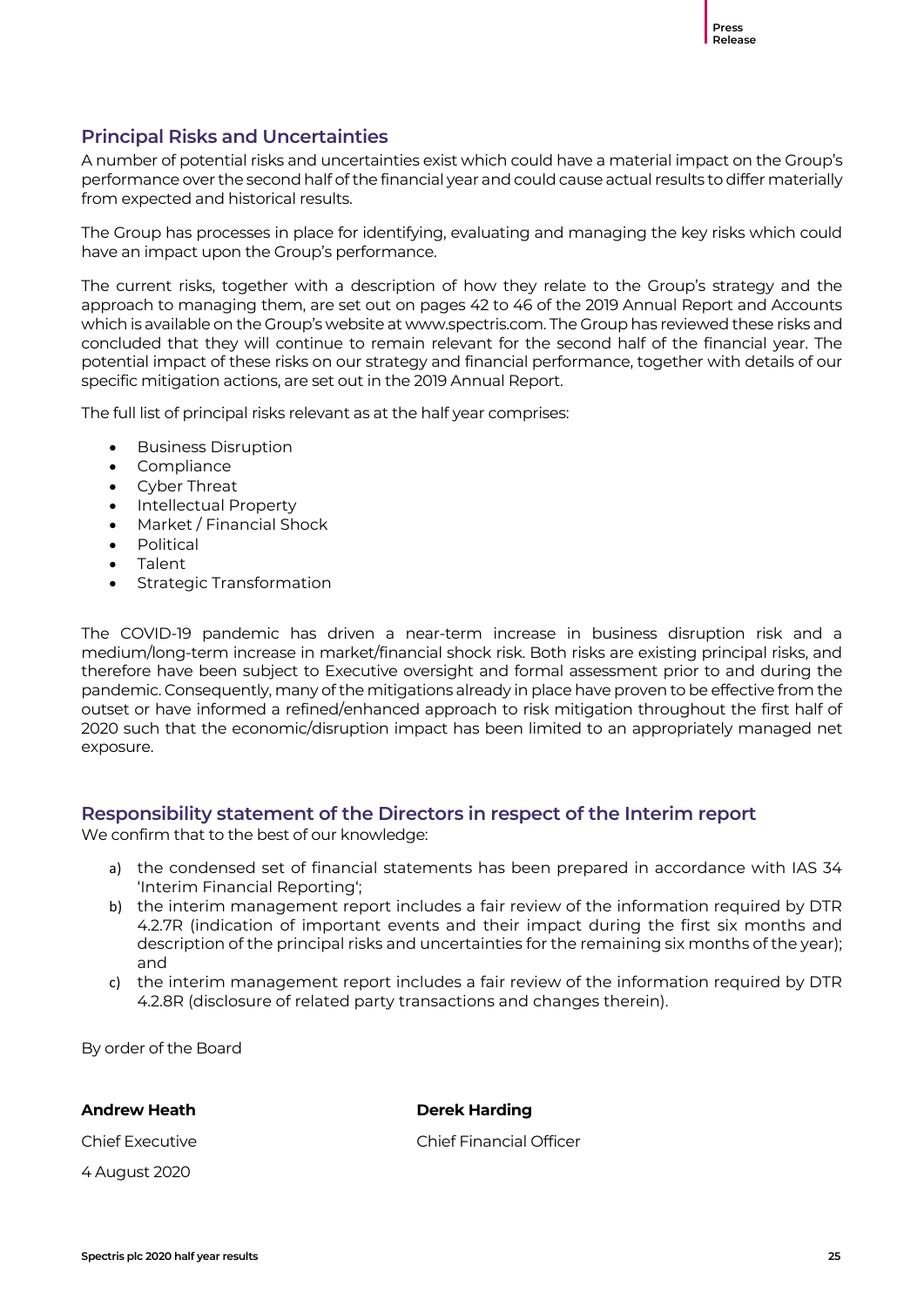#### **Independent Review Report to Spectris PLC**

We have been engaged by Spectris plc ("the company") to review the condensed set of financial statements in the half-yearly financial report for the six months ended 30th June 2020 which comprises the Condensed Consolidated Income Statement, Condensed Consolidated Statement of Comprehensive Income, Condensed Consolidated Statement of Changes in Equity, Condensed Consolidated Statement of Financial Position, Condensed Consolidated Statement of Cash Flows and related notes 1 to 13 . We have read the other information contained in the half-yearly financial report and considered whether it contains any apparent misstatements or material inconsistencies with the information in the condensed set of financial statements.

#### **Directors' responsibilities**

The half-yearly financial report is the responsibility of, and has been approved by, the directors. The directors are responsible for preparing the half-yearly financial report in accordance with the Disclosure Guidance and Transparency Rules of the United Kingdom's Financial Conduct Authority.

As disclosed in note 1, the annual financial statements of the group are prepared in accordance with IFRSs as adopted by the European Union. The condensed set of financial statements included in this half-yearly financial report has been prepared in accordance with International Accounting Standard 34 "Interim Financial Reporting" as adopted by the European Union.

#### **Our responsibility**

Our responsibility is to express to the Company a conclusion on the condensed set of financial statements in the half-yearly financial report based on our review.

#### **Scope of review**

We conducted our review in accordance with International Standard on Review Engagements (UK and Ireland) 2410 "Review of Interim Financial Information Performed by the Independent Auditor of the Entity" issued by the Financial Reporting Council for use in the United Kingdom. A review of interim financial information consists of making inquiries, primarily of persons responsible for financial and accounting matters, and applying analytical and other review procedures. A review is substantially less in scope than an audit conducted in accordance with International Standards on Auditing (UK) and consequently does not enable us to obtain assurance that we would become aware of all significant matters that might be identified in an audit. Accordingly, we do not express an audit opinion.

#### **Conclusion**

Based on our review, nothing has come to our attention that causes us to believe that the condensed set of financial statements in the half-yearly financial report for the six months ended 30 June 2020 is not prepared, in all material respects, in accordance with International Accounting Standard 34 as adopted by the European Union and the Disclosure Guidance and Transparency Rules of the United Kingdom's Financial Conduct Authority.

#### **Use of our report**

This report is made solely to the company in accordance with International Standard on Review Engagements (UK and Ireland) 2410 "Review of Interim Financial Information Performed by the Independent Auditor of the Entity" issued by the Financial Reporting Council. Our work has been undertaken so that we might state to the company those matters we are required to state to it in an independent review report and for no other purpose. To the fullest extent permitted by law, we do not accept or assume responsibility to anyone other than the company, for our review work, for this report, or for the conclusions we have formed.

#### **Deloitte LLP**

Statutory Auditor

Reading, UK

4 August 2020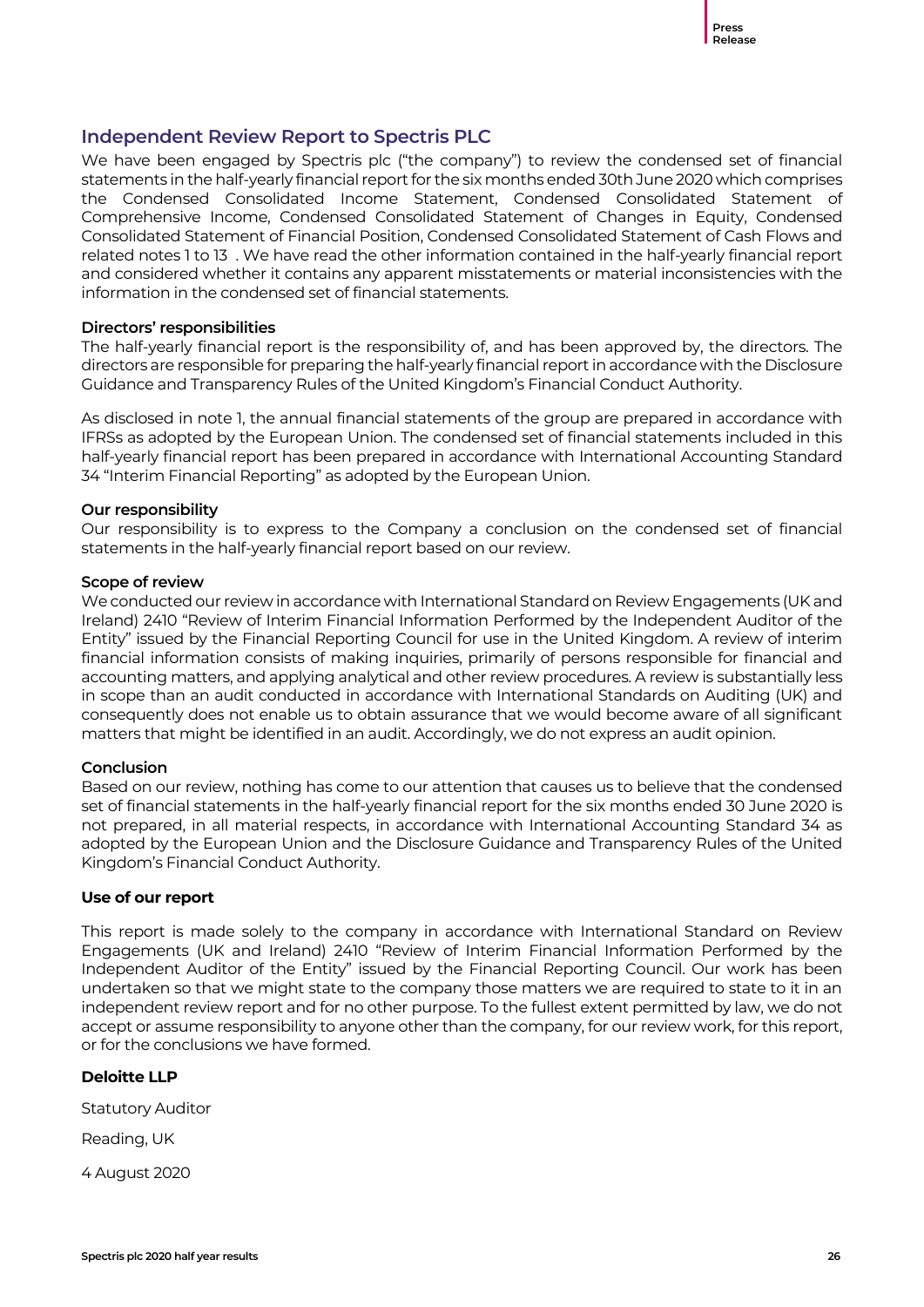## **Condensed Consolidated Income Statement (unaudited)**

|                                                                                                                  |                | 2020             | 2019      | 2019      |
|------------------------------------------------------------------------------------------------------------------|----------------|------------------|-----------|-----------|
|                                                                                                                  |                | <b>Half year</b> | Half year | Full year |
| <b>Continuing operations</b>                                                                                     | Note           | £m               | Em        | £m        |
| Revenue                                                                                                          | 3              | 599.0            | 759.1     | 1,632.0   |
| Cost of sales                                                                                                    |                | (278.5)          | (342.0)   | (717.8)   |
| <b>Gross profit</b>                                                                                              |                | 320.5            | 417.1     | 914.2     |
| Indirect production and engineering expenses                                                                     |                | (48.9)           | (54.7)    | (108.2)   |
| Sales and marketing expenses                                                                                     |                | (131.8)          | (175.4)   | (345.7)   |
| Administrative expenses                                                                                          | 9              | (196.0)          | (233.1)   | (376.0)   |
| <b>Adjusted operating profit</b>                                                                                 | $\overline{2}$ | 44.1             | 83.5      | 258.1     |
| Restructuring costs                                                                                              | $\overline{2}$ | (3.0)            | (29.1)    | (52.2)    |
| Net transaction-related costs and fair value<br>adjustments                                                      | 2              | (2.0)            | (6.3)     | (6.1)     |
| Depreciation of acquisition-related fair value<br>adjustments to property, plant and equipment                   | $\overline{2}$ | (0.4)            | (0.4)     | (1.0)     |
| Profit on disposal of property                                                                                   | $\overline{2}$ |                  | 5.2       | 5.2       |
| Impairment of goodwill                                                                                           | 2,8            | (58.4)           | (35.1)    | (35.1)    |
| Amortisation and impairment of acquisition-related<br>intangible assets and other property, plant and            |                |                  |           |           |
| equipment                                                                                                        | 2,8            | (36.5)           | (63.9)    | (84.6)    |
| <b>Operating (loss)/profit</b>                                                                                   | 2, 3           | (56.2)           | (46.1)    | 84.3      |
| Share of post-tax results of joint venture                                                                       |                |                  | (2.8)     | (4.9)     |
| Impairment of non-current receivable from joint venture                                                          |                |                  |           | (21.3)    |
| Profit on disposal of businesses                                                                                 | 13             | 5.1              |           | 204.7     |
| Financial income                                                                                                 | 4              | 0.6              | 4.4       | 7.9       |
| Finance costs                                                                                                    | 4              | (15.0)           | (5.6)     | (11.4)    |
| (Loss)/profit before tax                                                                                         |                | (65.5)           | (50.1)    | 259.3     |
|                                                                                                                  |                |                  |           |           |
| Taxation (charge)/credit                                                                                         | 5              | (1.0)            | 1.7       | (25.2)    |
| (Loss)/profit for the period from continuing<br>operations attributable to owners of the Company                 |                | (66.5)           | (48.4)    | 234.1     |
|                                                                                                                  |                |                  |           |           |
| Basic (loss)/earnings per share                                                                                  | 7              | (57.3p)          | (41.8p)   | 202.2p    |
| Diluted (loss)/earnings per share                                                                                | 7              | (57.3p)          | (41.8p)   | 201.6p    |
|                                                                                                                  |                |                  |           |           |
| 2020 interim dividend and additional interim dividend<br>declared/2019 interim dividend paid for the period (per |                |                  |           |           |
| share)                                                                                                           | 6              | 21.9p            | 21.9p     | 43.2p     |
| Dividends paid during the period (per share)                                                                     | 6              |                  | 40.5p     | 62.4p     |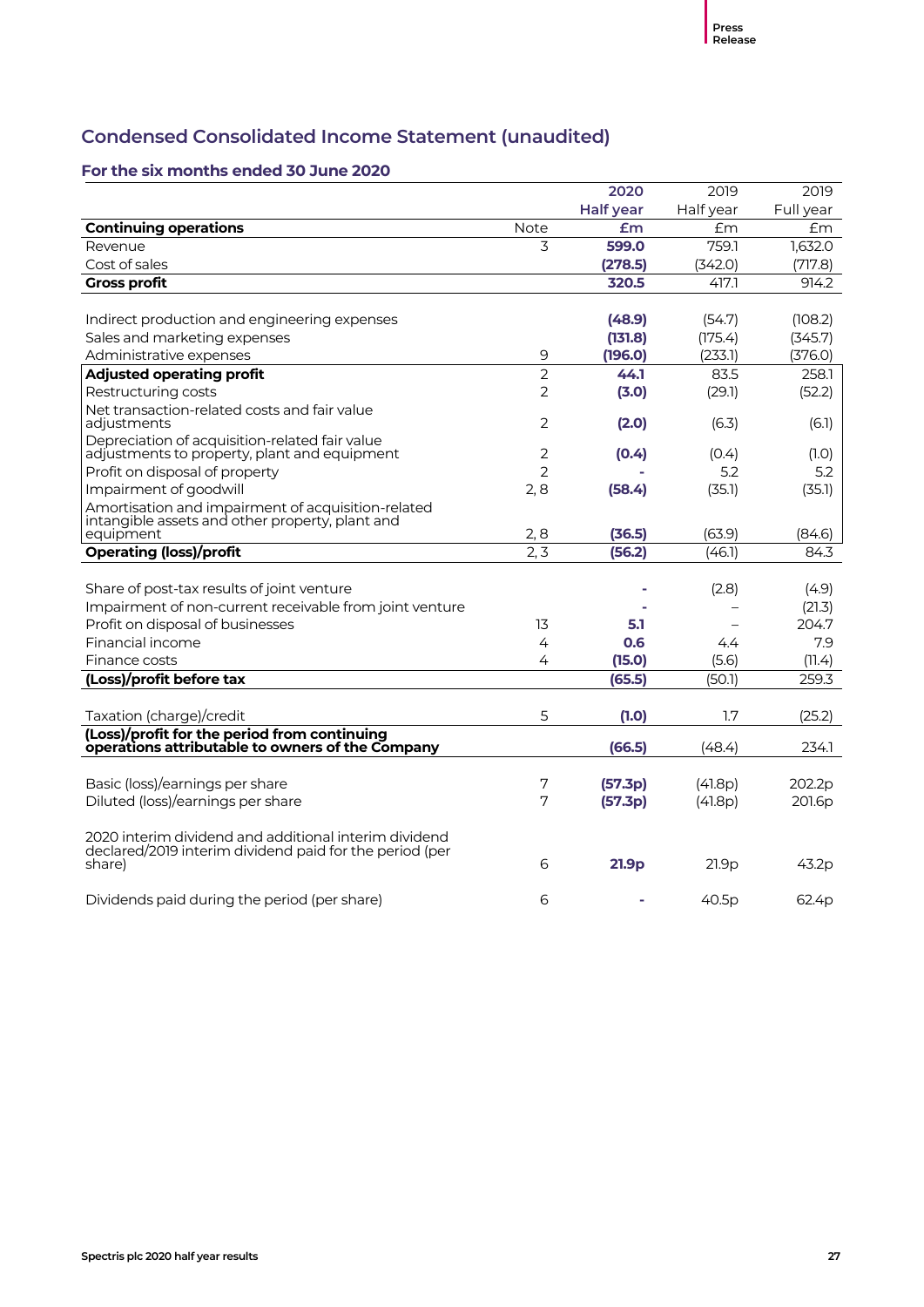## **Condensed Consolidated Statement of Comprehensive Income (unaudited)**

|                                                                                                                    | 2020      | 2019      | 2019      |
|--------------------------------------------------------------------------------------------------------------------|-----------|-----------|-----------|
|                                                                                                                    | Half year | Half year | Full year |
|                                                                                                                    | £m        | Em        | £m        |
| (Loss)/profit for the period attributable to owners of the<br>Company                                              | (66.5)    | (48.4)    | 234.1     |
| Other comprehensive income:                                                                                        |           |           |           |
| Items that will not be reclassified to the Consolidated<br><b>Income Statement:</b>                                |           |           |           |
| Re-measurement of net defined benefit obligation, net of<br>foreign exchange                                       | (1.6)     | (9.1)     | (10.6)    |
| Fair value loss on investment in equity instruments<br>designated as at FVTOCI                                     | (0.1)     |           |           |
| Tax credit on items above                                                                                          | 0.4       | $1.5\,$   | 1.7       |
|                                                                                                                    | (1.3)     | (7.6)     | (8.9)     |
| Items that are or may be reclassified subsequently to the<br><b>Consolidated Income Statement:</b>                 |           |           |           |
| Net (loss)/gain on effective portion of changes in fair value of<br>forward exchange contracts on cash flow hedges | (3.7)     | (O.3)     | 3.1       |
| Foreign exchange movements on translation of overseas<br>operations                                                | 62.4      | 3.6       | (32.7)    |
| Share of joint venture other comprehensive income                                                                  |           | 0.4       |           |
| Currency translation differences transferred to profit on<br>disposal of business                                  |           |           | (35.8)    |
| Tax credit/(charge) on items above                                                                                 | 0.7       | O.1       | (0.6)     |
|                                                                                                                    | 59.4      | 3.8       | (66.0)    |
| Total other comprehensive income/(loss)                                                                            | 58.1      | (3.8)     | (74.9)    |
| Total comprehensive (loss)/income for the period<br>attributable to owners of the Company                          | (8.4)     | (52.2)    | 159.2     |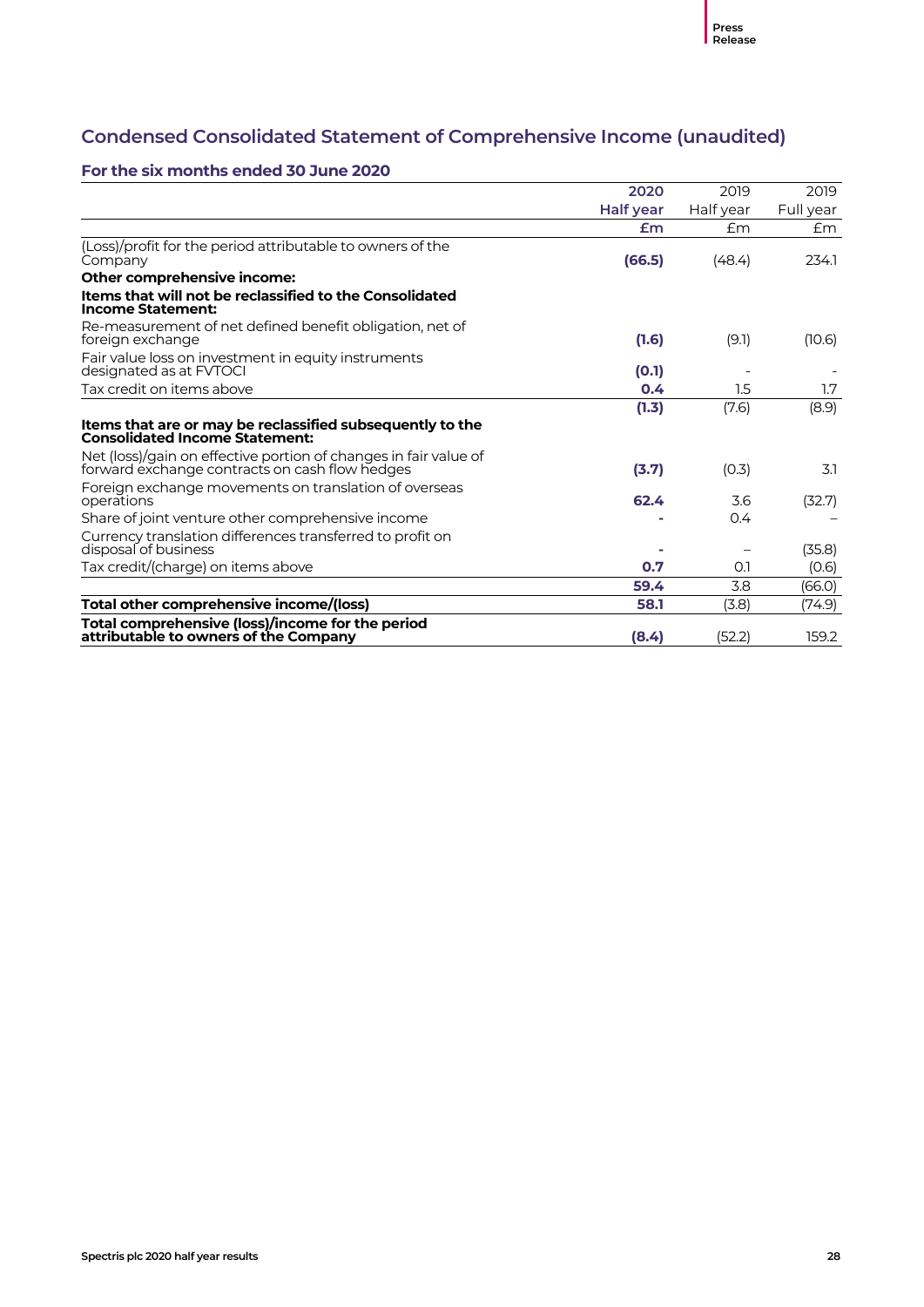## **Condensed Consolidated Statement of Changes in Equity (unaudited)**

#### **For the six months ended 30 June 2020**

|                                                               |              |       |                          |                                                      |         |         | Capital                      |                 |
|---------------------------------------------------------------|--------------|-------|--------------------------|------------------------------------------------------|---------|---------|------------------------------|-----------------|
|                                                               | <b>Share</b> |       | capital premium earnings | <b>Share Retained Translation Hedging</b><br>reserve | reserve | reserve | Merger redemption<br>reserve | Total<br>equity |
|                                                               | £m           | £m    | £m                       | £m                                                   | £m      | £m      | £m                           | £m              |
| At 1 January 2020                                             | 6.0          | 231.4 | 983.3                    | 98.6                                                 | (1.4)   | 3.1     | 0.5                          | 1,321.5         |
| Loss for the period                                           |              |       | (66.5)                   |                                                      |         |         |                              | (66.5)          |
| Other comprehensive<br>(loss)/income                          |              |       | (1.3)                    | 62.4                                                 | (3.0)   |         |                              | 58.1            |
| <b>Total comprehensive</b><br>(loss)/income<br>for the period |              |       | (67.8)                   | 62.4                                                 | (3.0)   |         |                              | (8.4)           |
| Transactions with owners<br>recorded directly in<br>equity:   |              |       |                          |                                                      |         |         |                              |                 |
| Share-based payments,<br>net of tax                           |              |       | 0.1                      |                                                      |         |         |                              | 0.1             |
| Proceeds from exercise of<br>equity-settled share<br>options  |              |       | 0.1                      |                                                      |         |         |                              | 0.1             |
| At 30 June 2020                                               | 6.0          | 231.4 | 915.7                    | 161.0                                                | (4.4)   | 3.1     | 0.5                          | 1,313.3         |

|                                                               | <b>Share</b> |       | capital premium earnings | <b>Share Retained Translation</b><br>reserve | Hedging<br>reserve | reserve | Capital<br>Merger redemption<br>reserve | Total<br>equity |
|---------------------------------------------------------------|--------------|-------|--------------------------|----------------------------------------------|--------------------|---------|-----------------------------------------|-----------------|
|                                                               | Em           | £m    | Em                       | £m                                           | £m                 | Em      | £m                                      | £m              |
| At 1 January 2019                                             | 6.0          | 231.4 | 828.7                    | 167.1                                        | (3.9)              | 3.1     | 0.5                                     | 1,232.9         |
| Adoption of IFRS 16 and<br><b>IFRIC 23</b>                    |              |       | (3.7)                    |                                              |                    |         |                                         | (3.7)           |
| At 1 January 2019<br>(restated)                               | 6.0          | 231.4 | 825.0                    | 167.1                                        | (3.9)              | 3.1     | 0.5                                     | 1,229.2         |
| Loss for the period                                           |              |       | (48.4)                   |                                              |                    |         |                                         | (48.4)          |
|                                                               |              |       |                          |                                              |                    |         |                                         |                 |
| Other comprehensive<br>(loss)/income                          |              |       | (7.6)                    | 4.0                                          | (0.2)              |         |                                         | (3.8)           |
| <b>Total comprehensive</b><br>(loss)/income<br>for the period |              |       | (56.0)                   | 4.0                                          | (0.2)              |         |                                         | (52.2)          |
| Transactions with owners<br>recorded directly in<br>equity:   |              |       |                          |                                              |                    |         |                                         |                 |
| Equity dividends paid by<br>the Company                       |              |       | (46.9)                   |                                              |                    |         |                                         | (46.9)          |
| Share-based payments,<br>net of tax                           |              |       | 3.1                      |                                              |                    |         |                                         | 3.1             |
| Proceeds from exercise of<br>equity-settled share<br>options  |              |       | 0.6                      |                                              |                    |         |                                         | 0.6             |
| At 30 June 2019                                               | 6.0          | 231.4 | 725.8                    | 171.1                                        | (4.1)              | 3.1     | 0.5                                     | 1,133.8         |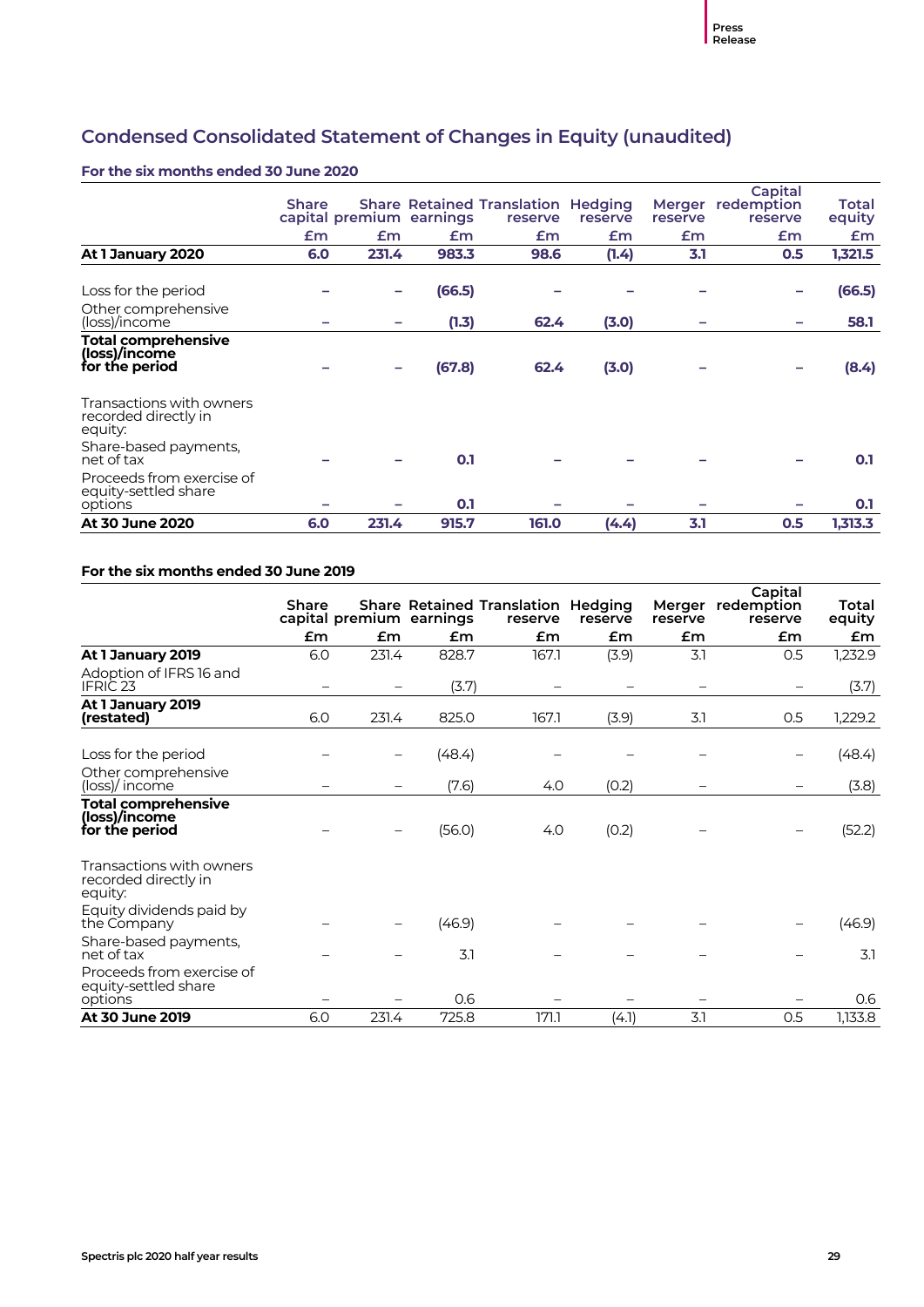#### **For the year ended 31 December 2019**

|                                                              | Share |       | capital premium earnings | <b>Share Retained Translation Hedging</b><br>reserve | reserve | reserve | Capital<br>Merger redemption<br>reserve | Total<br>equity |
|--------------------------------------------------------------|-------|-------|--------------------------|------------------------------------------------------|---------|---------|-----------------------------------------|-----------------|
|                                                              | Em    | Em    | Em                       | Em                                                   | Em      | Em      | Em                                      | £m              |
| At 1 January 2019                                            | 6.0   | 231.4 | 828.7                    | 167.1                                                | (3.9)   | 3.1     | 0.5                                     | 1,232.9         |
| Adoption of IFRS 16 and<br>IFRIC <sub>23</sub>               |       |       | (2.9)                    |                                                      |         |         |                                         | (2.9)           |
| At 1 January 2019<br>(restated)                              | 6.0   | 231.4 | 825.8                    | 167.1                                                | (3.9)   | 3.1     | 0.5                                     | 1,230.0         |
| Profit for the year                                          |       |       | 234.1                    |                                                      |         |         |                                         | 234.1           |
| Other comprehensive<br>income                                |       |       | (8.9)                    | (68.5)                                               | 2.5     |         |                                         | (74.9)          |
| <b>Total comprehensive</b><br><i>income</i><br>for the year  |       |       | 225.2                    | (68.5)                                               | 2.5     |         |                                         | 159.2           |
| Transactions with owners<br>recorded directly in<br>equity:  |       |       |                          |                                                      |         |         |                                         |                 |
| Equity dividends paid by<br>the Company                      |       |       | (72.3)                   |                                                      |         |         |                                         | (72.3)          |
| Share-based payments,<br>net of tax                          |       |       | 3.6                      |                                                      |         |         |                                         | 3.6             |
| Proceeds from exercise of<br>equity-settled share<br>options |       |       | 1.0                      |                                                      |         |         |                                         | 1.0             |
| At 31 December 2019                                          | 6.0   | 231.4 | 983.3                    | 98.6                                                 | (1.4)   | 3.1     | 0.5                                     | 1,321.5         |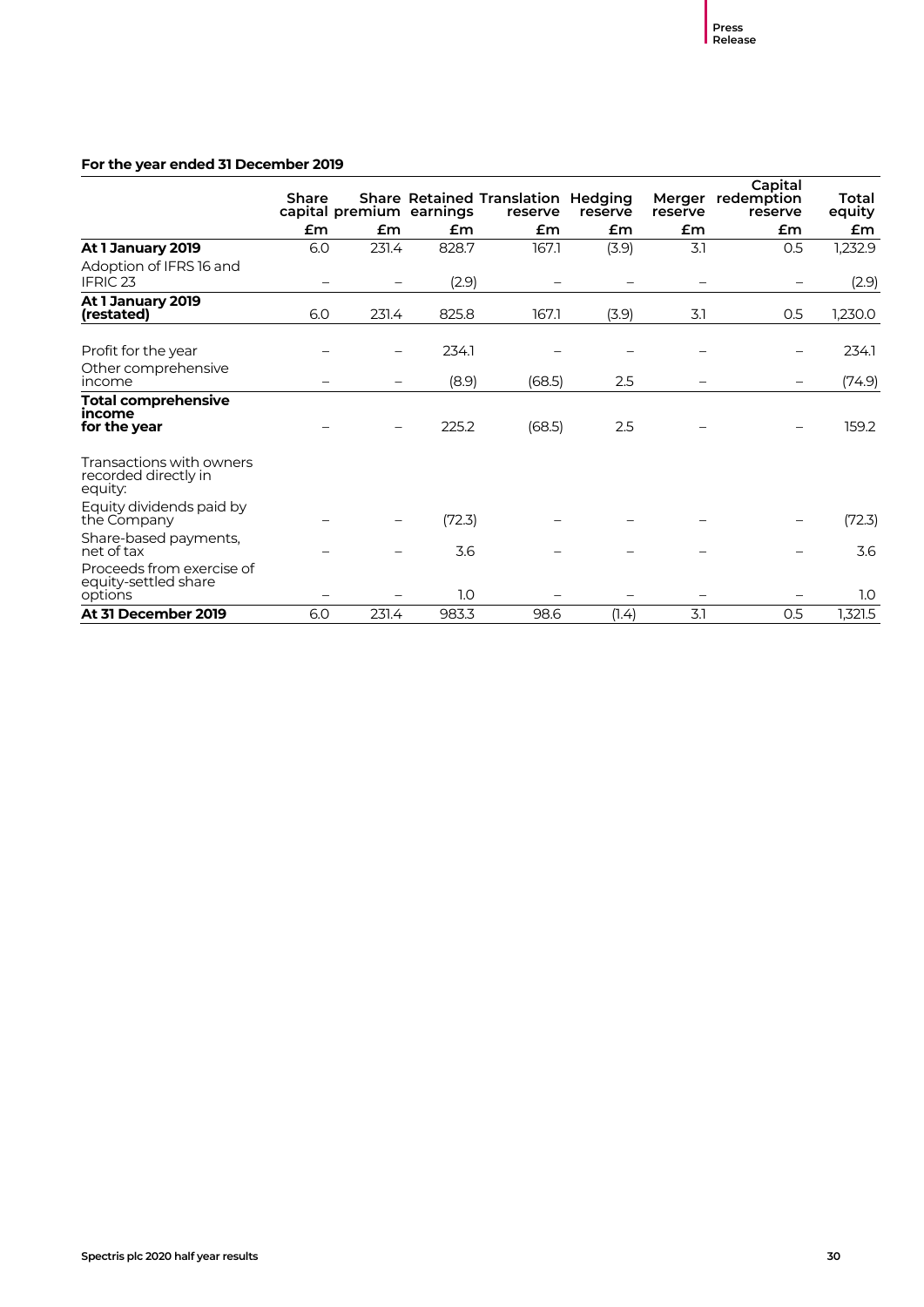## **Condensed Consolidated Statement of Financial Position (Unaudited)**

#### **As at 30 June 2020**

|                                                    |      | 2020             | 2019      | 2019      |
|----------------------------------------------------|------|------------------|-----------|-----------|
|                                                    |      | <b>Half year</b> | Half year | Full year |
|                                                    | Note | £m               | £m        | £m        |
| <b>ASSETS</b>                                      |      |                  |           |           |
| <b>Non-current assets</b>                          |      |                  |           |           |
| Intangible assets:                                 |      |                  |           |           |
| Goodwill                                           | 8    | 621.8            | 736.6     | 646.8     |
| Other intangible assets                            | 8    | 162.1            | 206.0     | 178.5     |
|                                                    |      | 783.9            | 942.6     | 825.3     |
| Property, plant and equipment                      |      | 368.9            | 398.0     | 369.0     |
| Investment in equity instruments                   |      | 0.8              |           |           |
| Investment in joint venture                        |      |                  | 2.6       |           |
| Other receivable - joint venture                   |      |                  | 40.6      |           |
| Deferred tax assets                                |      | 9.0              | 11.3      | 9.0       |
|                                                    |      | 1,162.6          | 1,395.1   | 1,203.3   |
| <b>Current assets</b>                              |      |                  |           |           |
| Inventories                                        |      | 221.8            | 240.0     | 197.2     |
| Current tax assets                                 |      | 4.1              | 4.4       | 4.1       |
| Trade and other receivables                        |      | 298.1            | 347.1     | 335.7     |
| Derivative financial instruments                   |      | 1.5              |           | 1.5       |
| Cash and cash equivalents                          |      | 287.0            | 70.4      | 213.1     |
| Assets held for sale                               |      |                  |           | 18.9      |
|                                                    |      | 812.5            | 661.9     | 770.5     |
|                                                    |      |                  |           |           |
| <b>Total assets</b>                                |      | 1,975.1          | 2,057.0   | 1,973.8   |
| <b>LIABILITIES</b>                                 |      |                  |           |           |
| <b>Current liabilities</b>                         |      |                  |           |           |
| <b>Borrowings</b>                                  |      | (86.6)           | (27.3)    | (80.7)    |
| Derivative financial instruments                   |      | (4.1)            | (2.4)     | (O.1)     |
| Trade and other payables                           |      | (306.8)          | (334.9)   | (296.8)   |
| Lease liabilities                                  |      | (14.8)           | (18.9)    | (15.1)    |
| <b>Current tax liabilities</b>                     |      | (14.3)           | (15.8)    | (20.8)    |
| Provisions                                         |      | (24.6)           | (28.4)    | (27.3)    |
|                                                    |      | (451.2)          | (427.7)   | (440.8)   |
| <b>Net current assets</b>                          |      | 361.3            | 234.2     | 329.7     |
| <b>Non-current liabilities</b>                     |      |                  |           |           |
| Borrowings                                         |      | (106.1)          | (355.7)   | (98.9)    |
| Other payables                                     |      | (17.8)           | (22.1)    | (21.3)    |
| Lease liabilities                                  |      | (45.0)           | (51.3)    | (45.4)    |
| Provisions                                         |      | (4.8)            | (7.5)     | (5.6)     |
| Retirement benefit obligations                     |      | (29.5)           | (41.7)    | (27.5)    |
| Deferred tax liabilities                           |      | (7.4)            | (17.2)    | (12.8)    |
|                                                    |      | (210.6)          | (495.5)   | (211.5)   |
| <b>Total liabilities</b>                           |      | (661.8)          | (923.2)   | (652.3)   |
| <b>Net assets</b>                                  |      | 1,313.3          | 1,133.8   | 1,321.5   |
| <b>EQUITY</b>                                      |      |                  |           |           |
| Share capital                                      |      | 6.0              | 6.0       | 6.0       |
| Share premium                                      |      | 231.4            | 231.4     | 231.4     |
| Retained earnings                                  |      | 915.7            | 725.8     | 983.3     |
| Translation reserve                                |      | 161.0            | 171.1     | 98.6      |
| Hedging reserve                                    |      | (4.4)            | (4.1)     | (1.4)     |
| Merger reserve                                     |      | 3.1              | 3.1       | 3.1       |
| Capital redemption reserve                         |      | 0.5              | 0.5       | 0.5       |
| Total equity attributable to owners of the Company |      | 1,313.3          | 1,133.8   | 1,321.5   |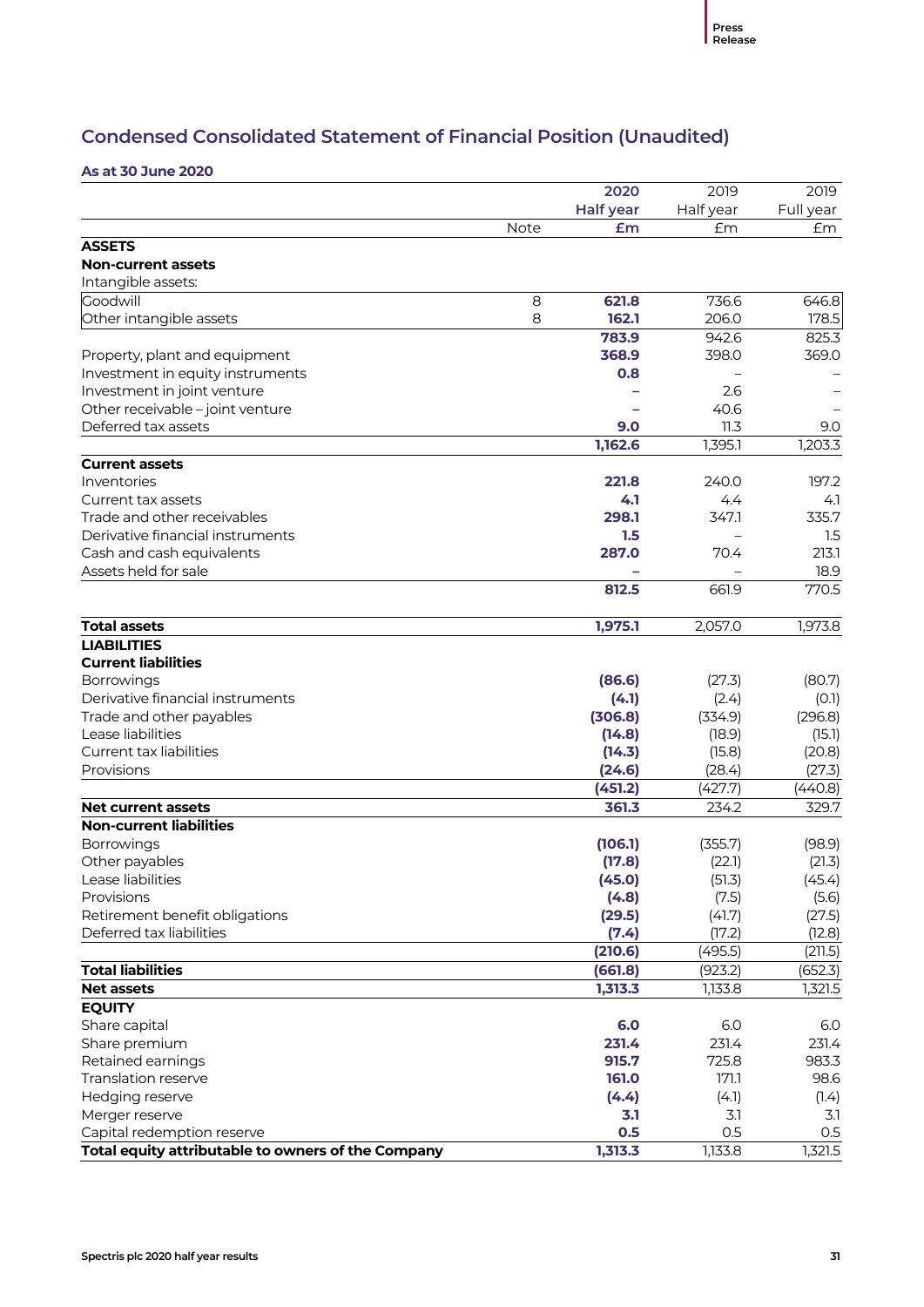## **Condensed Consolidated Statement of Cash Flows**

|                                                                                                                                |                   | 2020             | 2019              | 2019             |
|--------------------------------------------------------------------------------------------------------------------------------|-------------------|------------------|-------------------|------------------|
|                                                                                                                                |                   | <b>Half year</b> | Half year         | Full year        |
|                                                                                                                                | Note              | Em               | £m                | £m               |
| <b>Cash generated from operations</b>                                                                                          | 10                | 99.9             | 97.1              | 277.8            |
| Net income taxes paid                                                                                                          |                   | (11.5)           | (17.8)            | (37.0)           |
| Net cash inflow from operating activities                                                                                      |                   | 88.4             | 79.3              | 240.8            |
|                                                                                                                                |                   |                  |                   |                  |
| Cash flows used (used in)/from investing<br>activities                                                                         |                   |                  |                   |                  |
| Purchase of property, plant and equipment and<br>intangible assets                                                             |                   | (23.4)           | (43.1)            | (86.6)           |
| Proceeds from disposal of property, plant and<br>equipment and intangible assets                                               |                   |                  | 10.5              | 11.2             |
| Acquisition of businesses, net of cash acquired                                                                                | $12 \overline{ }$ | (7.1)            | (5.7)             | (9.7)            |
| Proceeds/(payments) from disposal of<br>businesses, net of tax paid of £1.0m (2019 half<br>year: £0.1m; 2019 full year: £1.2m) | 13                | 21.4             | (0.4)             | 260.1            |
| Proceeds from government grants related to<br>purchase of property, plant and equipment and<br>intangible assets               | 9                 | 0.2              | 3.8               | 5.0              |
| Interest received                                                                                                              |                   | 0.5              | O.1               | 0.7              |
| Net cash flows (used in)/from investing<br>activities                                                                          |                   | (8.4)            | (34.8)            | 180.7            |
|                                                                                                                                |                   |                  |                   |                  |
| <b>Cash flows used in financing activities</b>                                                                                 |                   |                  |                   |                  |
| Interest paid on borrowings                                                                                                    |                   | (2.3)            | (3.0)             | (7.0)            |
| Interest paid on lease liabilities                                                                                             |                   | (1.3)            | (1.4)             | (2.9)            |
| Dividends paid                                                                                                                 | 6                 |                  | (46.9)            | (72.3)           |
| Net proceeds from exercise of share options                                                                                    |                   | 0.1              | 0.6               | 1.0              |
| Payments on principal portion of lease liabilities                                                                             |                   | (8.5)            | (8.5)             | (17.6)           |
| Loan repaid/(made) by/(to) joint venture                                                                                       |                   | 3.0              |                   | (2.2)            |
| Proceeds from borrowings                                                                                                       |                   |                  | 72.7              | 193.2            |
| Repayment of borrowings                                                                                                        |                   |                  | (64.3)            | (363.5)          |
| Net cash flows used in financing activities                                                                                    |                   | (9.0)            | (50.8)            | (271.3)          |
| Net increase/(decrease) in cash and cash<br>equivalents                                                                        |                   | 71.0             | (6.3)             | 150.2            |
| Cash and cash equivalents at beginning of<br>period                                                                            |                   | 213.1            | 67.3              | 67.3             |
| Effect of foreign exchange rate changes                                                                                        |                   | 2.9              |                   | (4.4)            |
| Cash and cash equivalents at end of period                                                                                     |                   | 287.0            | 61.0              | 213.1            |
|                                                                                                                                |                   |                  |                   |                  |
|                                                                                                                                |                   | 2020             | 2019              | 2019             |
|                                                                                                                                |                   | <b>Half year</b> | Half year         | Full year        |
|                                                                                                                                | Note              | £m               | £m                | £m               |
| Reconciliation of changes in cash and cash<br>equivalents to movements in net cash/(debt)                                      |                   |                  |                   |                  |
| Net increase/(decrease) in cash and cash                                                                                       |                   |                  |                   |                  |
| equivalents                                                                                                                    |                   | 71.0             | (6.3)             | 150.2            |
| Proceeds from borrowings                                                                                                       |                   |                  | (72.7)            | (193.2)          |
| Repayment of borrowings                                                                                                        |                   |                  | 64.3              | 363.5            |
| Effect of foreign exchange rate changes                                                                                        |                   | (10.2)           | (0.8)             | 10.1             |
| Movement in net cash/(debt)<br>Net debt at beginning of year                                                                   |                   | 60.8<br>33.5     | (15.5)<br>(297.1) | 330.6<br>(297.1) |
| Net cash/(debt) at end of period                                                                                               | 2                 | 94.3             | (312.6)           | 33.5             |
|                                                                                                                                |                   |                  |                   |                  |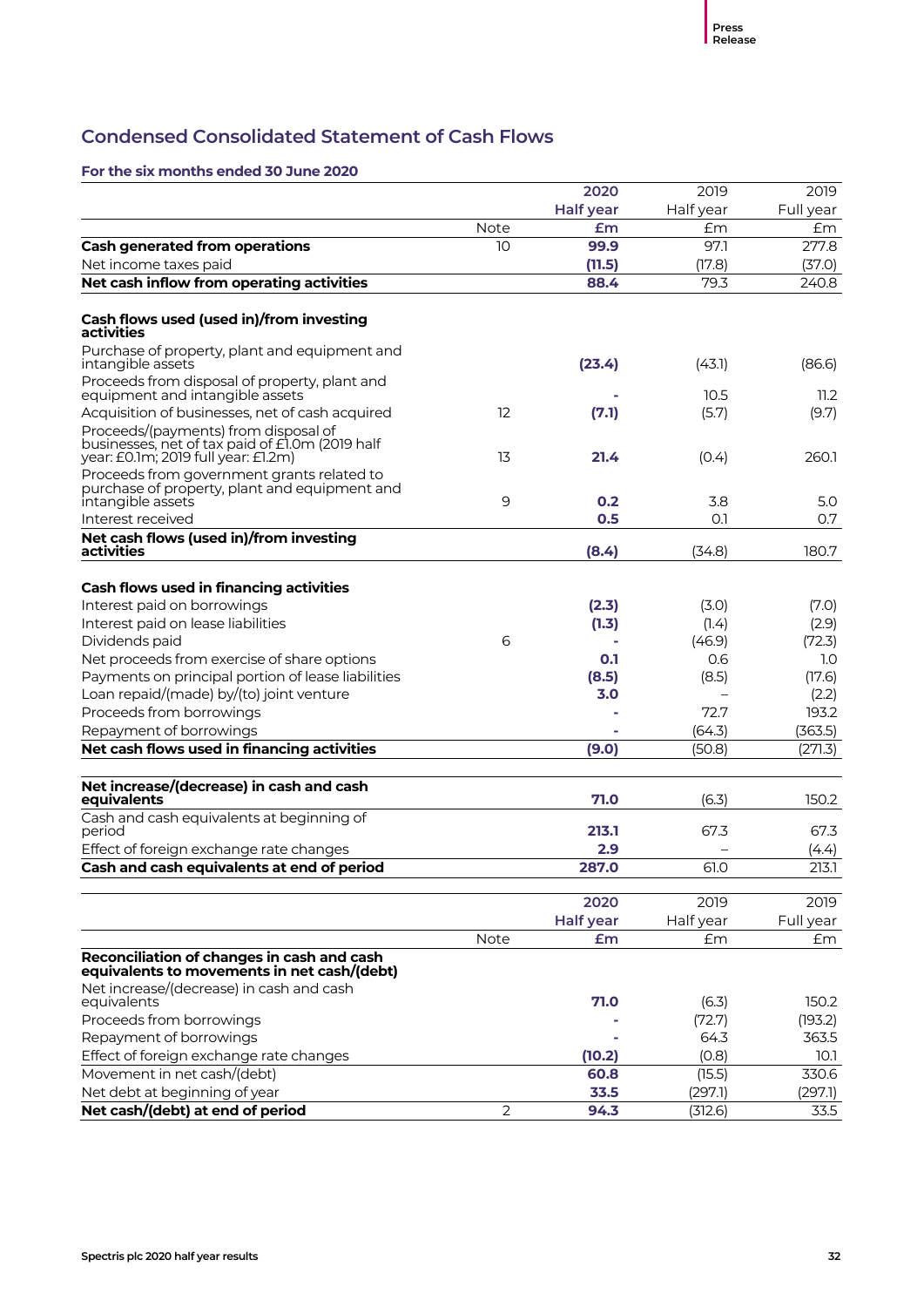## **Notes to the accounts**

#### **1. Basis of preparation and accounting policies**

#### **a) Basis of accounting**

The Condensed Consolidated Interim Financial Statements of the Company for the six months ended 30 June 2020 comprise the Company and its subsidiaries, together referred to as the 'Group'. These Condensed Consolidated Interim Financial Statements are presented in millions of Sterling rounded to the nearest one decimal place, which is the Group's presentational currency. The Consolidated Financial Statements of the Group for the year ended 31 December 2019 are available upon request from the Company's registered office at Heritage House, Church Road, Egham, Surrey TW20 9QD, and on the Company's website at *www.spectris.com*.

These Condensed Consolidated Interim Financial Statements have been prepared in accordance with the Disclosure and Transparency Rules of the Financial Conduct Authority and with IAS 34, 'Interim Financial Reporting', as adopted by the European Union. They do not include all of the information required for full annual financial statements and should be read in conjunction with the Consolidated Financial Statements of the Group for the year ended 31 December 2019.

The Condensed Consolidated Financial Statements have been prepared using consistent accounting policies with those of the previous financial year. The Group has not adopted any new IFRSs during the half year ended 30 June 2020.

The Condensed Consolidated Interim Financial Statements for the six-month period ended 30 June 2020 are unaudited but have been subject to an independent review by the auditor. They do not constitute statutory financial statements as defined in section 434 of the Companies Act 2006. The comparative figures for the financial year ended 31 December 2019 are derived from the Company's statutory accounts for that financial year. Those accounts have been reported on by the Company's auditor and delivered to the Registrar of Companies. The Report of the auditor was (i) unqualified, (ii) did not include a reference to any matters to which the auditor drew attention by way of emphasis without qualifying their report, and (iii) did not contain a statement under section 498(2) or 498(3) of the Companies Act 2006.

The Group's financial risk management objectives and policies are consistent with those disclosed in the Consolidated Financial Statements of the Group for the year ended 31 December 2019. These Condensed Consolidated Interim Financial Statements were approved by the Board of Directors on 4 August 2020.

#### **b) Going concern**

In determining the basis of preparation for the Condensed Consolidated Financial Statements the Directors have considered the Group's available resources, current business activities and factors likely to impact on its future development and performance, including the impact of COVID-19 on the Group, which are described in the Chief Executive's review, financial review and operating review.

As at 30 June 2020, the Group had £844.5 million of committed facilities denominated in different currencies, consisting of an \$800.0 million (£651.8 million) revolving credit facility maturing in July 2025, a seven-year €94.8 million (£86.6 million) term loan maturing in October 2020, and a seven-year €116.2 million (£106.1 million) term loan maturing in September 2022. From these facilities the Group had total gross borrowings of £192.7 million at 30 June 2020. The revolving credit facility ('RCF') was undrawn at 30 June 2020. During the first half, the Group requested a further one-year extension of its \$800.0 million RCF, as permitted under the agreement. The extension has now been approved by all ten banks in the syndicate, ensuring the Group continues to have access to the full amount under the facility until July 2025.

These facilities have a leverage (net debt/EBITDA) covenant of up to 3x for the EIB loans and up to 3.5x for the RCF. The Group regularly monitors its financial position to ensure that it remains within the terms of its banking covenants. At 30 June 2020 interest cover (defined as adjusted earnings before interest, tax and amortisation divided by net finance charges) was more than 35 times, against a minimum requirement of 3.75 times, and leverage (defined as adjusted earnings before interest, tax, depreciation and amortisation divided by net cash/(debt)) was less than zero due to the Group's net cash position, against a maximum permitted leverage of 3 times.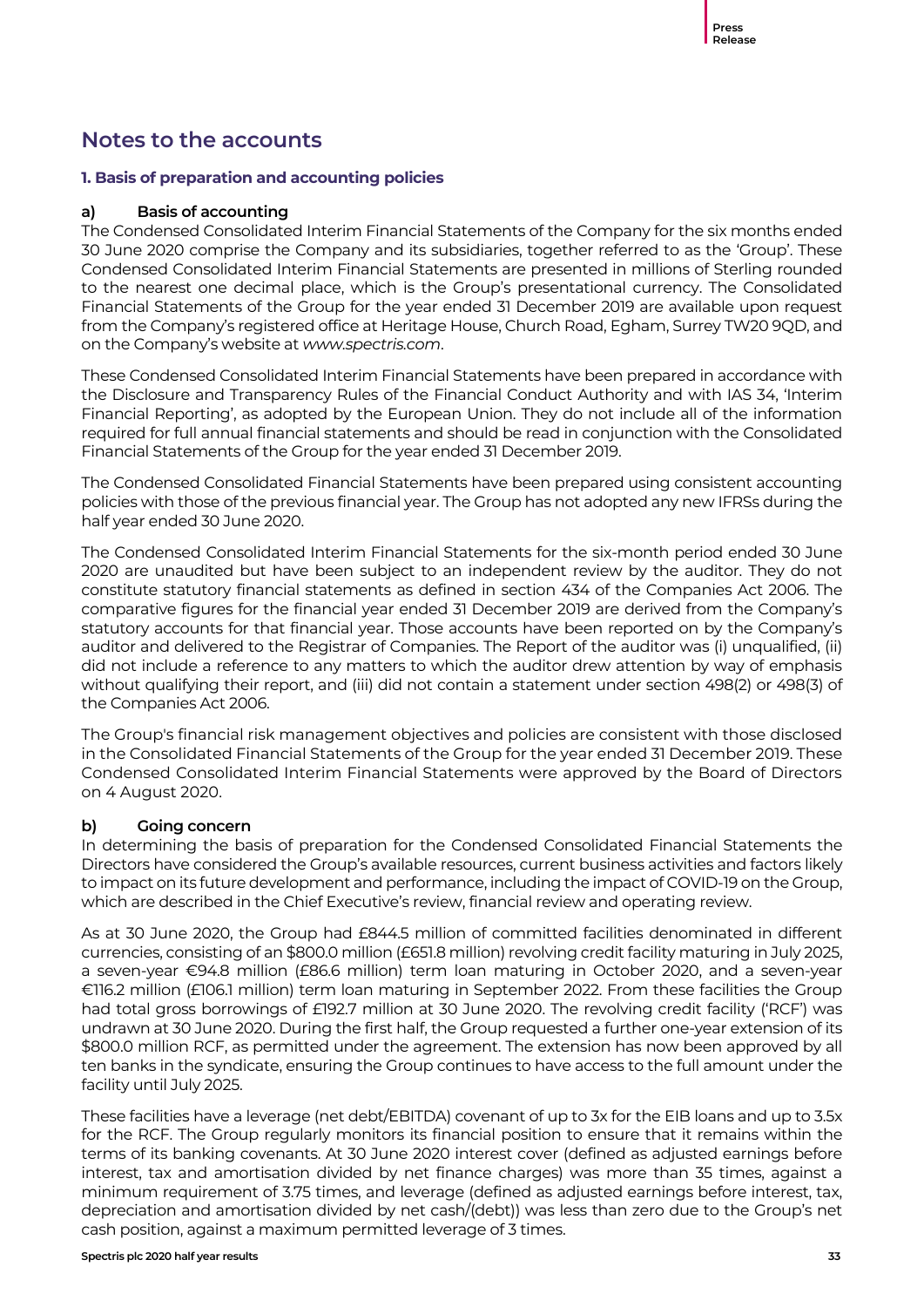#### **1. Basis of preparation and accounting policies** (continued)

In addition to the above, at 30 June 2020, the Group had a cash balance of £287.0 million and various uncommitted facilities and bank overdraft facilities available, resulting in a net cash position of £94.3 million, an increase of £60.8 million from £33.5 million at 31 December 2019.

In April 2020, Spectris successfully applied for access to the Bank of England's Covid Corporate Financing Facility ('CCFF'), resulting in the ability to raise up to £600 million of additional short-term funding, if required, before 23 March 2021 by issuing commercial paper for purchase by the Bank under the programme. The Group is under no obligation to utilise the facility and, in view of the Group's other undrawn facilities and current financial position, we do not anticipate accessing the programme before its expiry.

The Group has prepared and reviewed cash flow forecasts, which reflect forecast changes in revenue across its business as set out and compared these to a reverse stress test of the forecasts to determine the extent of downturn which would result in a breach of covenants. Assuming similar levels of cash conversion as experienced in recent months since the outbreak occurred, a monthly decline of revenue well in excess of that experienced in any month during the first half of 2020 would need to persist throughout the going concern period for a covenant breach to occur, which is considered very unlikely. In addition, the reverse stress test does not take in account any mitigating actions which the Group would implement in the event of a severe and extended revenue decline, which would increase the headroom further. This assessment indicates that the Group can operate within the level of its current facilities, as set out above, without the need to obtain any new facilities for a period of not less than 12 months from the date of this report.

Following this assessment, the Board of Directors are satisfied that the Group has sufficient resources to continue in operation for the foreseeable future, a period of not less than 12 months from the date of this report. Accordingly, they continue to adopt the going concern basis in relation to this conclusion and preparing the Condensed Consolidated Financial Statements.

#### **c) Seasonality**

The Group's financial results and cash flows have, historically, been subject to seasonal trends between the first and second half of the financial year. Historically, the second half of the financial year sees higher revenue and profitability. There is no assurance that this trend will continue in the future.

#### **d) Critical accounting judgments and key sources of estimation uncertainty update**

In determining and applying accounting policies, judgement is often required where the choice of specific policy, assumption or accounting estimate to be followed could materially affect the reported amounts of assets, liabilities, income and expenses, should it be determined that a different choice be more appropriate. Estimates and assumptions are reviewed on an ongoing basis and are based on historical experience and various other factors that are believed to be reasonable under the circumstances, including the impact of COVID-19 on the Group.

#### *Impairment reviews*

Goodwill arising on business combinations is allocated to the relevant cash-generating unit ('CGU'). Impairment reviews in respect of the relevant CGUs are performed at least annually or more regularly if events indicate that this is necessary. Impairment reviews are based on a value in use model with future cash flows discounted using the weighted average cost of capital for the relevant CGU with terminal values calculated applying a long-term growth rate. The future cash flows, which are based on operating company forecasts, the long-term growth rates and the discount rates used are dependent upon management estimates. Future events, including the ongoing impact of COVID-19, could cause the assumptions used in impairment reviews to change with a consequential adverse impact on the results and net position of the Group.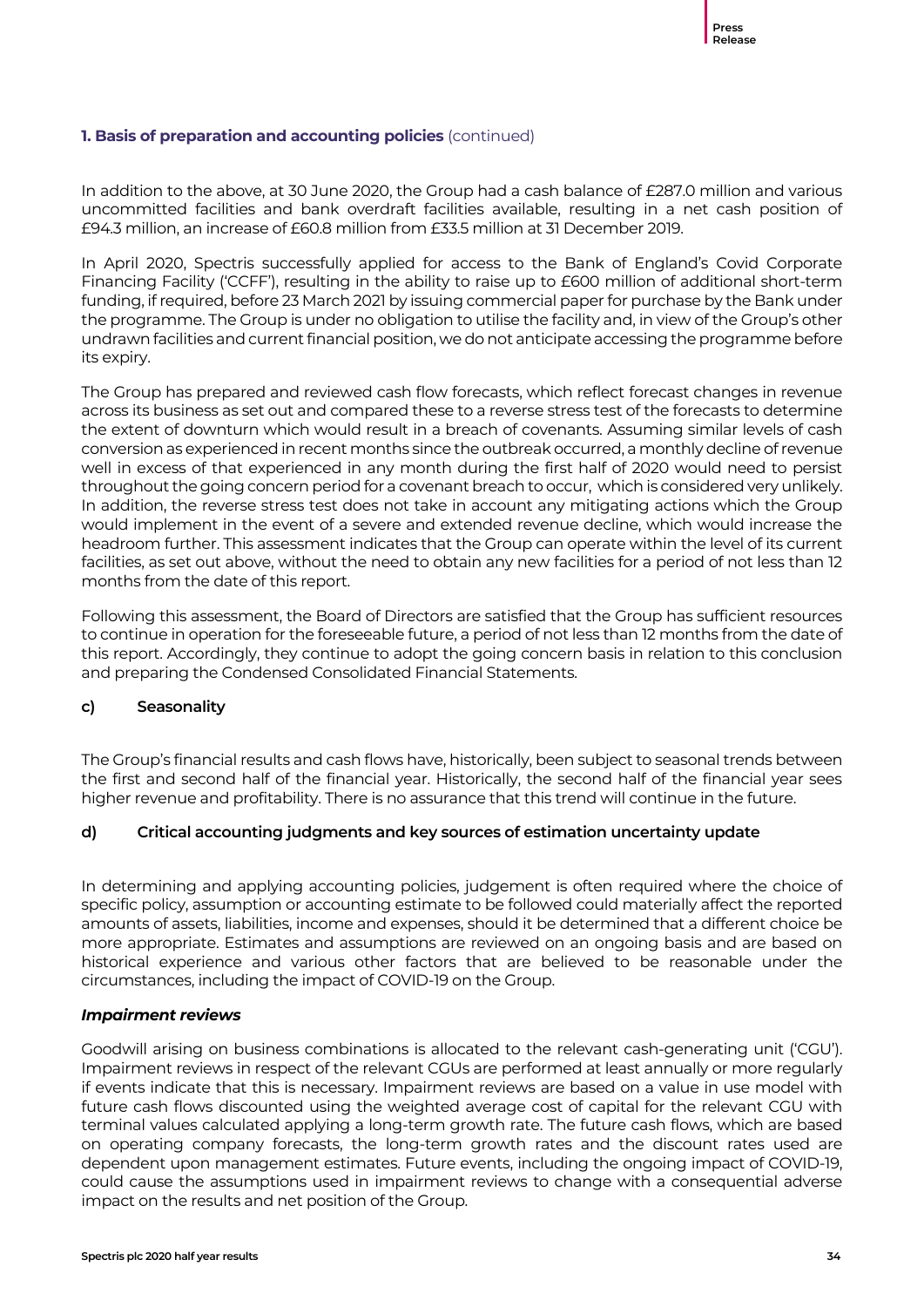#### **1. Basis of preparation and accounting policies** (continued)

During the first half of 2020, Millbrook's business has been impacted as follows:

- 1. There has been reduced demand from automotive customers, who have delayed development projects (and therefore testing).
- 2. On 31 March 2020, a large customer decided to in-house all outsourced engine testing services for the period from April 2020 through to April 2021.
- 3. Millbrook's events business has been largely shut down as a result of COVID-19 restrictions.

As a result of this, an impairment of the whole of Millbrook's goodwill balance of £58.4m was charged to the Condensed Consolidated Income Statement during the half year ended 30 June 2020, as set out in note 8. In addition, customer relationship, technology and brand intangible assets have been impaired by £11.0m and property, plant and equipment has been impaired by £6.4m. This impairment reflects the loss of value from the acquired workforce and the loss of expected future customer relationships. The estimated recoverable amount of the Millbrook cash generating unit at 30 June 2020 was £157.6m, which was determined on a value in use basis using a pre-tax discount rate of 12.1% (31 December 2019: 12.1%).

We have considered that the key sources of estimation in the assumptions used to derive the recoverable amount are as follows:

- Timing of cash flows. Our assessment of impairment is based on an assessment of the impact of the above factors on the timing of future cash flows. If the timing of those future cash flows was improved by six months compared to our assessment there would be an increase in valuein-use of £15.9 million. If the timing of those cash flows further deteriorated by six months compared to our assessment there would be a reduction in value-in-use of £12.4 million.
- Discount rate applied to future cash flows. Our assessment of impairment assumes a pre-tax discount rate of 12.1% based on our determination of Group WACC and risks specific to the Millbrook CGU cash flows. An increase to 12.6% would result in a reduction in value-in-use compared to our assessment of £8.2 million. A decrease to 11.6% would result in an increase in value-in-use compared to our assessment of £11.4 million.

The Group's other critical accounting judgments and key sources of estimation uncertainty remain the same as those as set out in the Group's Consolidated Financial Statements for the year ended 31 December 2019.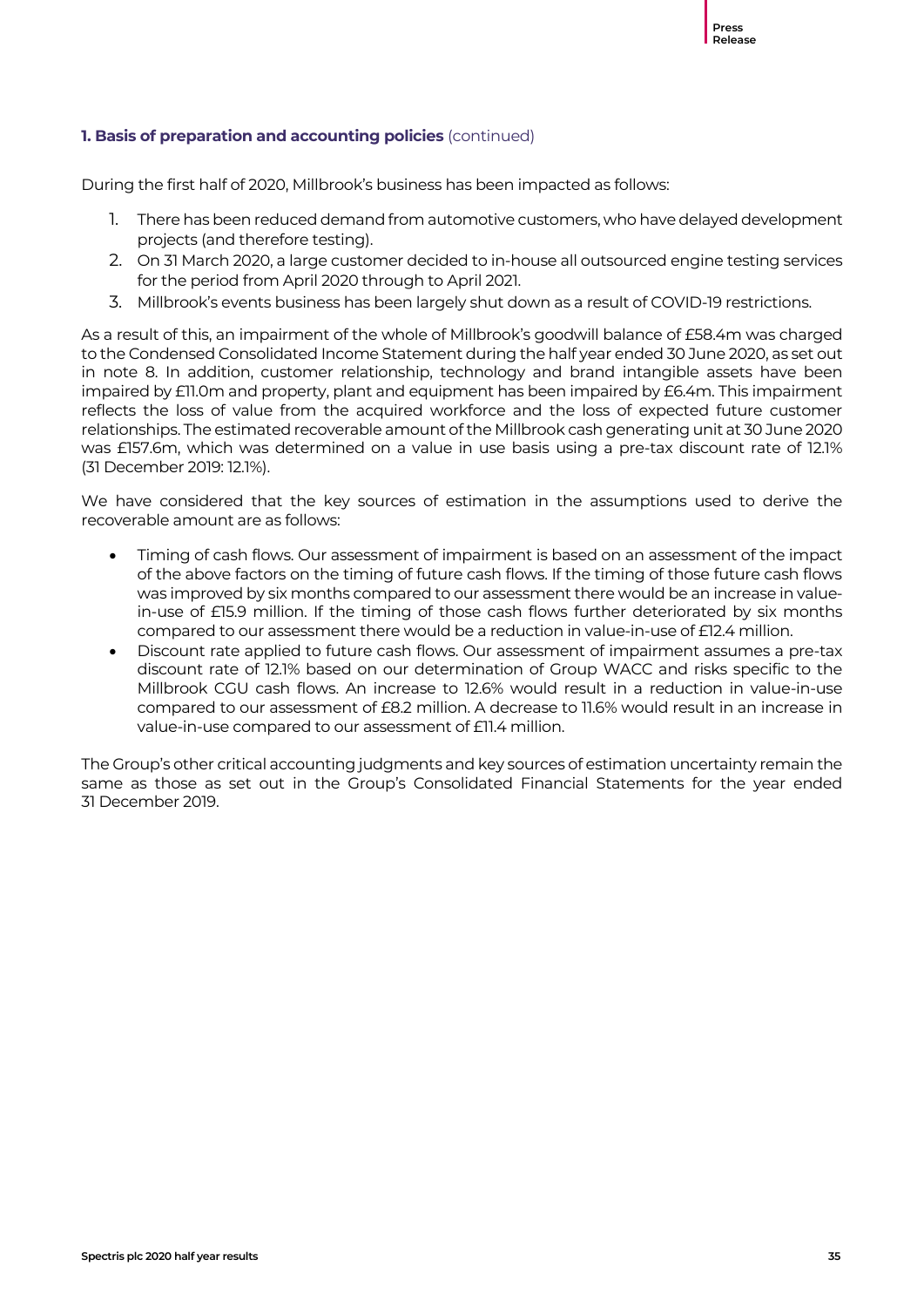#### **2. Alternative performance measures**

#### **Policy**

Spectris uses adjusted figures as key performance measures in addition to those reported under IFRS, as management believe these measures enable management and stakeholders to better assess the underlying trading performance of the businesses as they exclude certain items that are considered to be significant in nature and/or quantum, foreign exchange movements and the impact of acquisitions and disposals.

The alternative performance measures ('APMs') are consistent with how the businesses' performance is planned and reported within the internal management reporting to the Board and Operating Committees. Some of these measures are used for the purpose of setting remuneration targets. The key APMs that the Group uses include like-for-like ('LFL') organic performance measures and adjusted measures for the income statement together with adjusted financial position and cash flow measures. Explanations of how they are calculated and how they are reconciled to an IFRS statutory measure are set out below.

#### **Adjusted measures**

The Group's policy is to exclude items that are considered to be significant in nature and/or quantum and where treatment as an adjusted item provides stakeholders with additional useful information to assess the period-on-period trading performance of the Group. The Group excludes such items which management have defined as:

- restructuring costs from significant programmes;
- amortisation and impairment of acquisition-related goodwill and other intangible assets
- impairment of property, plant and equipment;
- bargain purchase on acquisition:
- depreciation of acquisition-related fair value adjustments to property, plant and equipment;
- transaction-related costs, deferred and contingent consideration fair value adjustments;
- profits or losses on termination or disposal of businesses;
- impairment of non-current receivable from joint venture and share of impairment of investment in joint venture;
- unwinding of the discount factor on deferred and contingent consideration;
- unrealised changes in the fair value of financial instruments;
- gains or losses on retranslation of short-term inter-company loan balances; and
- related tax effects on the above and other tax items which do not form part of the underlying tax rate (see Note 5).

During 2019, a profit on disposal of property of £5.2m in Omega was treated as an adjusting item since it was significant in quantum and would distort the underlying trading performance if included.

In November 2018, the Group announced the implementation of a Group-wide profit improvement programme. The total costs of implementation of this programme are considered to be significant in both nature and amount. On this basis the costs of the implementation of this programme are excluded from adjusted operating profit. Adjusted operating profit (including on a LFL basis) is therefore presented before the impact of the Group profit improvement programme costs. The ongoing benefits arising from this programme are considered to be part of underlying trading.

#### **LFL measures**

The Board reviews and compares current and prior year segmental sales and adjusted operating profit at constant exchange rates and excludes the impact of acquisitions and disposals during the period.

The constant exchange rate comparison uses the current period segmental information, stated in each entity's functional currency, and translates the results into its presentation currency using the prior period's monthly exchange rates, irrespective of the underlying transactional currency.

The incremental impact of business acquisitions is excluded for the first twelve months of ownership from the month of purchase. For business disposals, comparative figures for segmental sales and adjusted operating profit are adjusted to reflect the comparable periods of ownership.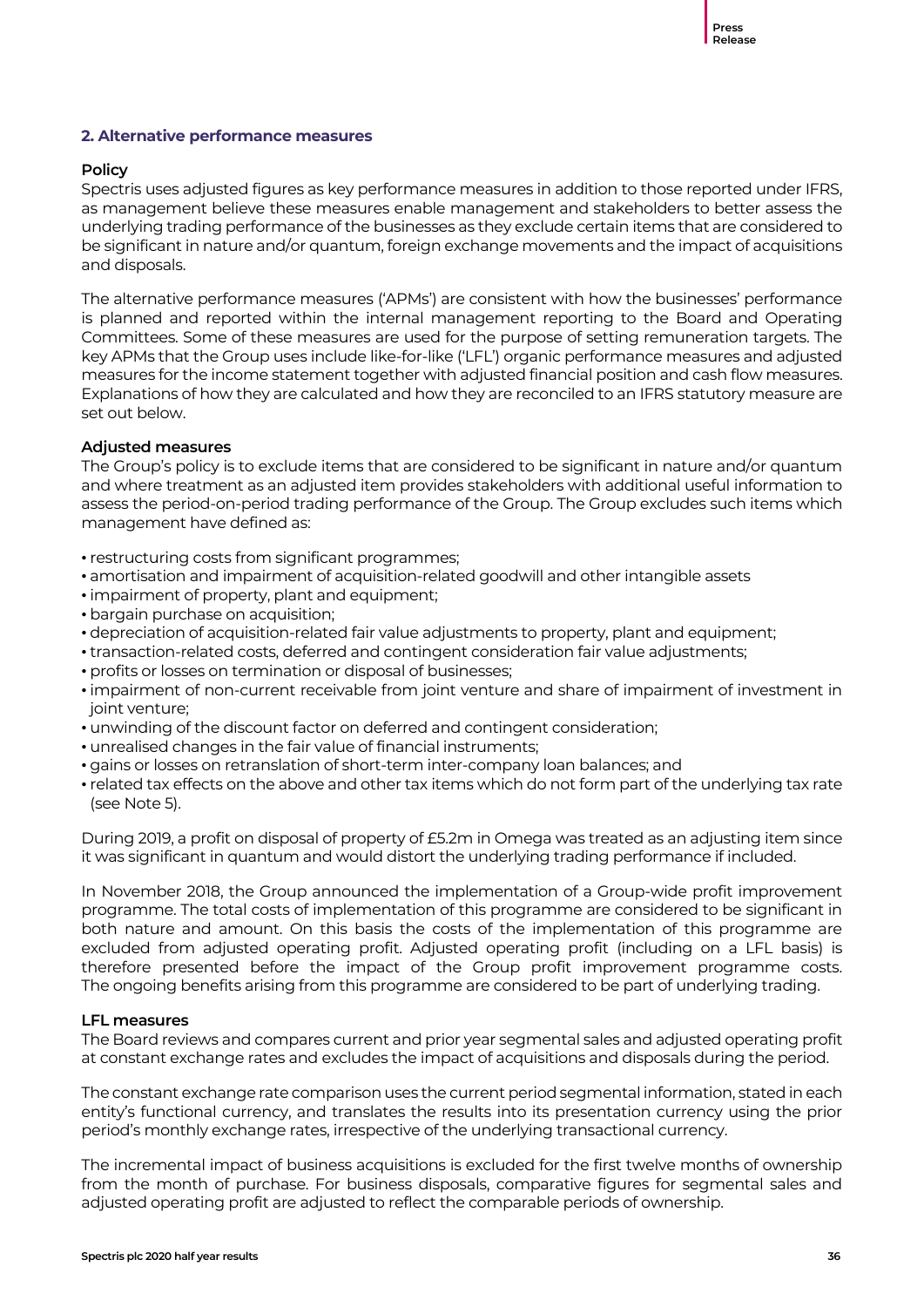On 10 October 2019, Malvern Panalytical's environment consultancy and testing business was disposed of and, as a result, the segmental LFL adjusted sales and adjusted operating profit for Malvern Panalytical for half year 2019 exclude the trading results of the environment consultancy and testing business.

On 1 December 2019, the Group completed the disposal of BTG and, as a result, the segmental LFL adjusted sales and adjusted operating profit for Industrial Solutions for half year 2019 exclude the trading results of BTG.

On 31 January 2020, Malvern Panalytical's rheology business was disposed of and, as a result, the segmental LFL adjusted sales and adjusted operating profit for Malvern Panalytical for half year 2019 exclude the trading results of the rheology business for the five-month period from February 2019 to June 2019.

The LFL measure is presented as a means of eliminating the effects of exchange rate fluctuations on the period-on-period statutory results as well as allowing the Board to assess the underlying trading performance of the businesses on a LFL basis for both sales and operating profit.

Based on the above policy, the adjusted performance measures are derived from the statutory figures as follows:

#### **Income statement measures**

a) LFL adjusted sales by segment

|                                   |                               |            |              |                                       | 2020               |
|-----------------------------------|-------------------------------|------------|--------------|---------------------------------------|--------------------|
|                                   | <b>Malvern</b><br>Panalytical | <b>HBK</b> | <b>Omega</b> | <b>Industrial</b><br><b>Solutions</b> | Half year<br>Total |
| 2020 half year sales by segment   | £m                            | £m         | £m           | £m                                    | £m                 |
| Sales                             | 151.0                         | 179.4      | 60.9         | 207.7                                 | 599.0              |
| Constant exchange rate adjustment | (0.2)                         | (1.5)      | (0.8)        | (2.6)                                 | (5.1)              |
| LFL adjusted sales                | 150.8                         | 177.9      | 60.1         | 205.1                                 | 593.9              |

|                                 |                        |                          |                          |                         | 2019               |
|---------------------------------|------------------------|--------------------------|--------------------------|-------------------------|--------------------|
|                                 | Malvern<br>Panalytical | <b>HBK</b>               | Omeaa                    | Industrial<br>Solutions | Half year<br>Total |
| 2019 half year sales by segment | £m                     | £m                       | £m                       | £m                      | £m                 |
| Sales                           | 200.2                  | 193.5                    | 69.3                     | 296.1                   | 759.1              |
| Disposal of businesses          | (9.4)                  | $\overline{\phantom{a}}$ | $\overline{\phantom{0}}$ | (61.5)                  | (70.9)             |
| LFL adjusted sales              | 190.8                  | 193.5                    | 69.3                     | 234.6                   | 688.2              |

b) Adjusted operating profit, operating margin and adjusted EBITDA

|                                                                                                                                     |                               |            |              |                                | 2020                      |
|-------------------------------------------------------------------------------------------------------------------------------------|-------------------------------|------------|--------------|--------------------------------|---------------------------|
| 2020 half year adjusted operating                                                                                                   | <b>Malvern</b><br>Panalytical | <b>HBK</b> | <b>Omega</b> | Industrial<br><b>Solutions</b> | <b>Half year</b><br>Total |
| profit                                                                                                                              | £m                            | £m         | £m           | £m                             | £m                        |
| Statutory operating profit/(loss)                                                                                                   | 4.8                           | 10.9       | (0.9)        | (71.0)                         | (56.2)                    |
| Restructuring costs                                                                                                                 |                               | 3.0        |              |                                | 3.0                       |
| Net transaction-related costs and fair<br>value adjustments                                                                         |                               | (1.2)      |              | 3.2                            | 2.0                       |
| Depreciation of acquisition-related fair<br>value adjustments to property, plant<br>and equipment                                   | 0.1                           |            |              | 0.3                            | $0.4^{\circ}$             |
| Impairment of goodwill                                                                                                              |                               |            |              | 58.4                           | 58.4                      |
| Amortisation and impairment of<br>acquisition-related intangible assets<br>and impairment of other property,<br>plant and equipment | 3.5                           | 3.7        | 3.8          | 25.5                           | 36.5                      |
| Adjusted operating profit                                                                                                           | 8.4                           | 16.4       | 2.9          | 16.4                           | 44.1                      |
| Constant exchange rate adjustment                                                                                                   | (0.2)                         | (0.3)      | ۰            | (0.5)                          | (1.0)                     |
| Acquisitions                                                                                                                        |                               | 0.3        |              |                                | 0.3                       |
| LFL adjusted operating profit                                                                                                       | 8.2                           | 16.4       | 2.9          | 15.9                           | 43.4                      |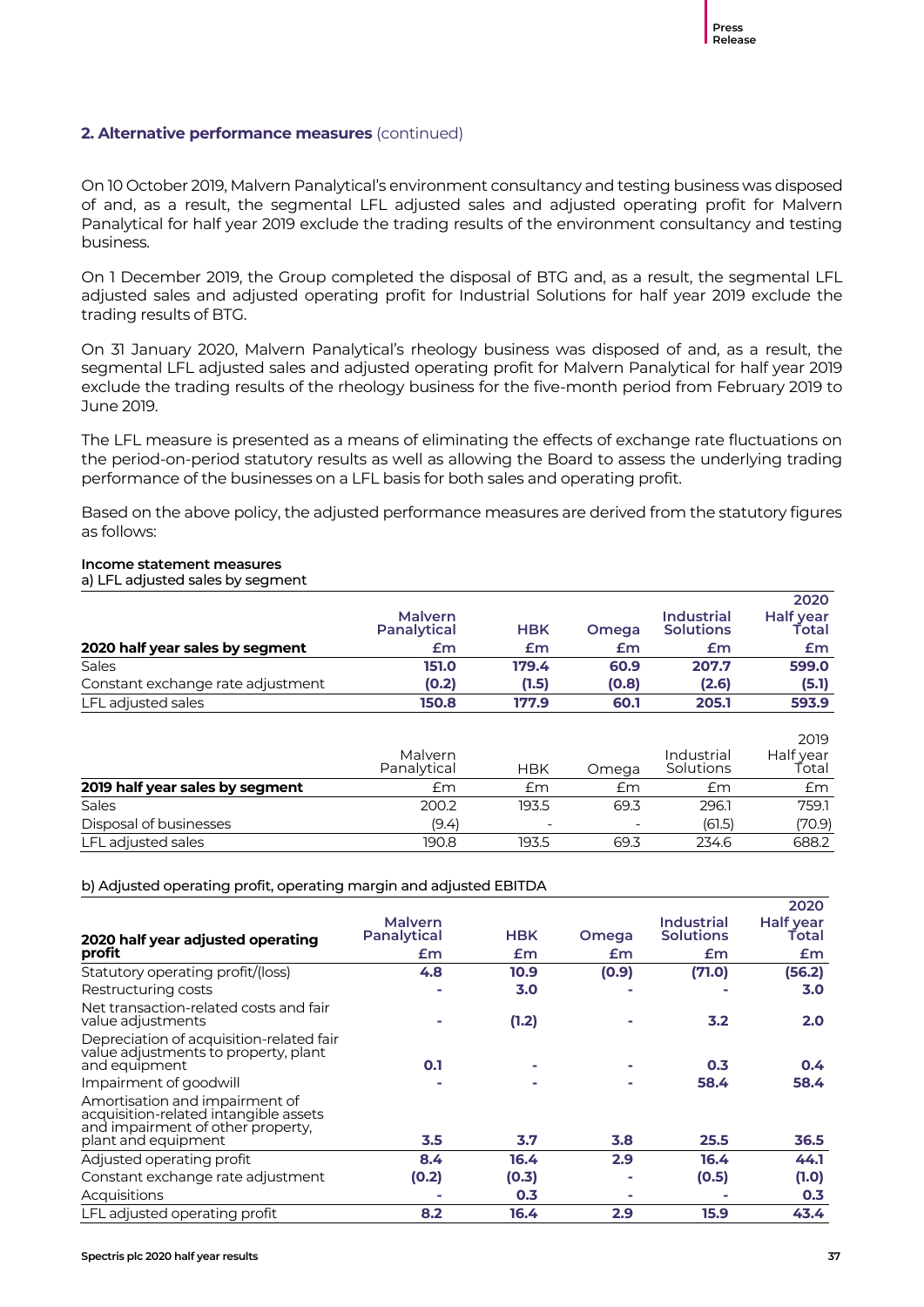| 2019 half year adjusted operating                                                                            | Malvern<br>Panalytical | HBK                      | Omega                    | Industrial<br><b>Solutions</b> | 2019<br>Half year<br>Total |
|--------------------------------------------------------------------------------------------------------------|------------------------|--------------------------|--------------------------|--------------------------------|----------------------------|
| profit                                                                                                       | £m                     | £m                       | £m                       | £m                             | £m                         |
| Statutory operating (loss)/profit                                                                            | (63.2)                 | (8.2)                    | 9.6                      | 15.7                           | (46.1)                     |
| Restructuring costs                                                                                          | 9.0                    | 7.3                      | 1.8                      | 11.0                           | 29.1                       |
| Net transaction-related costs and fair<br>value adjustments                                                  | (0.4)                  | 1.9                      |                          | 4.8                            | 6.3                        |
| Depreciation of acquisition-related fair<br>value adjustments to property, plant<br>and equipment            | O.1                    |                          |                          | 0.3                            | 0.4                        |
| Profit on disposal of property                                                                               |                        |                          | (5.2)                    |                                | (5.2)                      |
| Impairment of goodwill                                                                                       | 35.1                   |                          |                          |                                | 35.1                       |
| Amortisation and impairment of<br>acquisition-related intangible assets<br>and impairment of other property, |                        |                          |                          |                                |                            |
| plant and equipment                                                                                          | 37.9                   | 15.7                     | 3.7                      | 6.6                            | 63.9                       |
| Adjusted operating profit                                                                                    | 18.5                   | 16.7                     | 9.9                      | 38.4                           | 83.5                       |
| Disposal of businesses                                                                                       | (0.2)                  | $\overline{\phantom{a}}$ | $\overline{\phantom{0}}$ | (9.8)                          | (10.0)                     |
| LFL adjusted operating profit                                                                                | 18.3                   | 16.7                     | 9.9                      | 28.6                           | 73.5                       |

| 2019 Full year adjusted operating                                                                                                   | Malvern<br>Panalytical | <b>HBK</b> | Omega | Industrial<br><b>Solutions</b> | 2019<br>Full year<br>Total |
|-------------------------------------------------------------------------------------------------------------------------------------|------------------------|------------|-------|--------------------------------|----------------------------|
| profit                                                                                                                              | £m                     | £m         | £m    | £m                             | £m                         |
| Statutory operating (loss)/profit                                                                                                   | (17.7)                 | 18.1       | 12.0  | 71.9                           | 84.3                       |
| Restructuring costs                                                                                                                 | 16.4                   | 17.7       | 2.2   | 15.9                           | 52.2                       |
| Net transaction-related costs and fair<br>value adjustments                                                                         | (O.3)                  | 3.1        |       | 3.3                            | 6.1                        |
| Depreciation of acquisition-related fair<br>value adjustments to property, plant<br>and equipment                                   | 0.4                    |            |       | 0.6                            | 1.0                        |
| Profit on disposal of property                                                                                                      |                        |            | (5.2) |                                | (5.2)                      |
| Impairment of goodwill                                                                                                              | 35.1                   |            |       |                                | 35.1                       |
| Amortisation and impairment of<br>acquisition-related intangible assets<br>and impairment of other property,<br>plant and equipment | 42.3                   | 21.5       | 7.9   | 12.9                           | 84.6                       |
| Adjusted operating profit                                                                                                           | 76.2                   | 60.4       | 16.9  | 104.6                          | 258.1                      |
|                                                                                                                                     |                        |            |       |                                |                            |

|                                 | <b>Malvern</b><br>Panalytical | <b>HBK</b> | Omega | <b>Industrial</b><br><b>Solutions</b> | 2020<br>Half year<br>Total |
|---------------------------------|-------------------------------|------------|-------|---------------------------------------|----------------------------|
| 2020 half year operating margin | %                             | %          | %     | %                                     | %                          |
| Statutory operating margin      | 3.2                           | 6.1        | (1.5) | (34.2)                                | (9.4)                      |
| Adjusted operating margin       | 5.6                           | 9.1        | 4.8   | 7.9                                   | 7.4                        |
| LFL adjusted operating margin   | 5.4                           | 9.2        | 4.8   | 7.8                                   | 7.3                        |

|                                 | <b>Malvern</b><br>Panalytical | HBK   | Omega | Industrial<br><b>Solutions</b> | 2019<br>Half year<br>Total |
|---------------------------------|-------------------------------|-------|-------|--------------------------------|----------------------------|
| 2019 half year operating margin | %                             | %     | %     | %                              | %                          |
| Statutory operating margin      | 31.6)                         | (4.2) | 13.9  | 5.3                            | (6.1)                      |
| Adjusted operating margin       | 9.2                           | 8.6   | 14.3  | 13.0                           | 11.0                       |
| LFL adjusted operating margin   | 9.6                           | 8.6   | 14.3  | 12.2                           | 10.7                       |

|                                 | Malvern<br>Panalytical | <b>HBK</b> | Omega | Industrial<br><b>Solutions</b> | 2019<br><b>Full year</b><br>Total |
|---------------------------------|------------------------|------------|-------|--------------------------------|-----------------------------------|
| 2019 full year operating margin | %                      | %          | %     | %                              | %                                 |
| Statutory operating margin      | (3.9)                  | 4.2        | 8.7   | 11.7                           | 5.2                               |
| Adjusted operating margin       | 17.0                   | 14.        | 12.2  | 17.0                           | 15.8                              |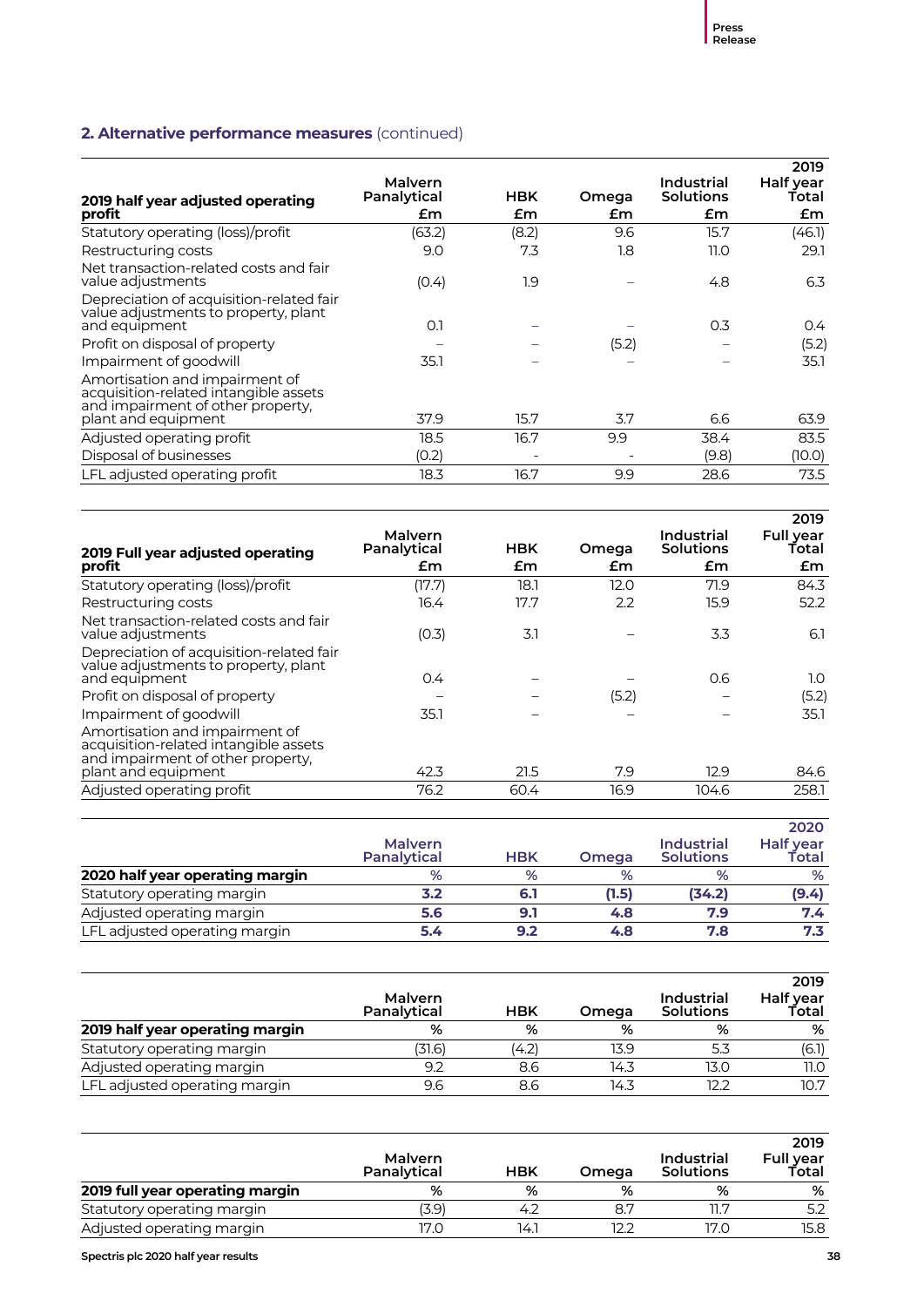|                                                                                                                            | 2020             | 2019      | 2019      |
|----------------------------------------------------------------------------------------------------------------------------|------------------|-----------|-----------|
|                                                                                                                            | <b>Half year</b> | Half year | Full year |
| <b>Adjusted EBITDA</b>                                                                                                     | £m               | £m        | £m        |
| Statutory operating (loss)/profit                                                                                          | (56.2)           | (46.1)    | 84.3      |
| Depreciation and impairment of owned assets                                                                                | 18.9             | 18.3      | 35.5      |
| Depreciation and impairment of right-of-use assets                                                                         | 14.1             | 12.1      | 22.1      |
| Amortisation and impairment of intangible assets                                                                           | 34.9             | 70.0      | 95.2      |
| Impairment of goodwill                                                                                                     | 58.4             | 35.1      | 35.1      |
| <b>EBITDA</b>                                                                                                              | 70.1             | 89.4      | 272.2     |
| Restructuring costs excluding impairment of owned and right-of-<br>use property, plant and equipment and intangible assets | 3.0              | 21.0      | 43.4      |
| Profit on disposal of property classified as an adjusting item                                                             |                  | (5.2)     | (5.2)     |
| Net transaction-related costs and fair value adjustments                                                                   | 2.0              | 6.3       | 6.1       |
| <b>Adjusted EBITDA</b>                                                                                                     | 75.1             | 111.5     | 316.5     |

EBITDA is calculated as statutory operating profit before depreciation, amortisation and impairment of property, plant and equipment, intangible assets and goodwill. Adjusted EBITDA is calculated as EBITDA excluding other adjusting items as defined previously. This measure is used for the purpose of assessing capital management and covenant compliance and is reported to the Group Executive Committee.

#### c) Adjusted net finance costs

|                                                                               | 2020             | 2019      | 2019      |
|-------------------------------------------------------------------------------|------------------|-----------|-----------|
|                                                                               | <b>Half year</b> | Half year | Full year |
|                                                                               | £m               | £m        | £m        |
| Statutory net finance costs                                                   | (14.4)           | (1.2)     | (3.5)     |
| Net loss/(gain) on retranslation of short-term<br>inter-company loan balances | 10.4             | (2.6)     | (4.0)     |
| Unwinding of discount factor on deferred and<br>contingent consideration      | 0.3              | 0.3       | 0.7       |
| Adjusted net finance costs                                                    | (3.7)            | (3.5)     | (6.8)     |

#### d) Adjusted profit before taxation

|                                                     | 2020                     | 2019      | 2019      |
|-----------------------------------------------------|--------------------------|-----------|-----------|
|                                                     | Half year                | Half year | Full year |
|                                                     | £m                       | £m        | Em        |
| Adjusted operating profit                           | 44.1                     | 83.5      | 258.1     |
| Adjusted share of post-tax results of joint venture | $\overline{\phantom{a}}$ | (2.8)     | (3.9)     |
| Adjusted net finance costs                          | (3.7)                    | (3.5)     | (6.8)     |
| Adjusted profit before taxation                     | 40.4                     | 77.2      | 247.4     |

In full year 2019, the share of post-tax results of the joint venture was adjusted to exclude £1.0m of impairment of acquisition-related intangible assets consistent with the Group's treatment of adjusted operating profit measures.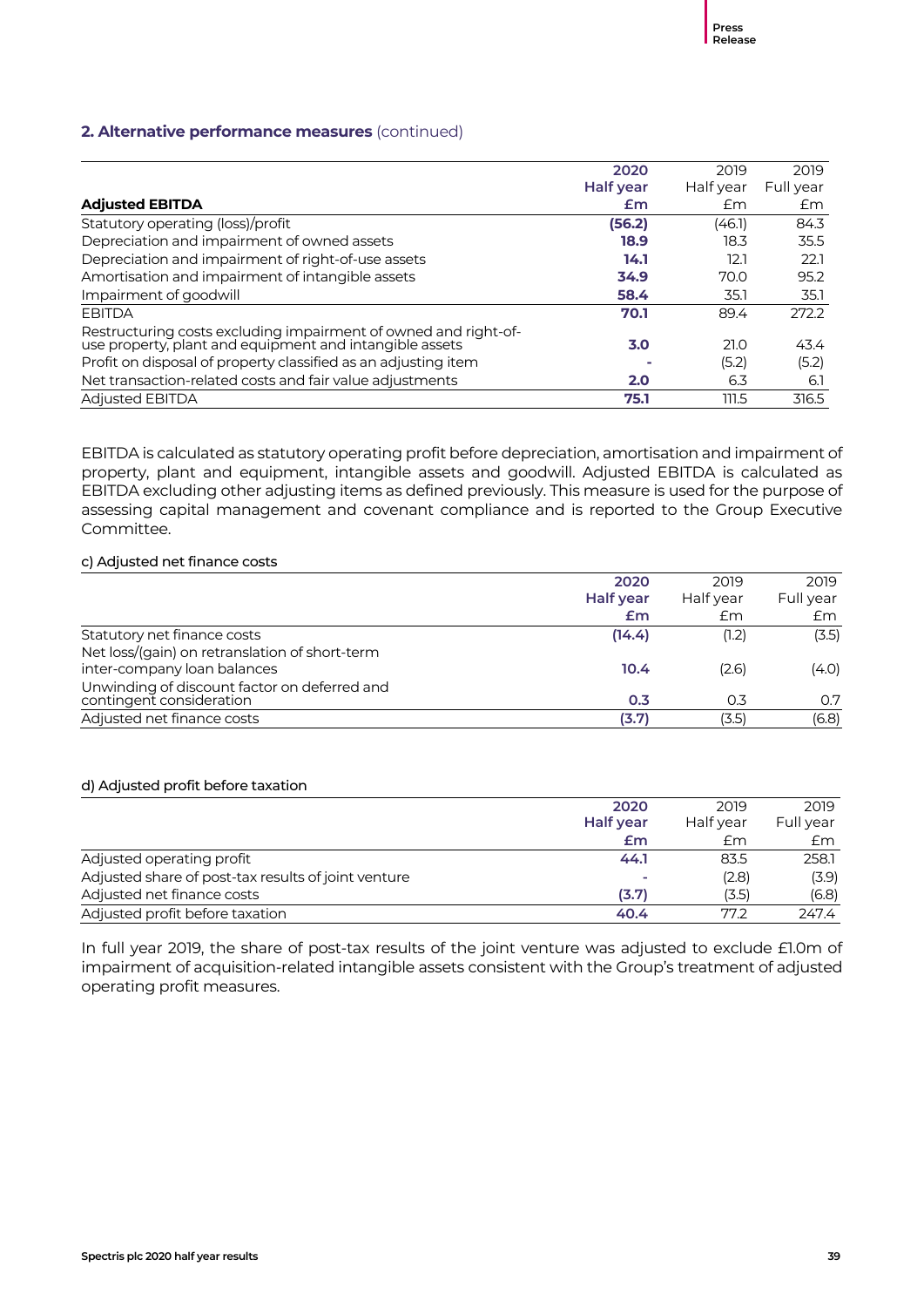e) Adjusted earnings per share

|                                                                                                                               | 2020      | 2019      | 2019      |
|-------------------------------------------------------------------------------------------------------------------------------|-----------|-----------|-----------|
|                                                                                                                               | Half year | Half year | Full year |
| <b>Adjusted earnings</b>                                                                                                      | £m        | Em        | £m        |
| Statutory profit after tax                                                                                                    | (66.5)    | (48.4)    | 234.1     |
| Adjusted for:                                                                                                                 |           |           |           |
| Restructuring costs                                                                                                           | 3.0       | 29.1      | 52.2      |
| Net transaction-related costs and fair value adjustments                                                                      | 2.0       | 6.3       | 6.1       |
| Depreciation of acquisition-related fair value adjustments<br>to property, plant and equipment                                | 0.4       | 0.4       | 1.0       |
| Profit on disposal of property                                                                                                |           | (5.2)     | (5.2)     |
| Impairment of goodwill                                                                                                        | 58.4      | 35.1      | 35.1      |
| Amortisation and impairment of acquisition-related intangible<br>assets and impairment of other property, plant and equipment | 36.5      | 63.9      | 84.6      |
| Profit on disposal of businesses                                                                                              | (5.1)     |           | (204.7)   |
| Impairment of non-current receivable from joint venture                                                                       |           |           | 21.3      |
| Share of impairment of acquisition-related intangible in joint<br>venture                                                     |           |           | 1.0       |
| Net loss/(gain) on retranslation of short-term inter-company loan<br>balances                                                 | 10.4      | (2.6)     | (4.0)     |
| Unwinding of discount factor on deferred and contingent<br>consideration                                                      | 0.3       | 0.3       | O.7       |
| Tax effect of the above and other non-recurring items                                                                         | (7.9)     | (18.3)    | (27.7)    |
| Adjusted earnings                                                                                                             | 31.5      | 60.6      | 194.5     |

|                                                          | 2020             | 2019      | 2019      |
|----------------------------------------------------------|------------------|-----------|-----------|
| Adjusted earnings per share                              | <b>Half year</b> | Half vear | Full year |
| Weighted average number of shares outstanding (millions) | 116.0            | 115.7     | 115.8     |
| Adjusted earnings per share (pence)                      | 27.2             | 52.4      | 168.0     |

Basic (loss)/earnings per share in accordance with IAS 33 'Earnings Per Share' are disclosed in Note 7.

#### **Financial position measures**

f) Net cash/(debt)

|                           | 2020      | 2019      | 2019      |
|---------------------------|-----------|-----------|-----------|
|                           | Half year | Half year | Full year |
|                           | £m        | Em        | £m        |
| Bank overdrafts           |           | (9.4)     |           |
| Bank loans unsecured      | (192.7)   | (373.6)   | (179.6)   |
| Total borrowings          | (192.7)   | (383.0)   | (179.6)   |
| Cash and cash equivalents | 287.0     | 70.4      | 213.1     |
| Net cash/(debt)           | 94.3      | (312.6)   | 33.5      |
|                           |           |           |           |

Net cash/(debt) excludes lease liabilities arising under IFRS 16 as this aligns with the definition of net cash/(debt) under the Group's bank covenants.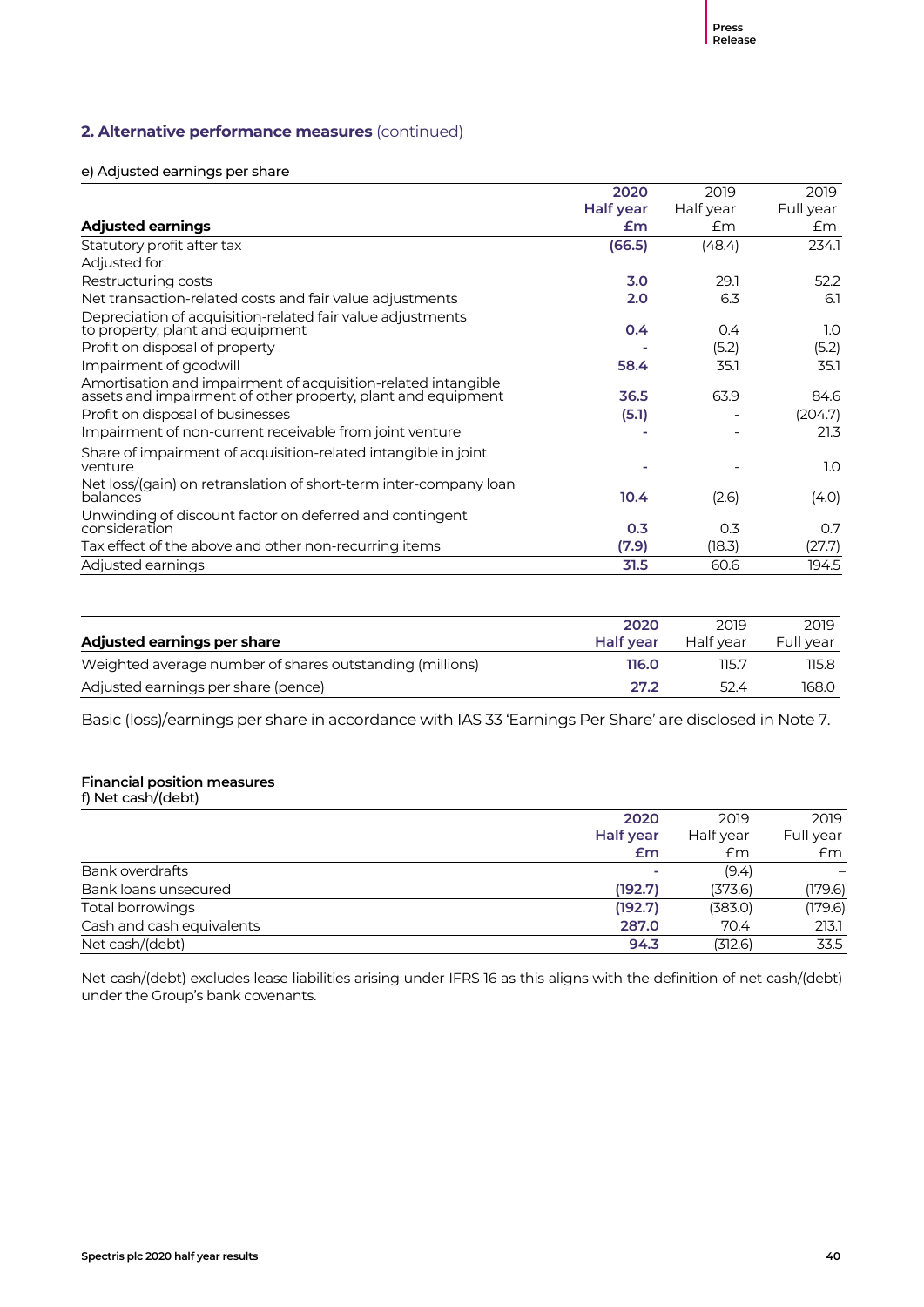#### **Cash flow measures**

g) Adjusted cash flow

|                                                                                                               | 2020      | 2019      | 2019      |
|---------------------------------------------------------------------------------------------------------------|-----------|-----------|-----------|
|                                                                                                               | Half year | Half year | Full year |
|                                                                                                               | £m        | £m        | £m        |
| Net cash inflow from operating activities                                                                     | 88.4      | 79.3      | 240.8     |
| Transaction-related costs paid                                                                                | 3.9       | 1.7       | 1.6       |
| Restructuring cash outflow                                                                                    | 8.2       | 13.0      | 34.3      |
| Net income taxes paid                                                                                         | 11.5      | 17.8      | 37.0      |
| Purchase of property, plant and equipment and intangible assets                                               | (23.4)    | (43.1)    | (86.6)    |
| Proceeds from government grants related to purchase of property, plant<br>and equipment and intangible assets | 0.2       | 3.8       | 5.0       |
| Proceeds from disposal of property, plant and equipment and software <sup>2</sup>                             | ۰         | 1.4       | 2.1       |
| Adjusted cash flow                                                                                            | 88.8      | 73.9      | 234.2     |
| Adjusted cash flow conversion <sup>1</sup>                                                                    | 201%      | 89%       | 91%       |

1. Adjusted cash flow conversion is calculated as adjusted cash flow as a proportion of adjusted operating profit.

2. Excludes the proceeds from disposal of property of £9.1m in half year 2019 and full year 2019 classified as an adjusting item.

#### **Other measures**

#### h) Return on gross capital employed (ROGCE)

The return on gross capital employed is calculated as adjusted operating profit for the last 12 months divided by the average of opening and closing gross capital employed. Gross capital employed is calculated as net assets excluding net debt and excluding accumulated amortisation and impairment of acquisition-related intangible assets including goodwill.

|                                                                                     |         |         | 30 June 2020 30 June 2019 30 June 2018 |
|-------------------------------------------------------------------------------------|---------|---------|----------------------------------------|
|                                                                                     | £m      | £m      | £m                                     |
| Net (cash)/debt (see note 2f)                                                       | (94.3)  | 312.6   | 231.5                                  |
| Accumulated impairment losses on goodwill (see note 8)                              | 247.3   | 185.4   | 146.3                                  |
| Accumulated amortisation and impairment of acquisition-related<br>intangible assets | 415.3   | 371.0   | 276.1                                  |
| Shareholders' equity                                                                | 1,313.3 | 1.133.8 | 1,131.8                                |
| Gross capital employed                                                              | 1.881.6 | 2.002.8 | 1.785.7                                |
| Average gross capital employed (current and prior period)                           | 1,942.2 | 1,894.2 |                                        |
| Adjusted operating profit for six months to June 2020 and 2019<br>(see note 2b)     | 44.1    | 83.5    |                                        |
| Adjusted operating profit for six months to December 2019                           | 174.6   | 171.1   |                                        |
| Total adjusted operating profit for last 12 months                                  | 218.7   | 254.6   |                                        |
| Return on gross capital employed                                                    | 11.3%   | 13.4%   |                                        |

#### i) Net transaction-related costs and fair value adjustments

Net transaction-related costs and fair value adjustments comprise transaction costs of £3.3m (Half year 2019: £3.8m; Full year 2019: £2.1m) that have been recognised in the Condensed Consolidated Income Statement under IFRS 3 (Revised) 'Business Combinations' and other fair value adjustments relating to deferred and contingent consideration comprising a credit of £1.3m (Half year 2019: £2.5m charge; Full year 2019: £4.0m charge). Net transaction-related costs and fair value adjustments are included within administrative expenses. Transaction-related costs have been excluded from the adjusted operating profit and transaction costs paid of £3.9m (Half year 2019: £1.7m; Full year 2019: £1.6m) have been excluded from the adjusted cash flow.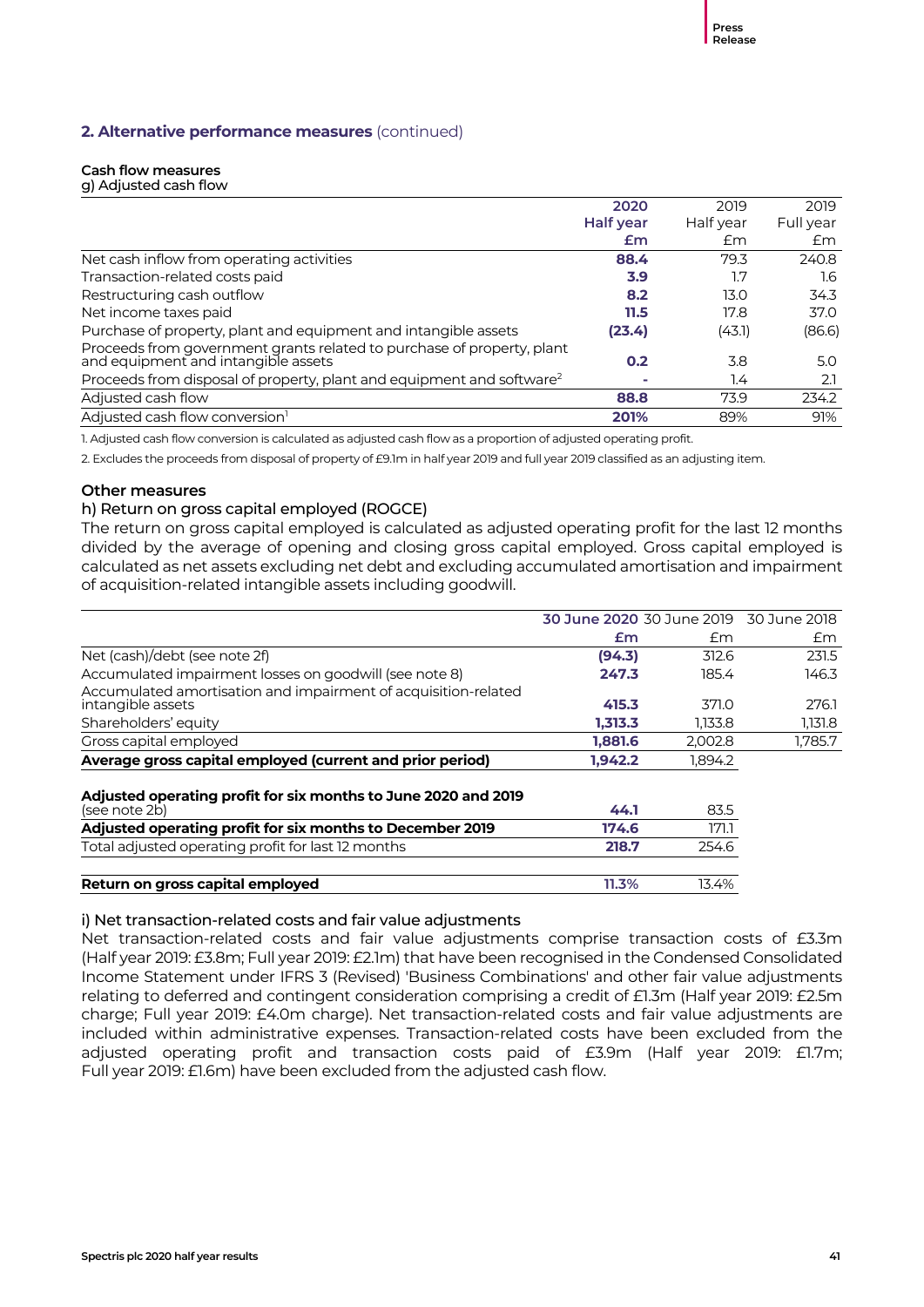#### **3. Operating segments**

The Group has four reportable segments, as described below. From 1 July 2019, the Group's operating segments changed following the strategic review which commenced in November 2018. The new segmental platform structure reflects the internal reporting provided to the Chief Operating Decision Maker (considered to be the Board) on a regular basis to assist in making decisions on capital allocated to each segment and to assess performance. As a result, the tables below show restated comparative figures for the operating segments for the half year ended 30 June 2019, reflecting the impact of changes the Group made to its operating segments during the second half of the year ended 31 December 2019. The operating segment results include an allocation of head office costs. The following summarises the operations in each of the Group's reportable segments:

- The Malvern Panalytical platform provides products and services that enable customers to determine structure, composition, quantity and quality of particles and materials during their research and product development processes, when assessing materials before production, or during the manufacturing process. The operating companies in this segment are Malvern Panalytical and Concept Life Sciences.
- The HBK platform supplies test, measurement and analysis equipment, software and services for product design optimisation, and manufacturing control. The operating companies in this segment are Hottinger, Brüel & Kjær and VI-grade.
- The Omega platform is a global leader in the technical marketplace, offering products for measurement and control of temperature, humidity, pressure, strain, force, flow, level, pH and conductivity. Omega also provides a complete line of data acquisition, electric heating and custom-engineered products. The operating company in this segment is Omega Engineering.
- The Industrial Solutions division ('ISD') comprises a portfolio of high-value, niche businesses. A number of ISD companies have platform potential, with strong market positions, growth prospects and margins. The operating companies in this segment are Brüel & Kjær Vibro, ESG Solutions, Millbrook, NDC Technologies, Particle Measuring Systems, Red Lion Controls, Servomex and BTG (disposed on 1 December 2019).

|                                               |                    |            |                          |                   | 2020             |
|-----------------------------------------------|--------------------|------------|--------------------------|-------------------|------------------|
|                                               | <b>Malvern</b>     |            |                          | <b>Industrial</b> | <b>Half year</b> |
|                                               | <b>Panalytical</b> | <b>HBK</b> | <b>Omega</b>             | <b>Solutions</b>  | Total            |
| Information about reportable segments         | £m                 | £m         | £m                       | £m                | £m               |
| Segment revenues                              | 151.0              | 179.7      | 60.9                     | 207.9             | 599.5            |
| Inter-segment revenue                         | ٠                  | (0.3)      | $\overline{\phantom{0}}$ | (0.2)             | (0.5)            |
| External revenue                              | 151.0              | 179.4      | 60.9                     | 207.7             | 599.0            |
| Operating profit/(loss)                       | 4.8                | 10.9       | (0.9)                    | (71.0)            | (56.2)           |
| Profit on disposal of businesses <sup>1</sup> |                    |            |                          |                   | 5.1              |
| Financial income <sup>1</sup>                 |                    |            |                          |                   | 0.6              |
| Finance costs <sup>1</sup>                    |                    |            |                          |                   | (15.0)           |
| Loss before tax <sup>1</sup>                  |                    |            |                          |                   | (65.5)           |
| Taxation charge <sup>1</sup>                  |                    |            |                          |                   | (1.0)            |
| Loss after tax <sup>1</sup>                   |                    |            |                          |                   | (66.5)           |

1. Not allocated to reportable segments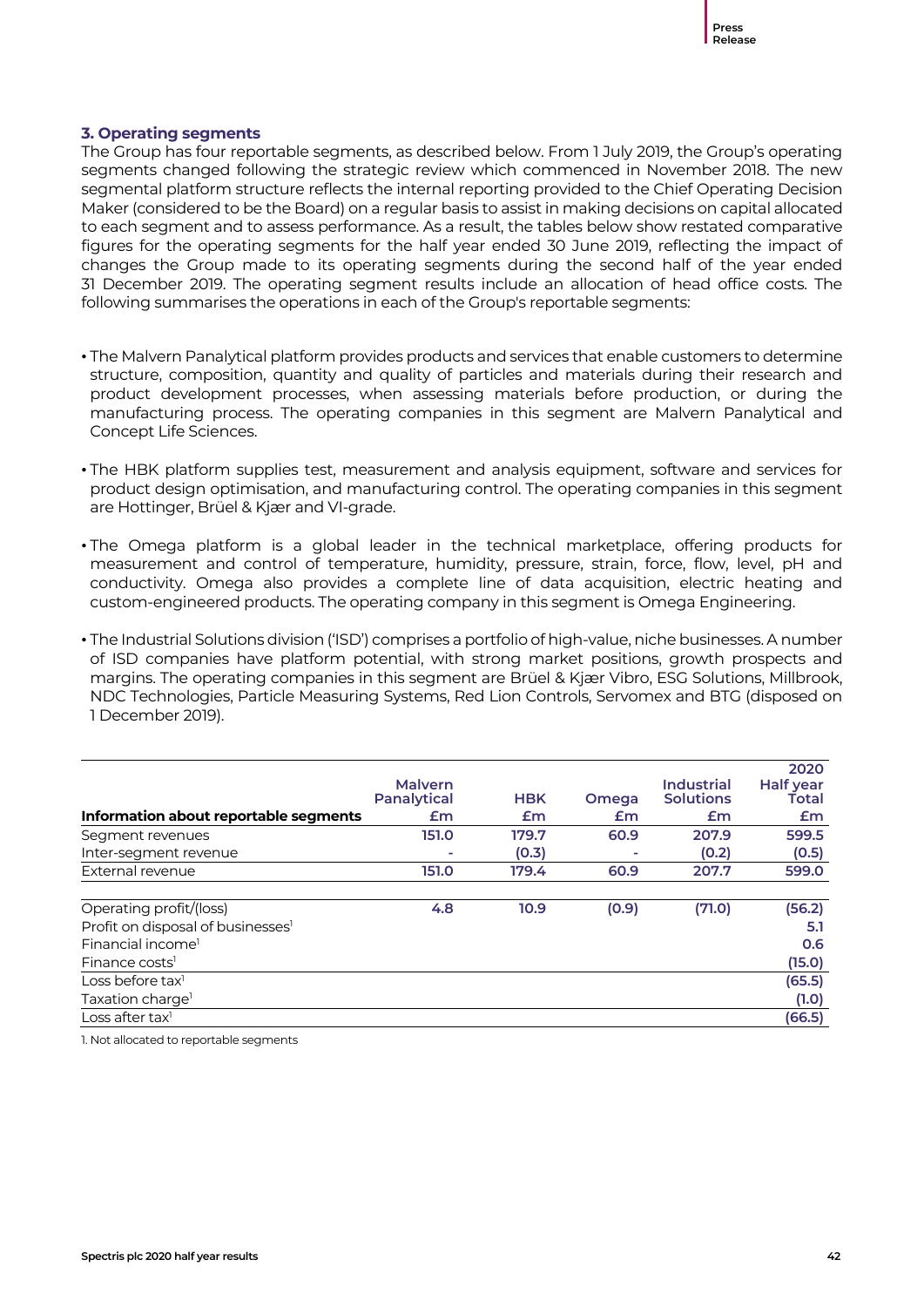#### **3. Operating segments** (continued)

|                                                         |                        |            |       |                         | 2019               |
|---------------------------------------------------------|------------------------|------------|-------|-------------------------|--------------------|
|                                                         | Malvern<br>Panalytical | <b>HBK</b> | Omega | Industrial<br>Solutions | Half year<br>Ťotal |
| Information about reportable segments                   | £m                     | £m         | £m    | £m                      | £m                 |
| Segment revenues                                        | 200.2                  | 194.2      | 69.3  | 296.3                   | 760.0              |
| Inter-segment revenue                                   |                        | (0.7)      |       | (0.2)                   | (0.9)              |
| External revenue                                        | 200.2                  | 193.5      | 69.3  | 296.1                   | 759.1              |
|                                                         |                        |            |       |                         |                    |
| Operating (loss)/profit                                 | (63.2)                 | (8.2)      | 9.6   | 15.7                    | (46.1)             |
| Share of post-tax results of joint venture <sup>1</sup> |                        |            |       |                         | (2.8)              |
| Financial income <sup>1</sup>                           |                        |            |       |                         | 4.4                |
| Finance costs <sup>1</sup>                              |                        |            |       |                         | (5.6)              |
| Loss before tax $l$                                     |                        |            |       |                         | (50.1)             |
| Taxation credit <sup>1</sup>                            |                        |            |       |                         | 1.7                |
| Loss after tax <sup>1</sup>                             |                        |            |       |                         | (48.4)             |

1. Not allocated to reportable segments

|                                                                         |                        |            |       |                         | 2019               |
|-------------------------------------------------------------------------|------------------------|------------|-------|-------------------------|--------------------|
|                                                                         | Malvern<br>Panalytical | <b>HBK</b> | Omega | Industrial<br>Solutions | Full year<br>Total |
| Information about reportable segments                                   | £m                     | Em         | £m    | £m                      | £m                 |
| Segment revenues                                                        | 448.4                  | 430.7      | 138.5 | 616.7                   | 1,634.3            |
| Inter-segment revenue                                                   | (0.2)                  | (1.7)      | (0.2) | (0.2)                   | (2.3)              |
| External revenue                                                        | 448.2                  | 429.0      | 138.3 | 616.5                   | 1,632.0            |
| Operating (loss)/profit                                                 | (17.7)                 | 18.1       | 12.0  | 71.9                    | 84.3               |
| Share of post-tax results of joint venture <sup>1</sup>                 |                        |            |       |                         | (4.9)              |
| Impairment of non-current receivable<br>from joint venture <sup>1</sup> |                        |            |       |                         | (21.3)             |
| Profit on disposal of businesses <sup>1</sup>                           |                        |            |       |                         | 204.7              |
| Financial income <sup>1</sup>                                           |                        |            |       |                         | 7.9                |
| Finance costs <sup>1</sup>                                              |                        |            |       |                         | (11.4)             |
| Profit before tax <sup>1</sup>                                          |                        |            |       |                         | 259.3              |
| Taxation charge <sup>1</sup>                                            |                        |            |       |                         | (25.2)             |
| Profit after tax <sup>1</sup>                                           |                        |            |       |                         | 234.1              |

1 Not allocated to reportable segments

#### **Geographical segments**

The Group's operating segments are each located in several geographical locations and sell to external customers in all parts of the world. No individual country amounts to more than 3% of revenue by location of customer, other than those noted below. The following is an analysis of revenue by geographical destination.

|                       | 2020             | 2019      | 2019      |
|-----------------------|------------------|-----------|-----------|
|                       | <b>Half year</b> | Half year | Full year |
|                       | £m               | £m        | £m        |
| UK.                   | 48.0             | 61.8      | 124.8     |
| Germany               | 53.8             | 67.7      | 142.5     |
| France                | 17.8             | 25.1      | 53.4      |
| Rest of Europe        | 78.3             | 101.2     | 221.5     |
| <b>USA</b>            | 182.9            | 218.2     | 458.4     |
| Rest of North America | 17.7             | 24.0      | 48.9      |
| Japan                 | 34.2             | 41.2      | 89.3      |
| China                 | 79.0             | 96.4      | 218.1     |
| South Korea           | 16.1             | 27.1      | 54.0      |
| Rest of Asia          | 44.9             | 61.2      | 137.6     |
| Rest of the world     | 26.3             | 35.2      | 83.5      |
|                       | 599.0            | 759.1     | 1.632.0   |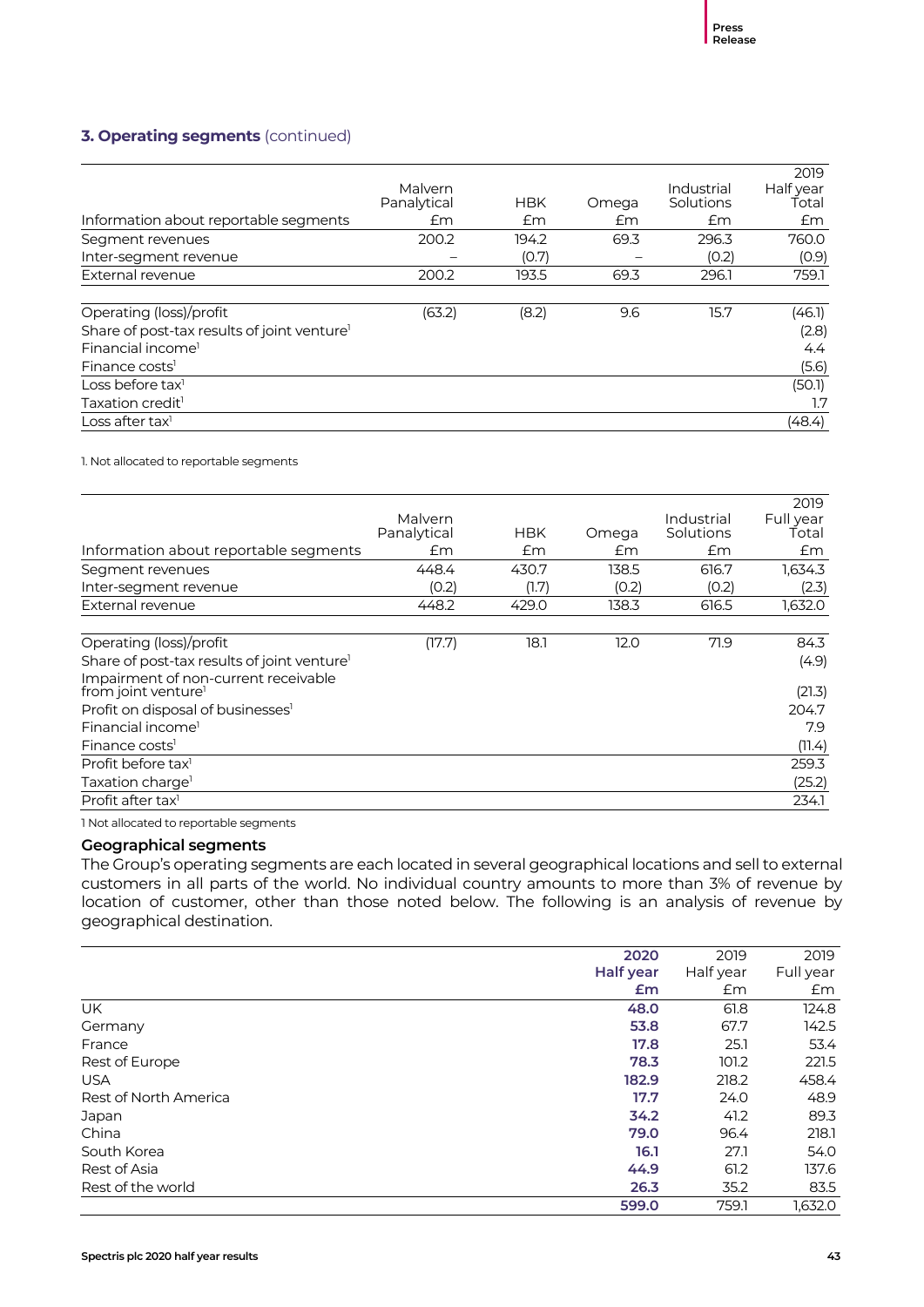#### **4. Financial income and finance costs**

|                                                                          | 2020             | 2019                | 2019  |
|--------------------------------------------------------------------------|------------------|---------------------|-------|
|                                                                          | <b>Half year</b> | Half year Full year |       |
| <b>Financial income</b>                                                  | £m               | £m                  | £m    |
| Interest receivable                                                      | (0.6)            | (0.1)               | (0.7) |
| Income on receivable from joint venture                                  |                  | (1.7)               | (3.2) |
| Net gain on retranslation of short-term<br>inter-company loan balances   |                  | (2.6)               | (4.0) |
|                                                                          | (0.6)            | (4.4)               | (7.9) |
|                                                                          |                  |                     |       |
|                                                                          | 2020             | 2019                | 2019  |
|                                                                          | <b>Half year</b> | Half year Full year |       |
| <b>Finance costs</b>                                                     | £m               | Em                  | £m    |
| Interest payable on loans and overdrafts                                 | 2.7              | 3.5                 | 7.1   |
| Net loss on retranslation of short-term<br>inter-company loan balances   | 10.4             |                     |       |
| Unwinding of discount factor on lease liabilities                        | 1.3              | 1.4                 | 2.9   |
| Unwinding of discount factor on deferred and<br>contingent consideration | 0.3              | 0.3                 | 0.7   |
| Net interest cost on pension plan obligations                            | 0.2              | 0.3                 | 0.6   |
| Other finance costs                                                      | 0.1              | O.1                 | O.1   |
|                                                                          | 15.0             | 5.6                 | 11.4  |
| Net finance costs                                                        | 14.4             | 1.2                 | 3.5   |

#### **5. Taxation**

The tax charge for the six months to 30 June 2020 is based on an estimate of the effective rate of taxation for the full year. The effective rate of taxation applied to adjusted profit before tax for the half year is 22.0% (Half year 2019: 21.5%; Full year 2019: 21.4%). A reconciliation of the tax charge on adjusted profit to the actual tax (credit)/charge is presented below:

|                                                                                                                                   | 2020             | 2019      | 2019      |
|-----------------------------------------------------------------------------------------------------------------------------------|------------------|-----------|-----------|
|                                                                                                                                   | <b>Half year</b> | Half year | Full year |
|                                                                                                                                   | £m               | £m        | £m        |
| Tax charge on adjusted profit before tax                                                                                          | 8.9              | 16.6      | 52.9      |
| Tax credit on amortisation and impairment of acquisition-related<br>intangible assets and impairment of other property, plant and |                  |           |           |
| equipment                                                                                                                         | (6.6)            | (12.8)    | (16.9)    |
| Tax credit on net transaction-related costs and fair value adjustments                                                            | (0.1)            | (0.2)     | (0.8)     |
| Tax credit on impairment of goodwill                                                                                              | (0.9)            |           |           |
| Tax charge on profit on disposal of businesses                                                                                    | 1.1              |           | 3.2       |
| Tax charge on profit on disposal of property                                                                                      |                  | 1.3       | 1.2       |
| Tax credit on retranslation of short-term inter-company loan balances                                                             | (0.6)            |           | (0.1)     |
| Tax credit on depreciation of acquisition-related fair value adjustments to<br>property, plant and equipment                      | (0.1)            | (O.1)     | (0.2)     |
| Tax credit relating to prior period acquisitions                                                                                  |                  |           | (2.2)     |
| Tax credit on restructuring costs                                                                                                 | (0.7)            | (6.5)     | (11.9)    |
| Total tax charge/(credit)                                                                                                         | 1.0              | (1.7)     | 25.2      |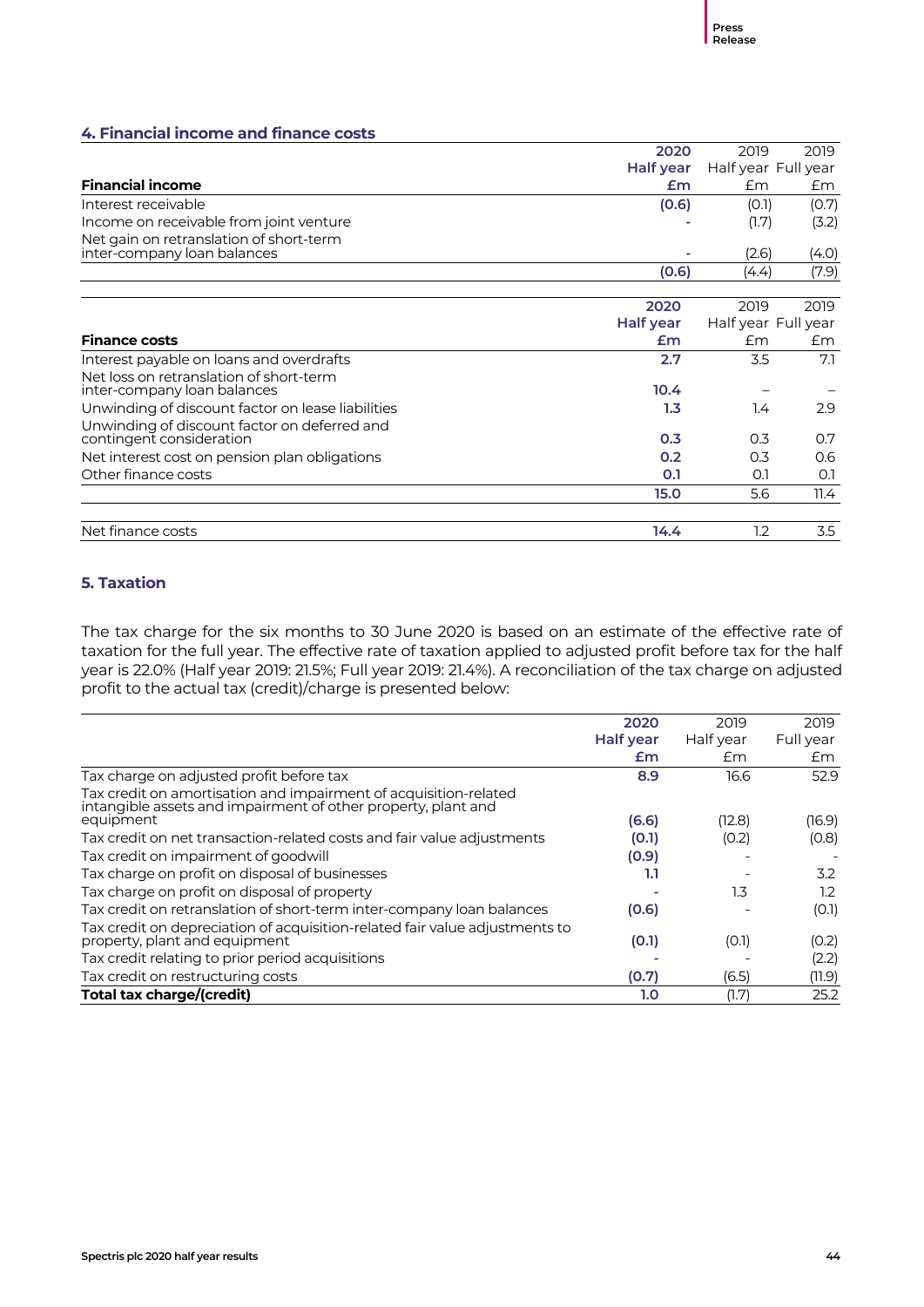#### **6. Dividends**

|                                                               | 2020                     | 2019      | 2019      |
|---------------------------------------------------------------|--------------------------|-----------|-----------|
|                                                               | <b>Half year</b>         | Half year | Full vear |
| Amounts recognised and paid as distributions to owners of the |                          |           |           |
| Company in the period                                         | £m                       | fm        | £m        |
| 2018 final dividend paid                                      | ۰                        | 46.9      | 46.9      |
| 2019 interim dividend paid                                    | $\overline{\phantom{0}}$ |           | 25.4      |
|                                                               | -                        | 46.9      | 72.3      |

No dividends have been paid during the six month period ending 30 June 2020.

An additional interim dividend of 43.2 pence per share has been declared and will be payable on 2 October 2020 to ordinary shareholders on the register at the close of business on 11 September 2020.

An interim 2020 dividend of 21.9p per share has been declared and will be payable on 6 November 2020 to ordinary shareholders on the register at the close of business on 16 October 2020.

#### **7. (Loss)/earnings per share**

Basic (loss)/earnings per share amounts are calculated by dividing net (loss)/profit for the period attributable to ordinary shareholders by the weighted average number of ordinary shares outstanding during the period (excluding treasury shares).

Diluted (loss)/earnings per share amounts are calculated by dividing the net (loss)/profit attributable to ordinary shareholders by the weighted average number of ordinary shares outstanding during the period but adjusted for the effects of dilutive options.

|                                                                                                                                      | 2020             | 2019      | 2019          |
|--------------------------------------------------------------------------------------------------------------------------------------|------------------|-----------|---------------|
| <b>Basic (loss)/earnings per share</b>                                                                                               | <b>Half year</b> | Half vear | Full year     |
| $(Loss)/profit$ after tax $(fm)$                                                                                                     | (66.5)           | (48.4)    | 234.1         |
| Weighted average number of shares outstanding (millions)                                                                             | 116.0            | 115.7     | 115.8         |
| Basic (loss)/earnings per share (pence)                                                                                              | (57.3)           | (41.8)    | 202.2         |
|                                                                                                                                      |                  |           |               |
|                                                                                                                                      | 2020             | 2019      | 2019          |
| <b>Diluted (loss)/earnings per share</b>                                                                                             | <b>Half year</b> | Half year | Full year     |
| (Loss)/profit after tax (£m)                                                                                                         | (66.5)           | (48.4)    | 234.1         |
| Basic weighted average number of shares<br>outstanding (millions)                                                                    | 116.0            | 115.7     | 115.8         |
| Weighted average number of dilutive 5p ordinary shares under<br>option (millions)                                                    | n/a              | n/a       | $0.4^{\circ}$ |
| Weighted average number of 5p ordinary shares that would have<br>been issued at average market value from proceeds of dilutive share |                  |           |               |
| options (millions)                                                                                                                   | n/a              | n/a       | (0.1)         |
| Diluted weighted average number of shares outstanding (millions)                                                                     | 116.0            | 115.7     | 116.1         |
| Diluted (loss)/earnings per share (pence)                                                                                            | (57.3)           | (41.8)    | 201.6         |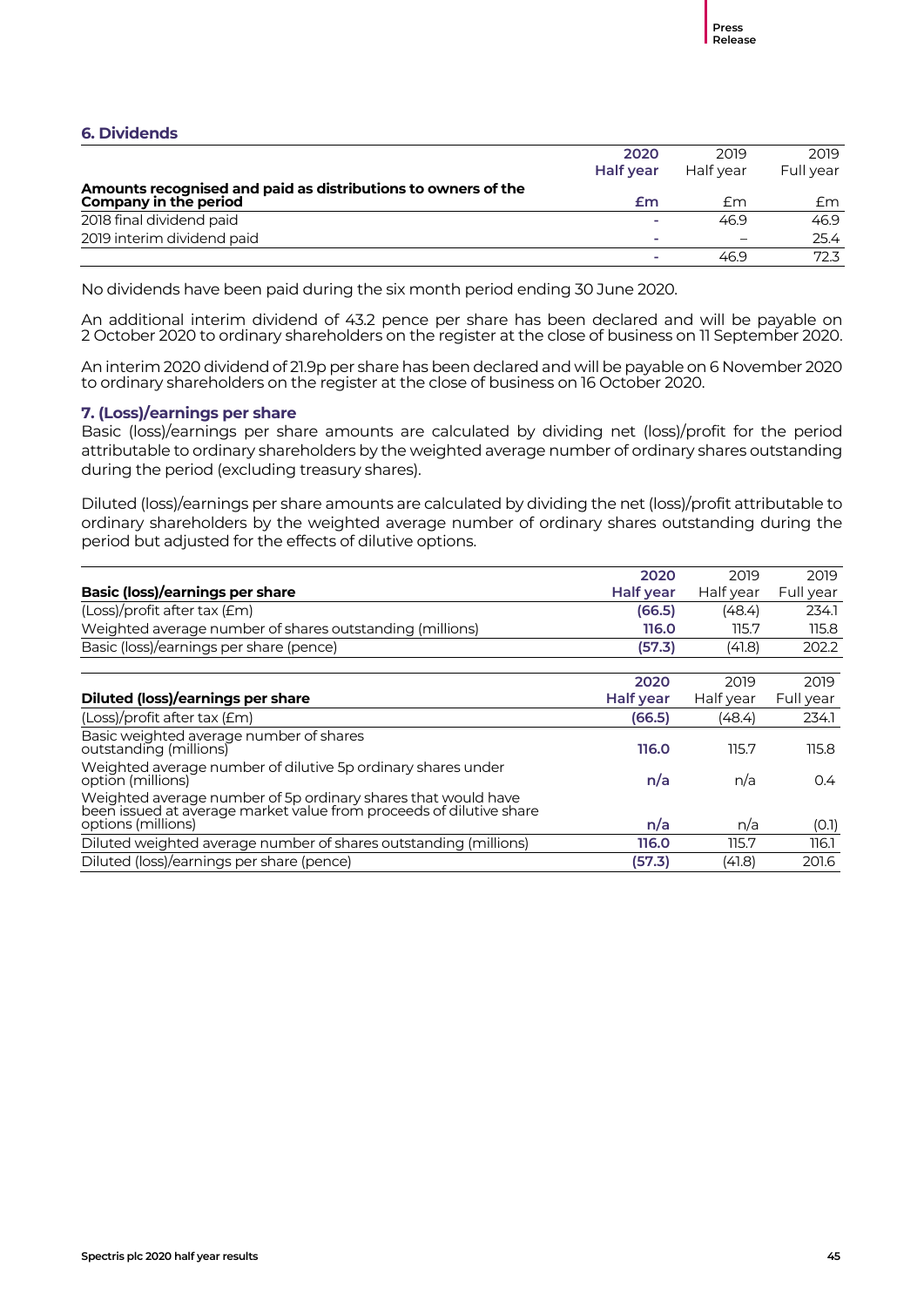#### **8. Goodwill and other intangible assets**

|                                         |          | Other<br>intangible |              |
|-----------------------------------------|----------|---------------------|--------------|
|                                         | Goodwill | assets              | <b>Total</b> |
| Cost                                    | £m       | £m                  | Em           |
| At 1 January 2020                       | 826.2    | 597.8               | 1,424.0      |
| Additions - separately acquired         |          | 4.7                 | 4.7          |
| Additions - internal development        |          | 4.0                 | 4.0          |
| <b>Disposals</b>                        |          | (0.4)               | (0.4)        |
| Disposal of business                    | (0.5)    |                     | (0.5)        |
| Foreign exchange difference             | 43.4     | 31.1                | 74.5         |
| At 30 June 2020                         | 869.1    | 637.2               | 1,506.3      |
|                                         |          |                     |              |
| Accumulated amortisation and impairment |          |                     |              |
| At 1 January 2020                       | 179.4    | 419.3               | 598.7        |
| Charge for the period                   |          | 20.5                | 20.5         |
| Impairment                              | 58.4     | 14.4                | 72.8         |
| <b>Disposals</b>                        |          | (0.4)               | (0.4)        |
| Foreign exchange difference             | 9.5      | 21.3                | 30.8         |
| At 30 June 2020                         | 247.3    | 475.1               | 722.4        |
| <b>Carrying amount</b>                  |          |                     |              |
| At 30 June 2020                         | 621.8    | 162.1               | 783.9        |
| At 1 January 2020                       | 646.8    | 178.5               | 825.3        |

#### **Impairment of goodwill**

#### **Millbrook**

During the first half of 2020, Millbrook's business has been impacted as follows:

- 1. There has been reduced demand from automotive customers, who have delayed development projects (and therefore testing).
- 2. On 31 March 2020, a large customer decided to in-house all outsourced engine testing services for the period from April 2020 through to April 2021.
- 3. Millbrook's events business has been largely shut down as a result of COVID-19 restrictions.

As a result of this, an impairment of the whole of Millbrook's goodwill balance of £58.4m was charged to the Condensed Consolidated Income Statement during the half year ended 30 June 2020. In addition, customer relationship, technology and brand intangible assets have been impaired by £11.0m and property, plant and equipment has been impaired by £6.4m. This impairment reflects the loss of value from the acquired workforce and the loss of expected future customer relationships. The estimated recoverable amount of the Millbrook cash generating unit at 30 June 2020 was £157.6m, which was determined on a value in use basis using a pre-tax discount rate of 12.1% (31 December 2019: 12.1%).

We have considered that the key sources of estimation in the assumptions used to derive the recoverable amount are as follows:

- Timing of cash flows. Our assessment of impairment is based on an assessment of the impact of the above factors on the timing of future cash flows. If the timing of those future cash flows was improved by six months compared to our assessment there would be an increase in valuein-use of £15.9 million. If the timing of those cash flows further deteriorated by six months compared to our assessment there would be a reduction in value-in-use of £12.4 million.
- Discount rate applied to future cash flows. Our assessment of impairment assumes a pre-tax discount rate of 12.1% based on our determination of Group WACC and risks specific to the Millbrook CGU cash flows. An increase to 12.6% would result in a reduction in value-in-use compared to our assessment of £8.2 million. A decrease to 11.6% would result in an increase in value-in-use compared to our assessment of £11.4 million.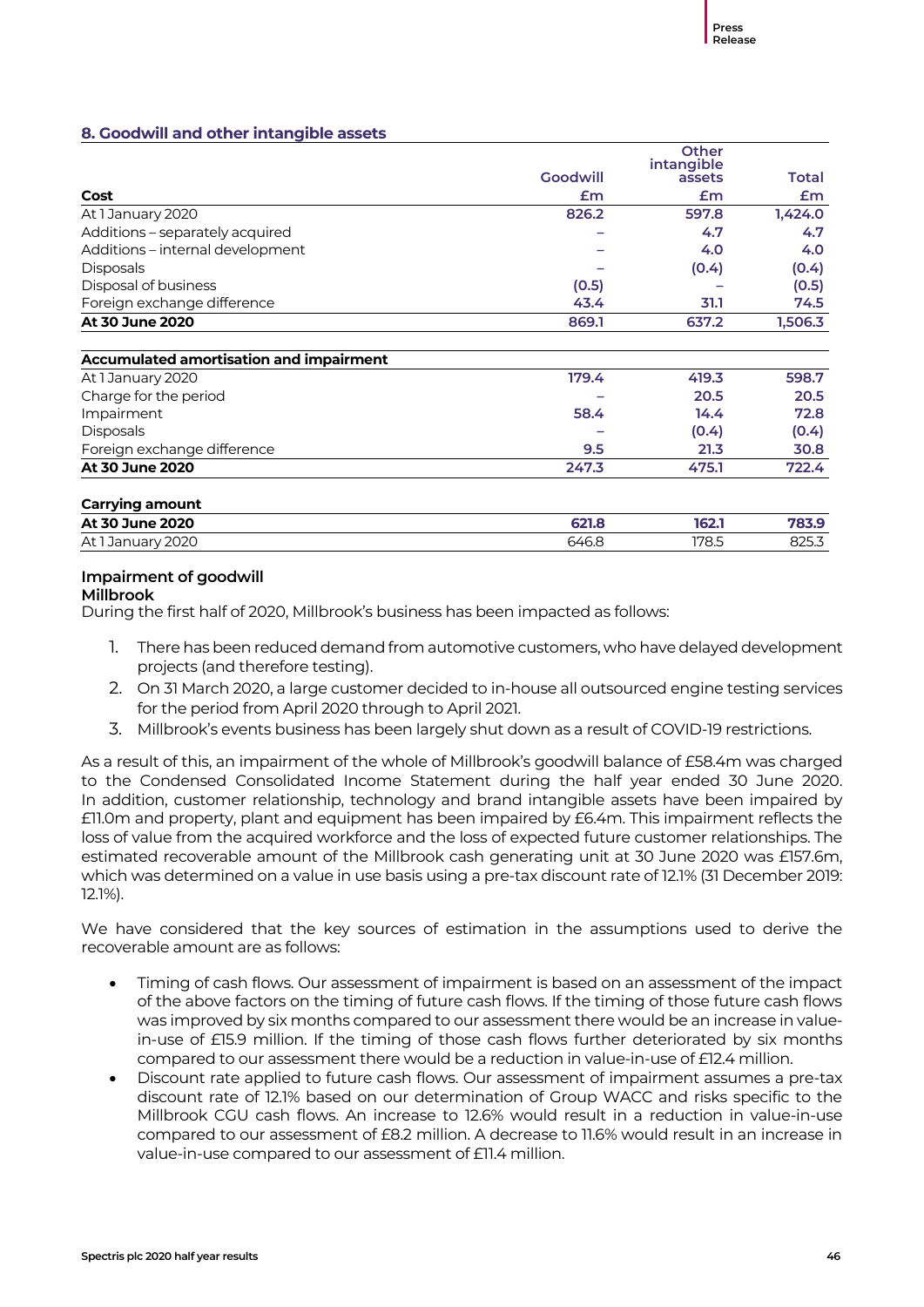#### **8. Goodwill and other intangible assets** (continued)

#### **Impairment of other intangible assets**

Impairment of other intangible assets includes £11.0m relating to Millbrook customer relationships, technology and brand intangible assets, as set out above. The remaining £3.4m impairment of other intangible assets relates to other ISD items impaired as a result of the impact of COVID-19 on assets with short remaining useful economic lives.

#### **9. Government Support**

#### **Government grants**

Included in the Condensed Consolidated Income Statement is £6.7m of grant income from various COVID-19 related government support packages. This amount relates to a number of different government support packages, the largest of which is £2.5m from the Netherlands scheme (phase one). This scheme provided support based on the revenue decrease in March to May 2020. There are no material unfulfilled conditions associated with grants recognised in the period.

The Group has presented this amount as a credit in administrative expenses in the Condensed Consolidated Income Statement. Government support grants are recognised in the Condensed Consolidated Income Statement on a systematic basis over the periods in which the related revenue or expense for which the grants are intended to compensate.

During the period, the Group also received government grants totalling £0.2m in respect of purchases of property, plant and equipment and intangible assets (Half year 2019: £3.8m; Full year 2019: £5.0m).

#### **Other assistance**

In April 2020, Spectris successfully applied for access to the Bank of England's Covid Corporate Financing Facility ('CCFF'), resulting in the ability to raise up to £600m of additional short-term funding, if required, before 23 March 2021 by issuing commercial paper for purchase by the Bank under the programme. The Group is under no obligation to utilise the facility and, in view of the Group's other undrawn facilities and current financial position, we do not anticipate accessing the programme before its expiry.

#### **10. Cash generated from operations**

|                                                                      | 2020             | 2019      | 2019      |
|----------------------------------------------------------------------|------------------|-----------|-----------|
|                                                                      | Half year        | Half year | Full year |
|                                                                      | £m               | £m        | Em        |
| Cash flows from operating activities                                 |                  |           |           |
| (Loss)/profit after tax                                              | (66.5)           | (48.4)    | 234.1     |
| Adjustments for:                                                     |                  |           |           |
| Taxation charge/(credit)                                             | 1.0 <sub>2</sub> | (1.7)     | 25.2      |
| Profit on disposal of businesses                                     | (5.1)            |           | (204.7)   |
| Share of post-tax results of joint venture                           |                  | 2.8       | 4.9       |
| Finance costs                                                        | 15.0             | 5.6       | 11.4      |
| Financial income                                                     | (0.6)            | (4.4)     | (7.9)     |
| Depreciation and impairment of property, plant and equipment         | 33.0             | 30.4      | 57.6      |
| Amortisation and impairment of intangible assets                     | 34.9             | 70.0      | 95.2      |
| Impairment of non-current receivable from joint venture              |                  |           | 21.3      |
| Impairment of goodwill                                               | 58.4             | 35.1      | 35.1      |
| Transaction-related fair value adjustments                           | (1.3)            | 2.2       | 4.0       |
| Profit on disposal of property, plant and equipment                  | (0.4)            | (5.2)     | (4.9)     |
| Equity-settled share-based payment expense                           | 0.2              | 2.3       | 3.0       |
| Operating cash flow before changes in working capital and provisions | 68.6             | 88.7      | 274.3     |
| Decrease in trade and other receivables                              | 48.3             | 33.6      | 13.9      |
| Increase in inventories                                              | (14.2)           | (22.2)    | (3.3)     |
| Increase/(decrease) in trade and other payables                      | 1.4              | (8.3)     | (10.0)    |
| (Decrease)/increase in provisions and retirement benefits            | (4.2)            | 5.3       | 2.9       |
| Cash generated from operations                                       | 99.9             | 97.1      | 277.8     |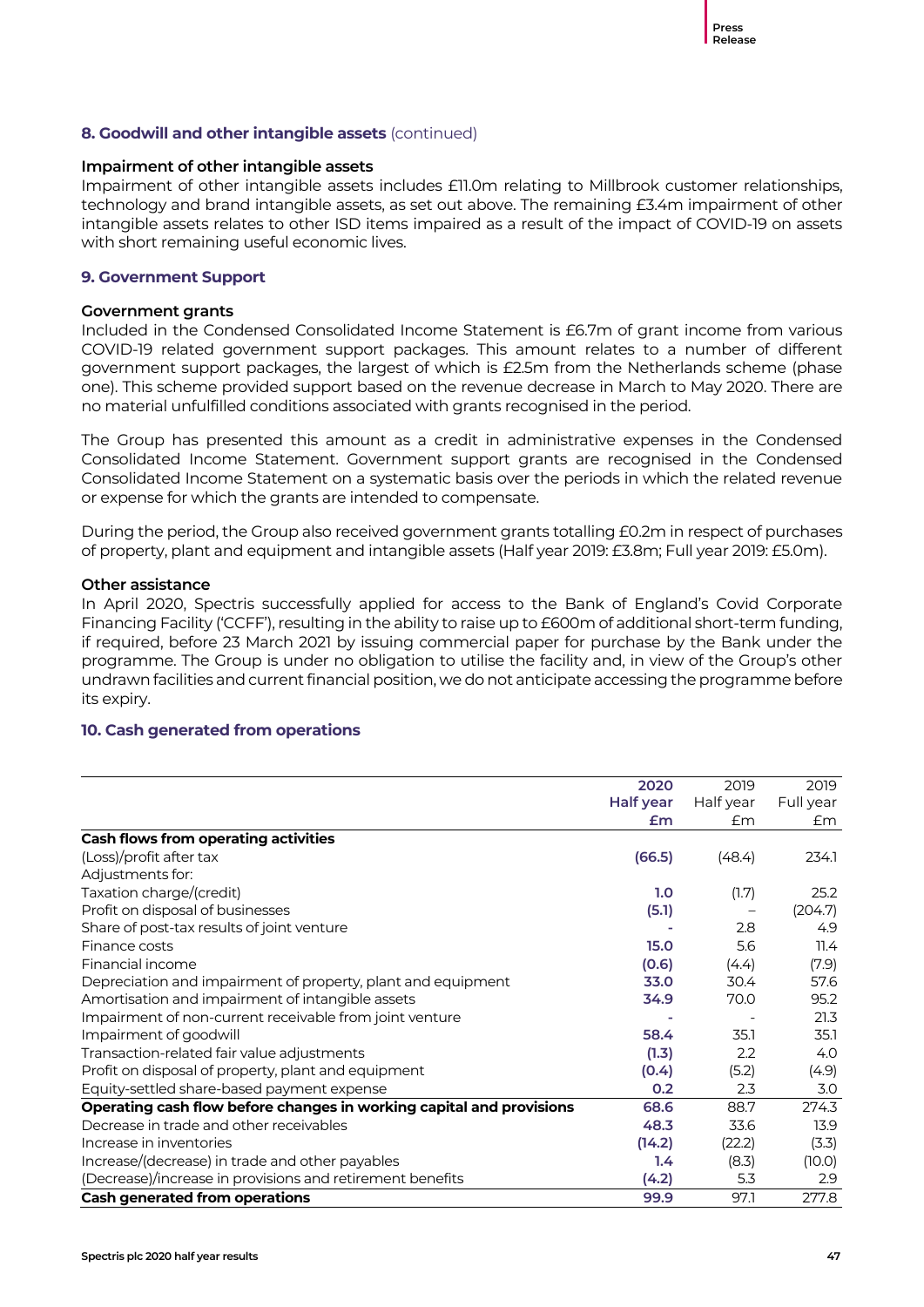

#### **11. Share capital, treasury shares and employee benefit trust shares**

At 30 June 2020, the Group held 5,060,339 treasury shares (Half year 2019: 5,245,693; Full year 2019: 5,182,366). During the period, 122,027 (Half year 2019: 390,460; Full year 2019: 453,787) of these shares were issued to satisfy options exercised by, and SIP Matching Shares awarded to, employees which were granted under the Group's share schemes.

#### **12. Acquisitions**

There were no new acquisitions during the half year ended 30 June 2020 (half year 2019 and full year 2019: £3.8 million cash paid on acquisition during the period). The Group paid £7.1 million during the half year ended 30 June 2020 in respect of deferred consideration on prior years' acquisitions (Half year 2019: £1.9 million; Full year 2019: £5.9 million).

#### **13. Profit on disposal of businesses**

On 31 January 2020, the Group sold its interest in the rheology range of products to Netzsch Group for consideration of £8.8m in cash, generating a profit on disposal of £6.0m. The net assets disposed were £2.0m, and transaction costs were £0.8m. The Condensed Consolidated Statement of Cash Flows includes £8.4m of net proceeds from this disposal, which consists of £8.8m of sales proceeds offset by £0.4m of transaction cost related payments.

On 28 February 2020, the Group sold its interest in the EMS B&K joint venture for total consideration of £17.7m, consisting of £15.8m in cash, £1.0m of deferred consideration and £0.9m in shares in Envirosuite Limited. The net assets disposed were £18.2m and transaction costs were £0.4m, resulting in a loss on disposal of £0.9m. The Condensed Consolidated Statement of Cash Flows includes £13.1m of net proceeds related to the EMS B&K joint venture, consisting of £15.8m in cash proceeds from the sale of the interest offset by £2.6m payment of deferred consideration relating to the 2018 disposal and £0.1m of transaction cost related payments.

The Condensed Consolidated Statement of Cash Flows also includes £0.1m of net payments from the sale of BTG. This consists of £1.0m of tax payments on the disposals and £0.9m of transaction fees, offset by £1.8m of deferred consideration received in cash.

The disposals in the period did not meet the definition of discontinued operations given in IFRS 5 'Non-Current Assets Held for Sale and Discontinued Operations' and, therefore, no disclosures in relation to discontinued operations were made.